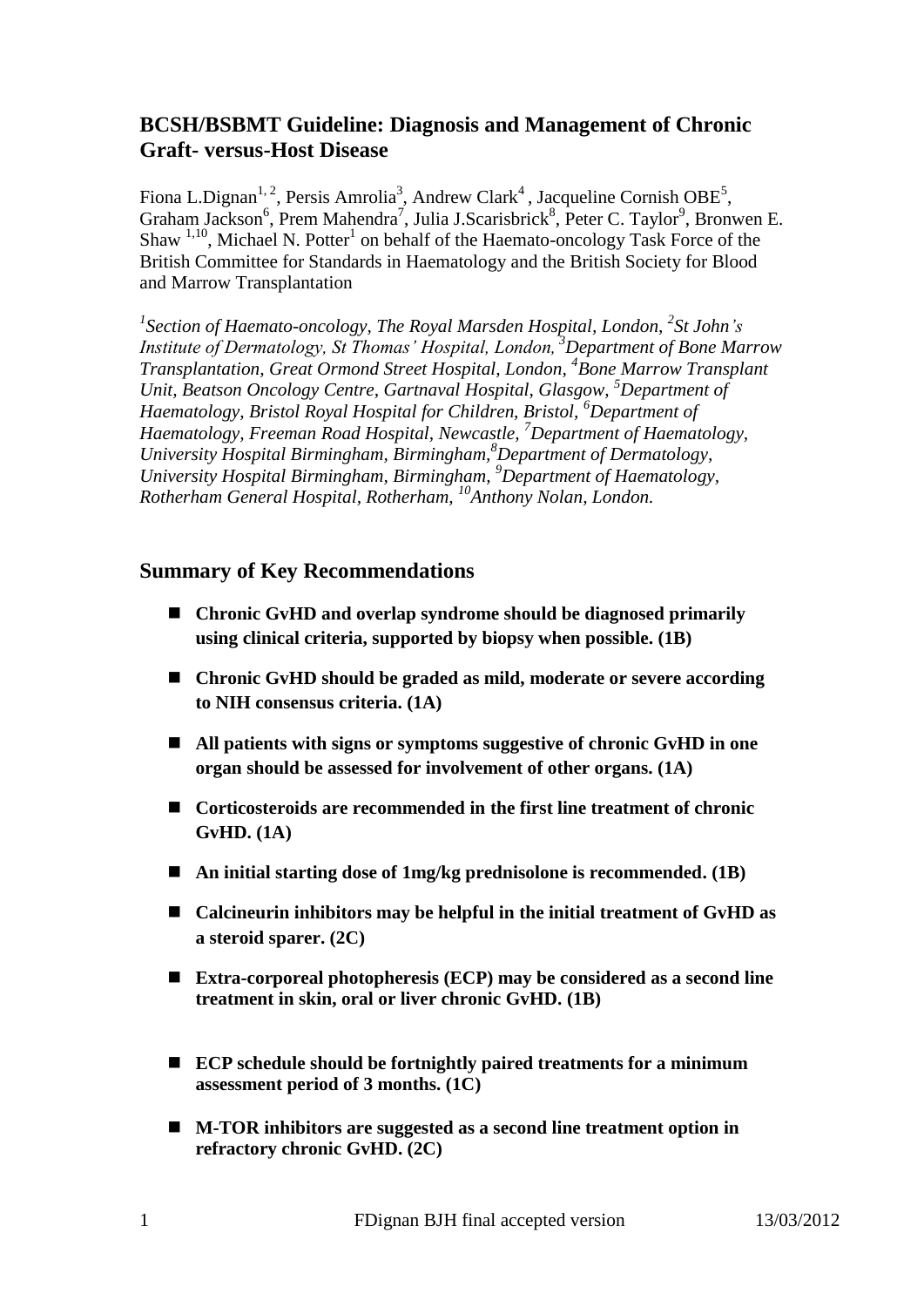- **Pentostatin is suggested as a second line treatment option in refractory chronic GvHD. (2B)**
- **Rituximab is suggested as a second line treatment option in refractory cutaneous or musculoskeletal chronic GvHD. (2B)**
- **Imatinib is suggested as a second line treatment option in refractory pulmonary or sclerodermatous chronic GvHD. (2C)**
- **Extracorporeal photopheresis (ECP), imatinib and rituximab may be considered as third line treatment options in chronic GvHD involving other organs. (2C)**
- The following agents are suggested as third line treatment options in **refractory chronic GvHD: mycophenolate mofetil, methotrexate, pulsed corticosteroids. (2C)**
- There was insufficient evidence, at present, to support recommendations **to use the following agents in the management of chronic GvHD: cyclophosphamide, MSCs, thalidomide, retinoids, alemtuzumab, infliximab, etanercept, clofazimine, alefacept, daclizumab, basiliximab, hydroxychloroquine, thoraco-abdominal irradiation. (1C)**
- **Azathioprine is not recommended in the management of chronic GvHD due to the risk or oral malignancy. (1C)**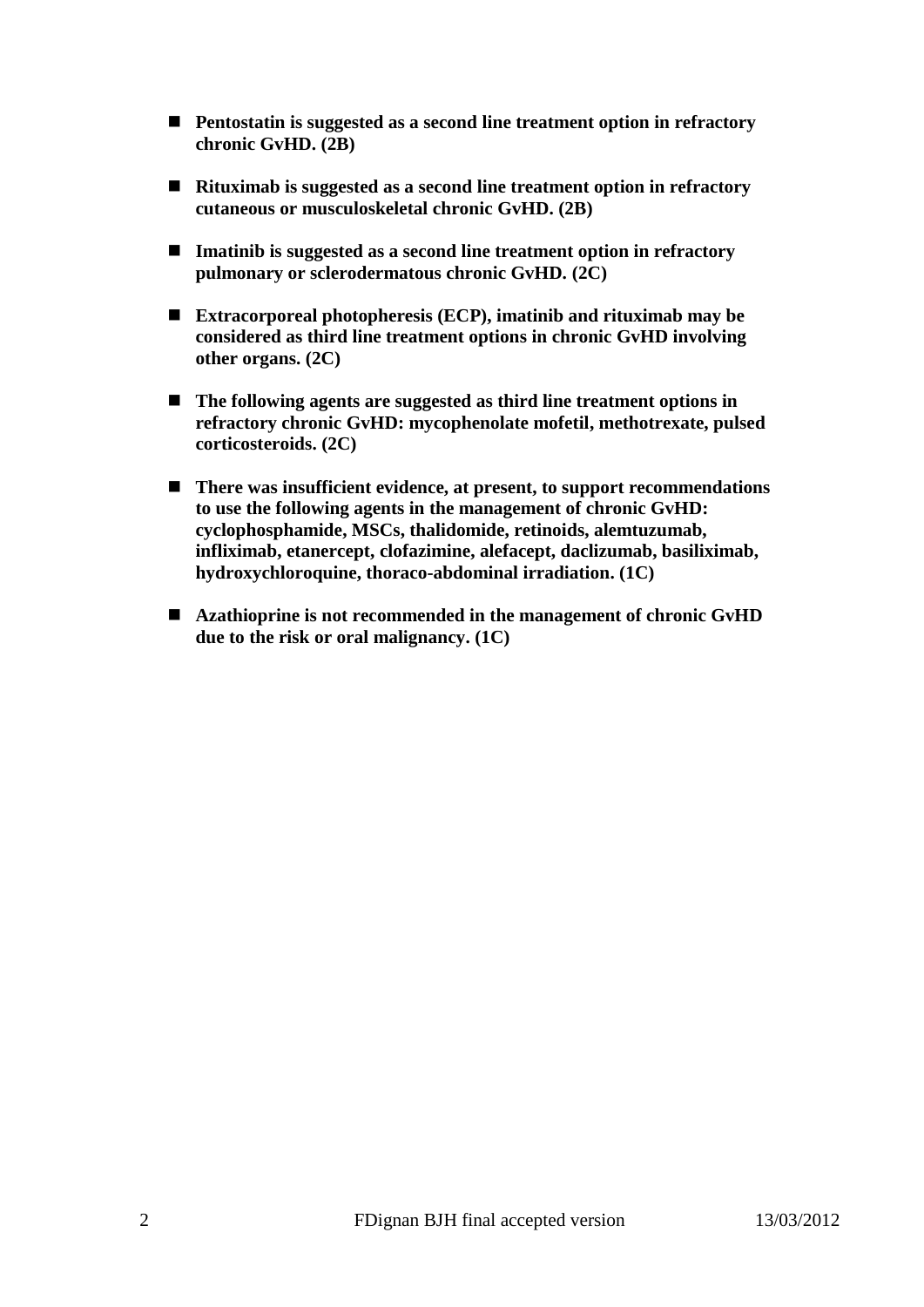## **Summary**

A joint working group established by the Haemato-oncology subgroup of the British Committee for Standards in Haematology (BCSH) and the British Society for Bone Marrow Transplantation (BSBMT) has reviewed the available literature and made recommendations for the diagnosis and management of chronic graft versus host disease. This guideline includes recommendations for the diagnosis and staging of chronic graft-versus-host disease as well as primary treatment and options for patients with steroid-refractory disease. The goal of treatment should be effective control of graft-versus-host disease while minimising risk of toxicity and relapse.

**Keywords:** Chronic, graft-versus-host disease, transplant, management, diagnosis

## **1. Introduction**

Chronic graft-versus-host disease (cGvHD) remains a major complication of allogeneic stem cell transplantation and is the leading cause of late non-relapse death (Lee *et al*, 2002). The prevalence varies from 25% - 80% in long term survivors (Baird *et al*, 2006). A clear diagnostic and management strategy for cGvHD has been difficult to achieve due to the polymorphic nature of the disorder and the paucity of evidence for the majority of treatment options. The National Institutes of Health (NIH) consensus development project has tried to address this issue by developing criteria for clinical trials in cGvHD (Couriel *et al*, 2006a, Shulman *et al,* 2006, Filipovich *et al*, 2005, Pavletic *et al*, 2006, Martin *et al*, 2006, Schultz *et al*, 2006). Similarly, the German-Austrian-Swiss working party on bone marrow and blood stem cell transplantation held a consensus conference to define clinical management of cGvHD in 2009 and have recently published several papers including a summary of first and second line management of cGvHD (Wolff *et al*, 2010; Wolff *et al*, 2011).

At present there are no UK guidelines on the diagnosis and management of cGvHD. T-cell depletion is used widely in the UK and this practice may have an impact on the frequency and pattern of cGvHD and, therefore, management guidelines from other countries may be less applicable in this setting. This document attempts to provide a summary of an evidence-based approach to the diagnosis, staging and management of cGvHD in clinical practice. The diagnosis and management of acute GvHD is discussed in a separate document (Dignan *et al*, 2012a) and the organ-specific management and supportive care of patients with GvHD is also discussed in a separate document (Dignan *et al*, 2012b). These guidelines are designed to be used together and to complement each other in order to provide an evidence-based approach to managing this complex disorder.

## **2. Methodology**

The production of these guidelines involved the following steps: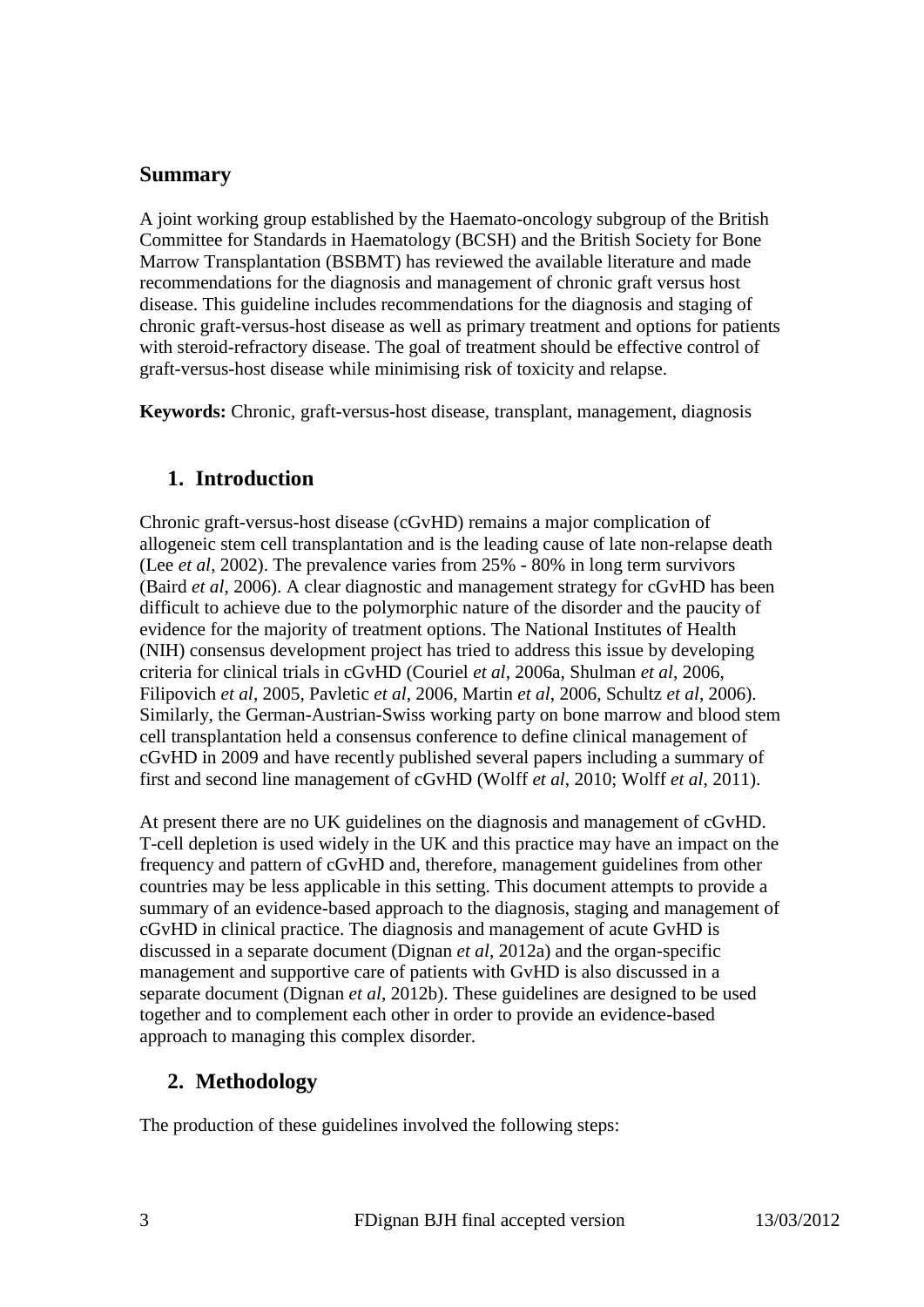- Establishment of a working group comprising experts in the field of allogeneic transplantation followed by literature review to  $17<sup>th</sup>$  June 2011 including medline, internet searches and major conference reports.
- Development of key recommendations based on randomised, controlled trial evidence. Due to the paucity of randomised studies some recommendations are based on literature review and a consensus of expert opinion.
- The GRADE nomenclature was used to evaluate levels of evidence and to assess the strength of recommendations. The GRADE criteria are specified in the British Committee for Standards in Haematology (BCSH) guideline pack and the GRADE working group website. See appendix 1. Further information is available from the following websites:
	- o http://www.bcshguidelines.com/BCSH\_PROCESS/42\_EVIDENCE\_L EVELS\_AND\_GRADES\_OF\_RECOMMENDATION.html
	- o http://www.gradeworkinggroup.org/index.htm
- Review by the BCSH committees, British Society of Blood and Marrow Transplantation (BSBMT) executive committee, the UK Photopheresis expert group and the UK Paediatric Bone Marrow Transplant Group
- Review by sounding board of the British Society for Haematology (BSH) and allogeneic transplant centres in the UK.

# **3. Diagnosis**

Historically, cGvHD was defined as occurring more than 100 days after transplant. The NIH consensus conference proposed 2 subcategories for cGvHD, classic and overlap syndrome, based on clinical features rather than time of onset. This proposal recognised that classical features of cGvHD could occur within 100 days of transplant and that features of acute and chronic GvHD could occur together (Filipovich *et al*, 2005). Futhermore, there is now evidence that this classification has clinical validity (Jagasia *et al,* 2009).

The consensus conference also identified "diagnostic" and "distinctive" features of cGvHD. Diagnostic signs are clinical features that establish the diagnosis of cGvHD without the need for further investigations. Diagnostic manifestations include poikiloderma and lichen planus-like features of the skin, lichen planus in the mouth or genitals, fasciitis and joint contractures. Distinctive signs are clinical features not associated with acute GvHD but which would be insufficient to make the diagnosis of cGvHD unless supported by positive biopsy or laboratory findings. Distinctive findings include skin depigmentation, nail dystrophy, alopecia, xerostomia, mucoceles, ulceration of the mouth, keratoconjunctivitis sicca and myositis. A full list of diagnostic and distinctive findings is reported in the first report of the NIH consensus conference and included in appendix 1 (Filipovich *et al*, 2005). Additional investigations are helpful in confirming the diagnosis of cGvHD in patients with distinctive features and excluding other conditions, e.g. infection or drug toxicities. The role of additional investigations is discussed in the organ-specific management document of these guidelines (Dignan *et al*, 2012b).

The new diagnostic definitions were designed for use in clinical trials and have yet to be fully validated in clinical practice. A recent report from a German, Austrian and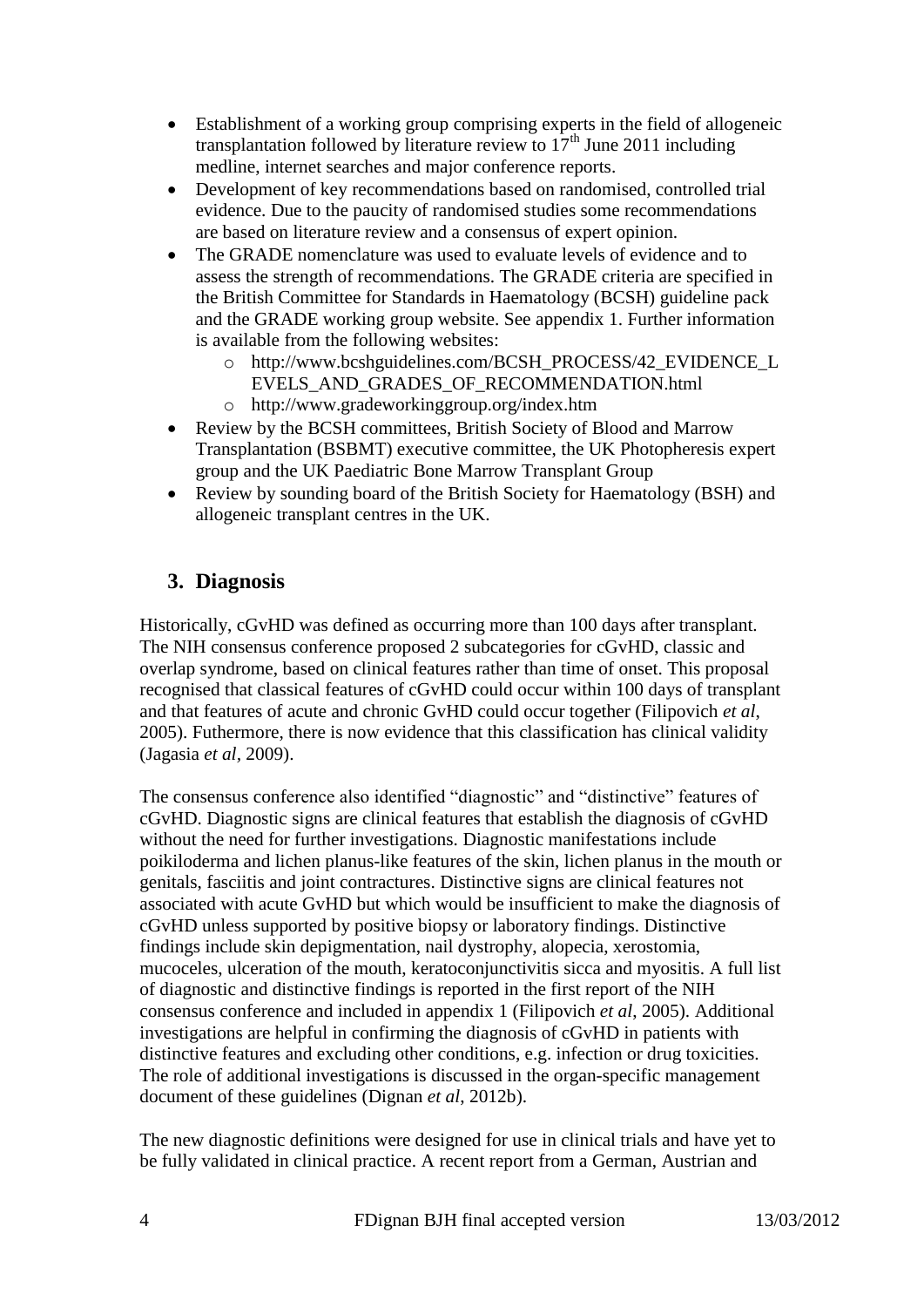Swiss consensus conference reported a high rate of acceptance of the new cGvHD subcategories and diagnostic classification (Greinix *et al*, 2011).

### **Recommendation**

 **Chronic GvHD and overlap syndrome should be diagnosed primarily using clinical criteria, supported by biopsy when possible. (1B)**

## **4. Grading**

Chronic GvHD was originally staged as limited or extensive disease based on the observations in 20 patients in a retrospective review (Shulman *et al*, 1980). The NIH consensus development project on criteria for clinical trials in chronic graft versus host disease has reviewed staging of cGvHD (Filipovich *et al*, 2005). This document proposed a new clinical scoring system on a four point scale (0-3) with 0 representing no involvement, 1 mild involvement (no significant impairment of daily living), 2 moderate involvement (significant impairment of daily living) and 3 representing severe impairment (major disability). This classification is summarised in table 1 (Filipovich *et al*, 2005, reviewed by Devergie, 2008). It is recommended that all patients are scored using the NIH criteria at 3 months following transplant. In patients diagnosed with GvHD, restaging using NIH criteria is recommended every 3 months.

### *4.1 Prognostic Factors*

The John Hopkins group showed in multivariate analysis that extensive (>50%) skin involvement, a platelet count of  $< 100 \times 10^{9}/L$  and progressive onset from acute GvHD were associated with poor prognosis (Akpek *et al*, 2001a). More recently, Arora *et al* have reported a chronic GvHD risk score. Ten variables were identified as being significant in terms of overall survival and non-relapse mortality: age, prior acute GvHD, time from transplantation to cGvHD, donor type, disease status at transplantation, GvHD prophylaxis, gender mismatch, serum bilirubin, Karnofsky score and platelet count (Arora *et al*, 2011).

| Number of Organs | Mild cGvHD | Moderate cGvHD | Severe cGvHD |
|------------------|------------|----------------|--------------|
|                  | Score 1    | Score 2        | Score 3      |
|                  | Score 1    | Score 2        | Score 3      |
|                  |            | Score 1        | Score 3      |
| Lung involvement |            | Score 1        | Score 2      |

### **Table 1: Global scoring of cGvHD**

Mild  $cGvHD = 1$  or 2 organs involved (except for lung) with maximum score of 1 Moderate  $cGvHD = \text{lung score of } 1$  or 3 organs with score of 1 or at least 1 organ with score of 2

Severe  $cGvHD = \text{lung score of 2 or score of 3 in any organ.}$ 

### **Recommendation**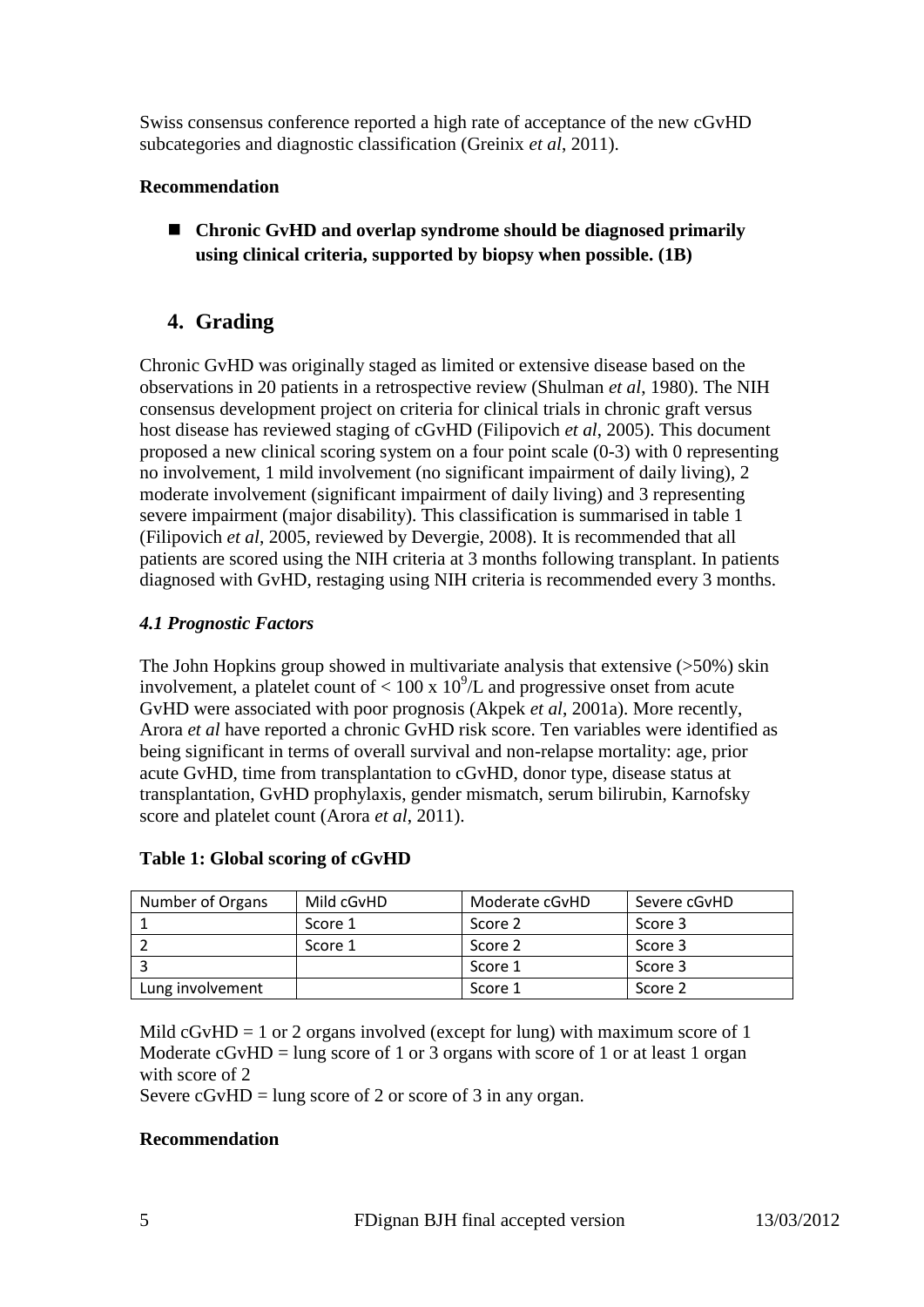- Chronic GvHD should be graded as mild, moderate or severe according **to NIH consensus criteria. (1A)**
- All patients with signs or symptoms suggestive of chronic GvHD in one **organ should be assessed for involvement of other organs. (1A)**

# **5. Principles of cGvHD treatment**

A multi-disciplinary approach is mandatory. Patients may require joint care with specialist teams including the dermatology, ophthalmology, gastroenterology, gynaecology and rheumatology teams as well as intensive input from physiotherapists and occupational therapists. Topical treatments and supportive agents also have an important role in effective management of cGvHD and may be sufficient in those patients with mild disease. Detailed organ-specific management including diagnosis, topical treatment and supportive care will be discussed in a separate document entitled "Organ specific management and supportive care in GvHD" (Dignan *et al*, 2012b).

## **6. First line systemic treatment for cGvHD**

### *6.1 Corticosteroids*

The NIH consensus conference recommended systemic treatment for moderate or severe GvHD (Filipovich *et al*, 2005). Corticosteroids have been used as first line treatment in cGvHD since the 1980s. Their effect is likely to be due to lympholytic effects and anti-inflammatory properties (Deeg, 2007). The standard dose used has been 1 mg/kg in studies of steroids alone or in combination with other agents (Koc *et al,* 2002; Sullivan *et al*, 1988). There are no randomised studies comparing this dose to higher or lower steroid doses. Topical steroids may be used in conjunction with systemic steroids and may allow dose reduction in those patients with GvHD limited to the skin.

At present, there is no consistent tapering protocol for steroid reduction in the UK. The Seattle group have reported on an alternate day dosing regimen for tapering steroids. This regimen involved using a daily dose of 1mg/kg for two weeks and subsequently tapering to 1mg/kg on alternate days over 4 weeks if cGvHD is stable or improving. The initial report by Sullivan *et al* used this schedule in combination with ciclosporin (Sullivan *et al*, 1988). In a recent review, Lee & Flowers suggest a similar initial schedule of 1 mg/kg for 2 weeks and then reducing the dose by 25% each week aiming for a dose of 1 mg/kg on alternate days after 6-8 weeks. In severe GvHD, this dose may be maintained for 2-3 months and then tapered by 10-20% per month for a total duration of 9 months. An alternative regimen is to miss out the period of stable dosing of 2-3 months and to taper the dose by 10-20% per month until a dose of 0.5 mg/kg is reached. A slower steroid taper is advised thereafter depending on clinical response (reviewed by Lee *&* Flowers, 2008). Although there are no randomised studies comparing an alternate day approach to daily administration of corticosteroids in this setting it is likely from studies undertaken in other patient groups that this approach may reduce side effects while maintaining efficacy (Dumler *et al*, 1982; Jabs *et al*, 1996).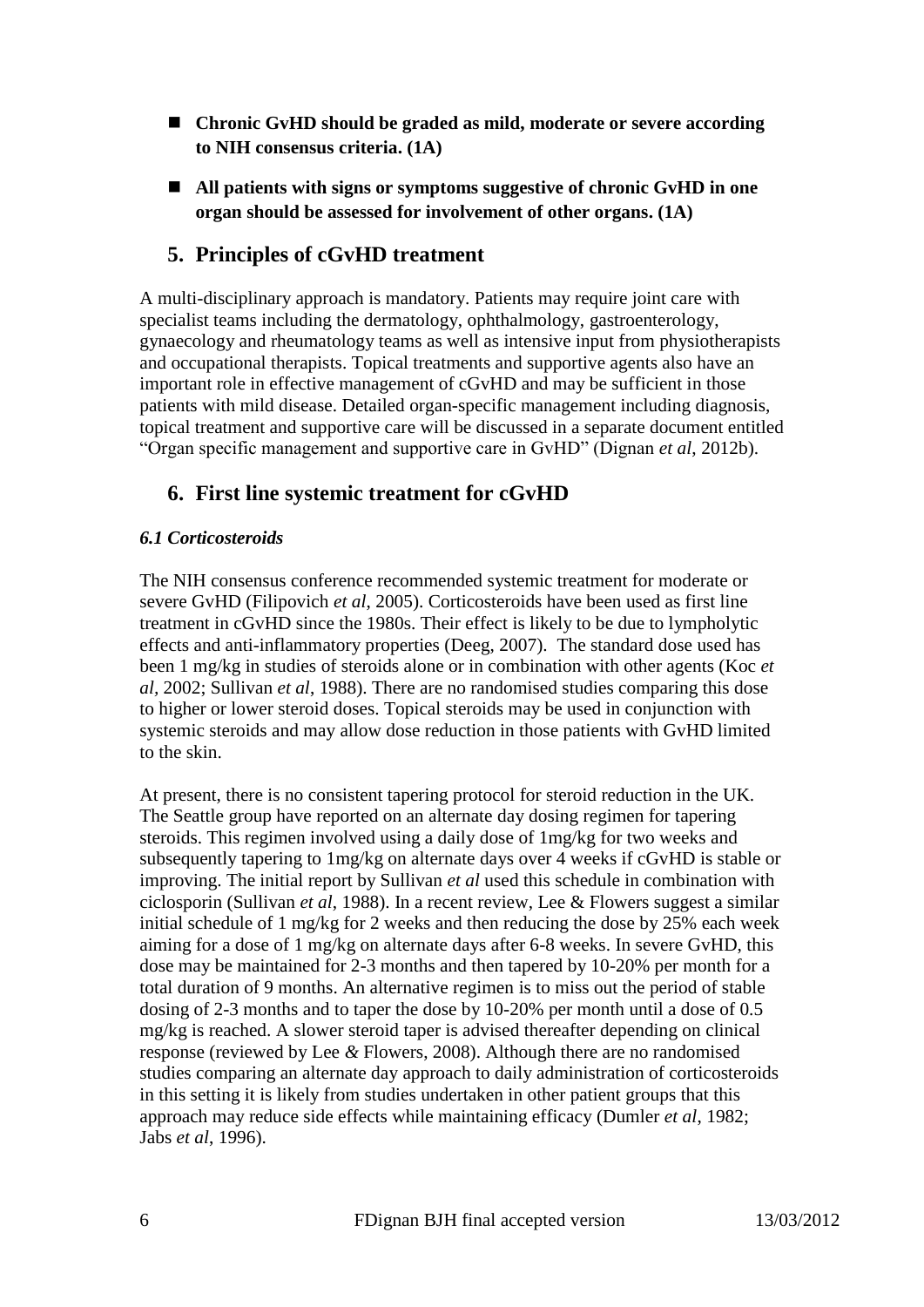In patients who are receiving other immunosuppressive agents it is recommended that steroids are tapered first. Other immunosuppressive agents can be tapered one at a time over a 3-9 month period with dose reductions every 2-4 weeks depending on clinical response (Lee  $&$  Flowers, 2008). The median duration of immunosuppressive therapy is 2-3 years (Lee & Flowers, 2008).

### *6.2 Calcineurin Inhibitors*

Ciclosporin is commonly used in the prophylaxis of GvHD. Ciclosporin binds to cyclophilin and prevents generation of NF-AT which is a nuclear factor for initiating gene transcription for lymphokines including interleukin 2 and interferon gamma. This action leads to suppression of cytokine production and subsequent inhibition of T-cell activation (reviewed in Greinix, 2008). Early reports suggested a possible benefit of ciclosporin in the primary treatment of cGvHD (Sullivan *et al,* 1988). One randomised trial has been performed comparing the use of alternate day 6mg/kg ciclosporin and daily 1mg/kg prednisolone to prednisolone alone in the initial management of cGvHD. This study included 287 evaluable patients who had platelet counts  $> 100 \times 10^9$ /l at the start of treatment. The cumulative incidence of transplantation-related mortality (TRM) at 5 years was 17% in the combination arm compared to 13% in those patients who received prednisolone alone. There was no difference in efficacy as assessed by the need for secondary therapy at 5 years (11%) vs. 17%) or the median interval to discontinuation of immunosuppression (1.6 years vs. 2.2 years). A combination regimen of ciclosporin and prednisolone may have a steroid-sparing effect and reduce the incidence of steroid associated complications: twenty-two percent of patients in the prednisolone arm developed avascular necrosis compared to 13% in the combination arm (Koc *et al*, 2002). These results may not be applicable to all types of transplant as this study group had received myeloablative conditioning regimens and had all received bone marrow.

There are limited data on the role of calcineurin inhibitors in the treatment of patients with refractory cGvHD. A prospective study of 17 patients with refractory disease reported a response to tacrolimus in 6 patients (Tzakis *et al*, 1991). In a larger phase 2 study including 26 evaluable patients with cGvHD, a response to tacrolimus was observed in 12 patients (Kanamaru *et al*, 1995). In a single arm, open-label phase 2 study, 8/39 patients achieved a benefit of switching from ciclosporin to tacrolimus for refractory cGvHD (Carnevale-Schianca *et al*, 2000). Regular monitoring of levels is required when using calcineurin inhibitors to avoid toxicity.

## **Recommendations**

- Corticosteroids are recommended in the first line treatment of chronic **GvHD. (1A)**
- **An initial starting dose of 1 mg/kg prednisolone is recommended. (1B)**
- Calcineurin inhibitors may be helpful in the initial treatment of GvHD as **a steroid sparer. (2C)**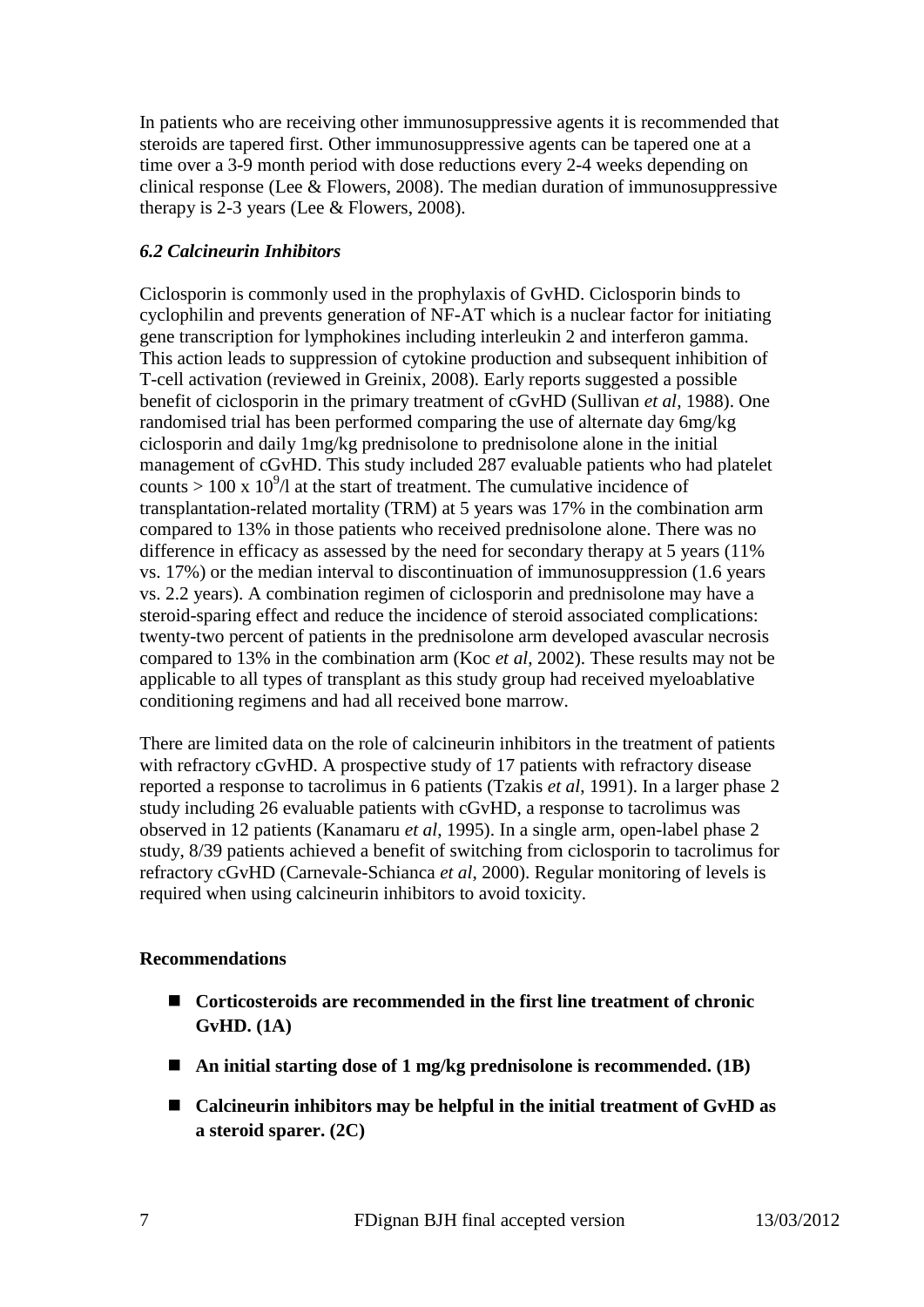## **7. Second-line systemic treatment in cGvHD**

A number of agents have been used as second and third line therapy for cGvHD. The role of these therapies in the systemic management of cGvHD will be discussed in the following sections. The authors acknowledge that no secondary treatment for cGvHD has been adequately studied and that the management suggestions made in this guideline are based on the limited data available at time of review. Many of these agents have significant toxicities which are summarised in table 2.

These agents may be helpful in the management of steroid-refractory disease or as steroid-sparing agents in patients who are steroid dependent or intolerant to steroids. The definition of steroid-refractory disease varies between studies but may include progression on prednisolone at 1mg/kg/day for two weeks, stable disease on ≥ 0.5mg/kg/day of prednisolone for 4-8 weeks and inability to taper prednisolone below 0.5mg/kg/day (Wolff *et al*, 2011; Martin *et al*, 2006).

Ideally, patients with steroid-refractory cGVHD should be entered in to clinical trials. Where this is not possible, the choice of agent is likely to depend on the toxicity profile, organ involvement, patient preference and availability. Some agents may be used in combination or sequentially depending on clinical judgement. Since there are no established predictors of response, second line therapy should, where possible avoid the changing of more than one agent at a time, with assessment at 8-12 weeks. Where there is progression within a 4 week period alternative therapies can be considered, although patients with sclerotic skin disease are likely to take longer to demonstrate response.

### *7.1 Extracorporeal Photopheresis*

Extracorporeal photopheresis (ECP) has been widely used as a second line therapy for the treatment of mucocutaneous cGvHD, with consistently high complete response rates of up to 80% with cutaneous manifestations, and significant improvement in sclerodermatous skin involvement (Couriel *et al,* 2006b, Dignan *et al*, 2011). Flowers *et al* have recently published the first multicentre, randomised controlled, prospective phase II trial of ECP in the treatment of patients with cGHVD. This study included patients who were steroid-dependent, steroid-refractory and those who were intolerant of steroids. Ninety-five patients were randomised to receive either ECP and standard therapy (corticosteroids plus other immunosuppressive agents including ciclosporine, tacrolimus or mycophenolate mofetil) or standard therapy alone. The study used percentage improvement in total skin scores after 12 weeks of ECP treatment as the primary endpoint. The percentage reduction in total skin score from baseline was greater in the ECP arm compared to the non-ECP arm but this did not achieve statistical significance ( $p=0.48$ ). The proportion of patients who had at least a 50% reduction in steroid dose and at least a 25% decrease in total skin score was 8.3% in the ECP arm at week 12 and 0% in the control arm (P=0.04) (Flowers *et al*, 2008). This composite end point is not entirely reliable because the study arm assignment was known to physicians who were controlling the prednisolone dose. This study has several limitations due to the methodological challenges of conducting clinical trials in patients with chronic GvHD. These include the short duration of treatment, only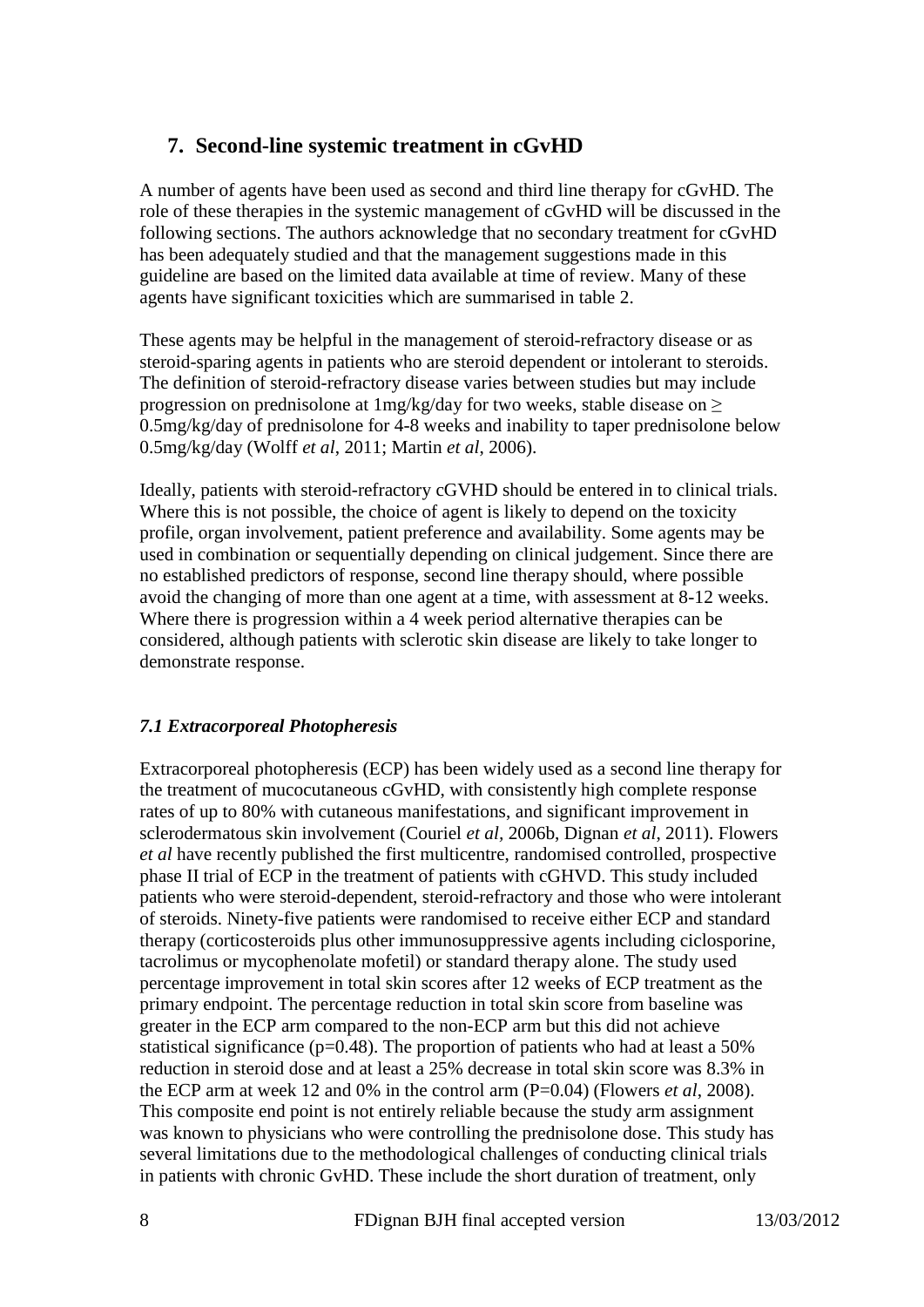using skin as the primary endpoint to assess response, the limited time allowed for reduction in steroids (6 weeks) and the large variation in immunosuppressive regimens used.

The response reported in patients with visceral GvHD, e.g. liver, is more variable. In 2006, Greinix *et al* reported a CR rate of 68% for liver cGvHD (17/25 patients) (Greinix *et al*, 2006). Similarly, Couriel *et al* reported a partial response rate of 15/21(71%) for liver chronic GvHD (Couriel *et al*, 2006b). These results have not been reflected in all studies (Foss *et al*, 2005, Seaton *et al*, 2003). Lung and gut involvement have demonstrated less consistent responses (Greinix *et al,* 1998, Child *et al,* 1999, Couriel *et al,* 2006b). There are mixed reports of the benefits of earlier (<12 months) versus delayed treatment with ECP (Child *et al,* 1999, Messina *et al,* 2003, Foss *et al,* 2005, Apisarnthanax *et al,* 2003). Response to ECP has been associated with increased survival and reduction in the use of corticosteroids (Foss *et al,* 2005).

In a UK consensus statement on the use of ECP in cGvHD it is suggested that patients with cutaneous, mucous membrane and hepatic manifestations of GvHD should be given priority for treatment as it is particularly efficacious in this setting. This consensus group recommended a treatment schedule of two ECP treatments on two consecutive days every 2 weeks with less frequent monthly treatment in those who respond (Scarisbrick *et al*, 2008). No benefit has been demonstrated for more regular treatments (reviewed in Scarisbrick *et al*, 2008, Foss *et al,* 2005). The median number of ECP cycles in a recent UK study was 15 (30 treatments) and the median duration of treatment was 330 days (Dignan *et al*, 2011).

Although a number of biomarkers have been reported to predict response to ECP, none have been clinically validated. The proportions of immature CD19<sup>+</sup>CD21<sup>-</sup> B lymphocytes may predict the response to ECP in cGvHD ( Kuzmina *et al,* 2009). There is some evidence that the ECP treated cell dose may correlate with ECP effect ( Perseghin *et al,* 2007, Whittle *et al,* 2011). Abnormalities of B-cell homeostasis with increased B-cell activating factor (BAFF) have been noted in cGvHD, with evidence of normalisation in ECP responders (Sarantopoulos *et al,* 2009, Whittle & Taylor, 2011). The use of ECP is associated with improved outcomes in classic and overlap cGvHD. (Jagasia *et al,* 2009).

ECP requires venous access which is not always possible using peripheral veins. Central lines may be required with the attendant complications of infection and blockage (Scarisbrick *et al*, 2009). Systemic infections requiring either oral or intravenous antibiotics are at least halved in patients receiving ECP for 12 months (personal observation, Dr Peter Taylor). Other side effects are minimal and include vasovagal episodes and fatigue.

ECP facilities should be quality assured. ECP requires well maintained and validated machines, specifically trained staff, as well as skilful overall management to ensure effective use of resources, safe patient care pathway and achievement of desirable outcomes. Clinical standards for such a service should be identified and adhered to through a quality assurance programme.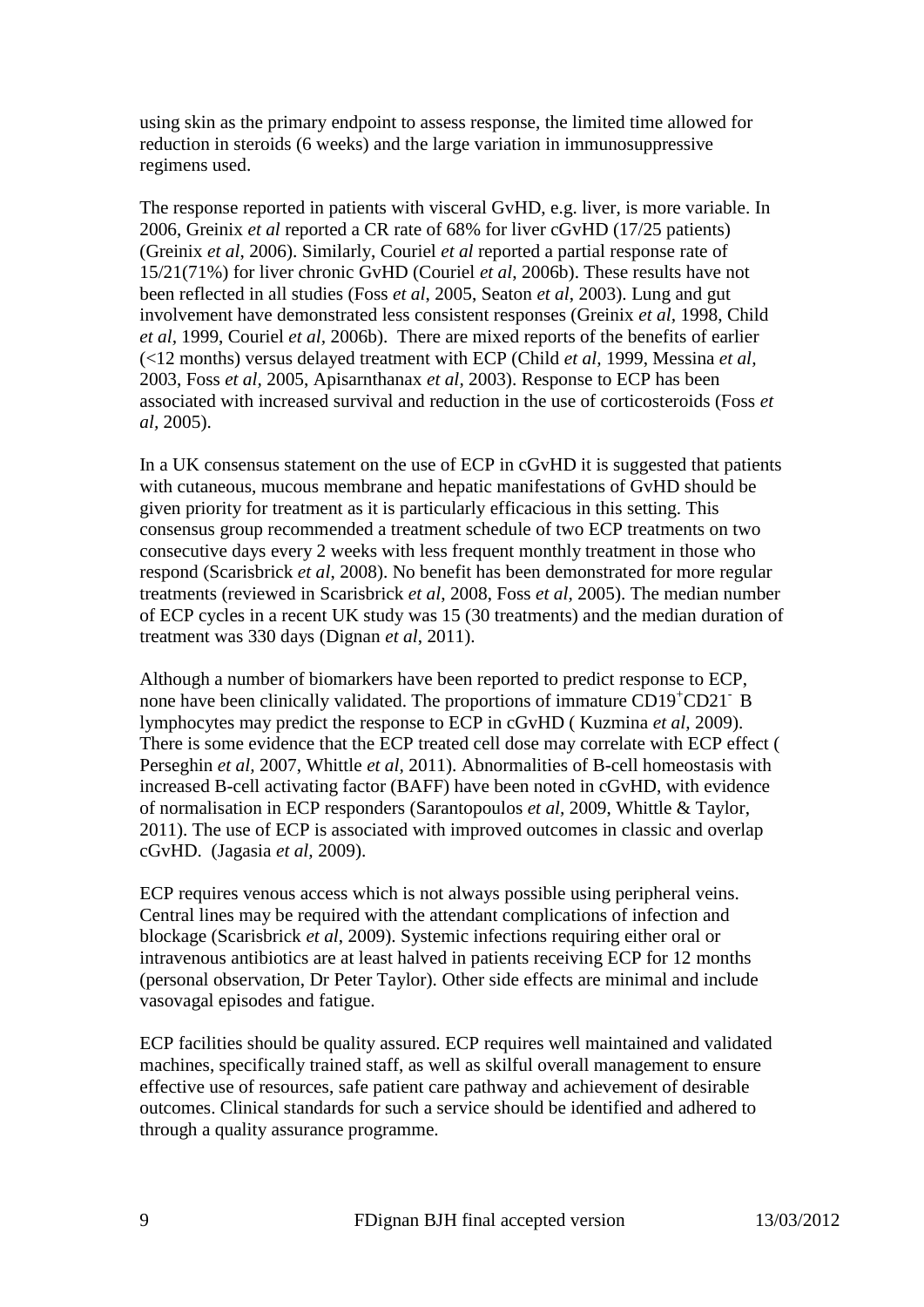It is suggested that ECP may be helpful as a second line treatment in steroidrefractory cGvHD involving the skin, mouth or liver. There is less data supporting the use of ECP in cGvHD involving other organs but it may have a role as a third line option. The authors acknowledge that this specialised form of therapy may not currently be uniformly available in the UK.

### *7.2 Mammalian Target of Rapamycin (M-Tor) Inhibitors*

Sirolimus is a macrolide antibiotic which exerts its immunosuppressive effect by inhibiting cytokine-driven signalling pathways of the T cell via m-TOR blockade and specifically inhibiting the progression of cells from the G1 phase to the S phase. Sirolimus has been used in combination with other immunosuppressive agents in the management of refractory cGvHD. A phase 2 study reported an overall response rate of 63% (6/35 complete response, 16/35 a partial response defined as >50% improvement in clinical manifestations) in patients with steroid- resistant cGvHD when sirolimus was used in combination with tacrolimus and corticosteroids (Couriel *et al*, 2005). Four patients developed thrombotic microangiopathy and 77% had infectious complications. The median survival was 15 months. A similar phase 2 study enrolled 19 patients. Only 16 were evaluable for response because 3 had discontinued the sirolimus after less than one month"s treatment due to toxicity. A partial reponse was defined as any improvement in symptoms. This study reported an initial clinical response in 15/16 evaluable patients. Adverse events included renal impairment in 4 patients and haemolytic-uraemic syndrome in 2 patients and relapse in 1 patient leading to discontinuation of sirolimus in 6 patients (Johnston *et al*, 2005). Sirolimus levels were not checked in all patients. Sirolimus was used in a retrospective study in patients with refractory disease in combination with either calcineurin inhibitors, MMF or prednisolone in 47 patients. Clinical responses were seen in 81% (38/47) of patients. Eighteen had a complete response and 20 had a partial response (defined as improvement in 1 organ without evidence of progression in another). Survival was 54.7% at 3 years.Four patients developed thrombotic microangiopathy (Jurado *et al*, 2007).

Everolimus is an alternative m-tor inhibitor. In an abstract of a single centre retrospective analysis including 29 patients with steroid-resistant disease, responses were seen in 69% of patients (2 complete responses) treated with everolimus without an additional calcineurin inhibitor. No patients developed thrombotic microangiopathy (Klink *et al*, 2008).

M-tor inhibitors are suggested for use as a second line treatment option in refractory cGvHD. They should be used with caution in combination with calcineurin inhibitors in view of the risk of thrombotic microangiopathy and trough levels should be monitored. Patients should also be monitored for hyperlipidaemia. Care should be taken to avoid toxicity due to interactions with other medications particularly azoles (Wolff *et al*, 2011).

## *7.3 Pentostatin*

Pentostatin is a nucleoside analogue which is a potent inhibitor of adenosine deaminase. Cell death occurs as a result of accumulation of 2-deoxyadenosine 5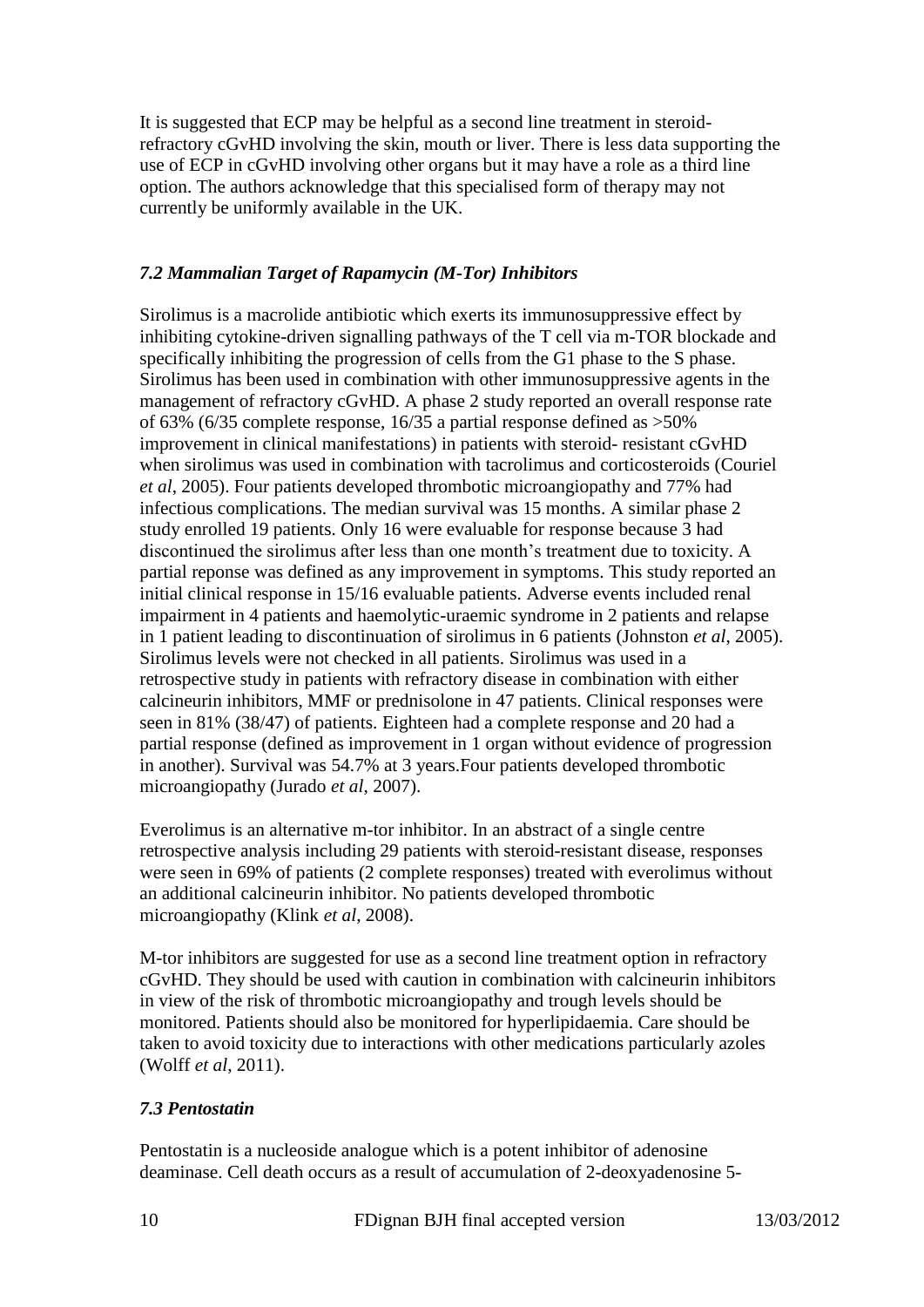triphosphate particularly in T cells and NK cells. The drug also causes prolonged lymphopenia although it is not significantly myelosuppressive (Margolis *et al* 2000). A phase 2 study administered pentostatin fortnightly for 12 doses and reported a response rate of 55% in 58 heavily pre-treated patients with refractory cGvHD (Jacobsohn *et al*, 2007). A clearly defined scoring system was used to assess patients at 3 monthly intervals and 31 patients were considered to have a major response according to the study criteria. Survival was 70% at 2 years and 11 infectious episodes were possibly related to pentostatin. The same investigators reported a 53% response rate in a phase 2 study of 51 children with refractory cGvHD (Jacobsohn *et al*, 2009). Similarly, a clearly defined scoring system was used to assess response at 3 monthly intervals and 7 patients had a complete response and 20 had a partial response. Overall survival at one year was 84%. There were 27 episodes of infection occurring in 15 patients. A dose of  $4mg/m<sup>2</sup>$  was administered intravenously every 2 weeks in these reports and the main toxicities were infection and haematotoxicity. In a retrospective series by Pidala *et al*, 10/18 patients with refractory cGvHD obtained a complete or partial response to pentostatin treatment (Pidala *et al*, 2010). As infections are frequent, it has been recommended that pentostatin is not used in the context of acute infection or in pulmonary cGvHD (Wolff *et al*, 2011).

### *7.4 Rituximab*

Rituximab is an anti-CD20 monoclonal antibody used widely in the management of B-cell malignancies. Ratanatharathorn *et al* reported the first case of patient with cGvHD and immune thrombocytopenia having a complete response to 4 doses of 375mg/m<sup>2</sup> of rituximab (Ratanatharathorn *et al*, 2000). In 2006, Cutler *et al* reported the results of a phase 1/2 study which included 21 patients with steroid-refractory cGvHD treated with  $375mg/m^2$  weekly of rituximab. A response rate of 70% was observed although many responses were partial and limited to cutaneous and musculoskeletal disease. In addition, many patients had relatively mild GvHD. Responses were durable for one year (Cutler *et al*, 2006). A further phase 2 study of 37 patients reported 8 complete and 24 partial responses with higher responses in skin, oral cavity and musculoskeletal systems (Kim *et al,* 2010). Similar results have been reported in retrospective series (Zaja *et al*, 2007; Mohty *et al,* 2008). A small retrospective study of 13 patients by von Bonin *et al* reported a similar response rate of 69% using a dose of 50mg/m<sup>2</sup> weekly for 4 weeks (von Bonin *et al,* 2008). A recent meta-analysis reviewed seven studies with a total of 111 patients. The pooled response rate was 66% and common adverse events were infusion reactions or infectious complications (Kharfan-Dabaja *et al*, 2009). Rituximab may be considered as a second line treatment of musculoskeletal and skin cGvHD or as a third line option in cGvHD involving other organs.

### *7.5 Imatinib*

Imatinib is a tyrosine kinase inhibitor used in the management of chronic myeloid leukaemia and stromal gastrointestinal tumours (Giralt *et al*, 2007, Blanke *et al*, 2010). It is likely that it exerts its effect by dual inhibition of transforming growth factor β (TGF-β) and platelet-derived growth factor (PDGF) pathways. Blockade of these pathways has been shown to reduce fibrosis in experimental models thereby making imatinib a possible candidate for the management of fibrotic diseases including cGvHD (Bonner *et al*, 2004, Ghofrani *et al*, 2005).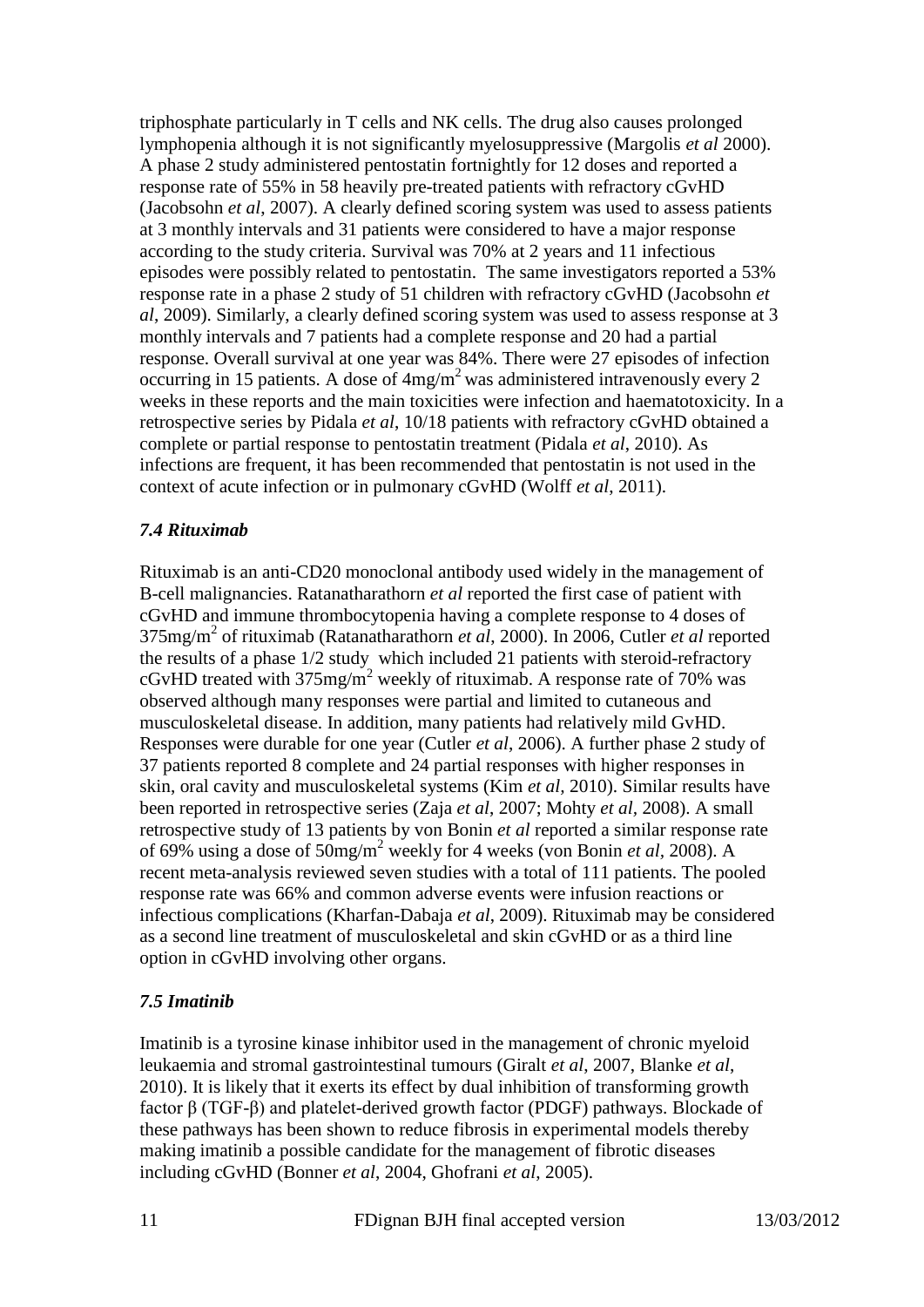Majhail *et al* reported a patient with relapsed chronic myeloid leukaemia and bronchiolitis obliterans who obtained a molecular remission with IM and an improvement in their respiratory symptoms (Majhail *et al*, 2006). A retrospective study by Magro *et al* reported a 50% response rate (2 complete reponses, 5 partial responses) in 14 patients with refractory sclerotic GvHD (Magro *et al*, 2009). Response was assessed using a recognised skin score and a partial response was defined as a > 50% improvement in skin score. Olivieri *et al* reported a 79% response rate (7 complete responses, 8 partial responses) at 6 months in a prospective pilot study of 19 patients with refractory disease. Complete or partial responses were observed in 7/11 patients with mild pulmonary cGvHD (Olivieri *et al*, 2009). Partial response was defined as an improvement in pulmonary function test or 50% reduction in corticosteroid dose. Overall survival at 18 months was 85%. A small pilot study suggested that imatinib shows best responses in those with mild pulmonary cGvHD and is not effective in severe disease (Stadler *et al*, 2009). Side effects included dyspnoea, fluid retention and haematological toxicity. The initial dose used was 100- 200mg which was subsequently titrated to 400mg if well tolerated. The role of imatinib in pulmonary GvHD is discussed in the organ-specific management and supportive care guideline (Dignan *et al*, 2012b). Imatinib may be used as a second line option for sclerodermoid or pulmonary cGvHD or as a third line option for cGvHD involving other organs.

#### **Recommendations**

- **Extra-corporeal photopheresis (ECP) may be considered as a second line treatment in skin, oral or liver chronic GvHD. (1B)**
- **ECP schedule should be fortnightly paired treatments for a minimum assessment period of 3 months. (1C)**
- **M-TOR inhibitors are suggested as a second line treatment option in refractory chronic GvHD. (2C)**
- **Pentostatin is suggested as a second line treatment option in refractory chronic GvHD. (2B)**
- **Rituximab is suggested as a second line treatment option in refractory cutaneous or musculoskeletal chronic GvHD. (2B)**
- **Imatinib is suggested as a second line treatment option in refractory pulmonary or sclerodermatous chronic GvHD. (2C)**
- **Extra-corporeal photopheresis (ECP), imatinib and rituximab may be considered as third line treatment options in chronic GvHD involving other organs (2C).**

# **8. Third Line Treatment Options**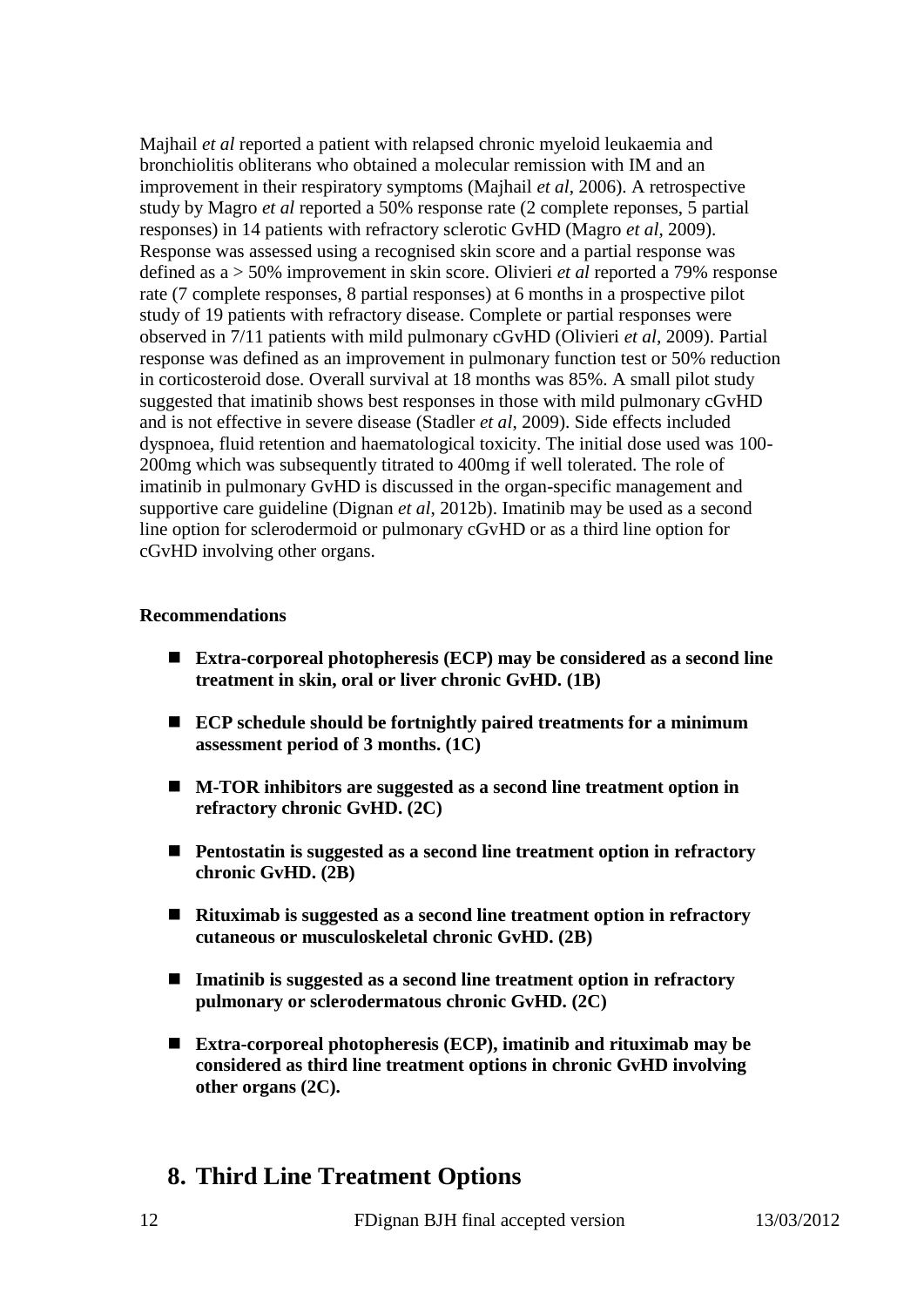A number of other agents have been investigated for the treatment of steroidrefractory disease. In patients who fail a second line treatment option another second line option should generally be considered before moving to a third line treatment option. Some agents may be used in combination but there is little data to support this approach. The agents that may be considered for third line treatment options are discussed below and shown in algorithm 2. These agents are considered to be third line options as there is less evidence available for their use. The authors acknowledge that some of these agents have not been studied in the context of third line treatment of chronic GvHD. All treatment options at this stage are likely to be associated with a high risk of infection.

#### *8.1 Mycophenolate mofetil*

Mycophenolate mofetil (MMF) is rapidly absorbed and hydrolysed to mycophenolic acid (MPA). MPA inhibits inosine monophosphate dehydrogenase which blocks the de novo pathway of purine synthesis in lymphocytes and depletes the intracellular pool of guanosine triphosphate (Allison *et al,* 2005). Martin *et al* performed a doubleblind randomised controlled trial of MMF in initial treatment of cGvHD. Patients were receiving treatment with a calcineurin inhibitor or sirolimus and, in the majority of cases, prednisolone for cGvHD. Patients received MMF or placebo within 14 days of commencing systemic immunosuppression for cGvHD. The primary endpoint was resolution of cGvHD and withdrawal of all systemic treatment within two years but the study closed early as an interim analysis revealed a low probability of positive results for the primary endpoint (Martin *et al*, 2009). There was an estimated hazard ratio of death of 1.99 (95% confidence interval, 0.9-4.3) among patients in the MMF arm compared to the control arm. The majority of deaths in the MMF arm were due to infection or relapse and the authors concluded that MMF should not be added to the initial systemic treatment regimen for chronic GvHD.

There have been several small phase 2 studies and case-series describing possible efficacy of MMF in the management of refractory disease since the first report in 1999 (Mookerjee *et al*, 1999). Baudard *et al* reported a response rate of 69% in a retrospective study including 15 patients with cGvHD who were intolerant or had failed ciclosporin containing regimens (Baudard *et al,* 2002). A high rate of infectious complications was observed. Similarly, Krejci *et al* report a response rate of 64% in 7/11 paediatric patients with steroid-refractory disease in another retrospective series (Krejci *et al,* 2005). Takami *et al* prospectively evaluated 5 patients with refractory cGvHD and resported a 100% response rate (Takami *et al*, 2006). Lopez *et al* used MMF in 24 patients as a salvage/second line treatment and reported a 75% response rate (Lopez *et al*, 2005). Similarly, Busca *et al* observed a response rate of 72% in 18 evaluable patients who had failed or were intolerant of standard immunosuppressive therapy (Busca *et al*, 2003). In another small study, Onishi *et al* observed similar response rates but a high level of life-threatening infections (Onishi *et al*, 2010). Other common side effects included gastro-intestinal disturbance and cytopenias. The effects of MMF can also mimic the appearance of intestinal GvHD on histopathological examination (Parfitt *et al*, 2008). Furlong *et al* undertook a prospective study of 23 patients treated with MMF for refractory cGvHD and reported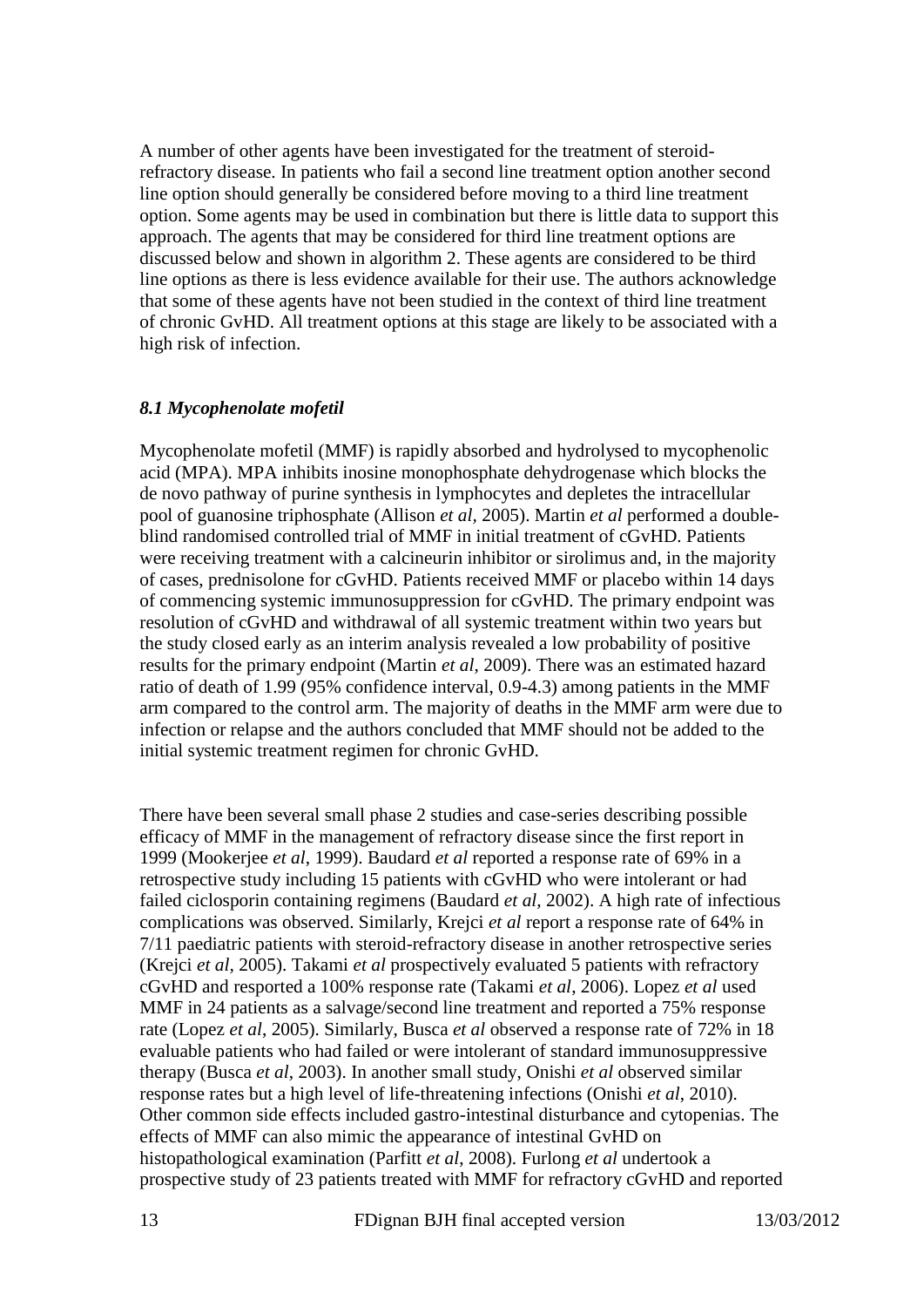disease resolution and discontinuation of immunosuppresion in 26% of patients after 3 years of MMF treatment (Furlong *et al*, 2009). The measurement of levels of MMF is useful to check absorption and prevent toxicity although these levels can be influenced by the serum albumin level (Hiwarkar *et al*, 2010).

### *8.2 Pulsed High-dose Corticosteroids*

Pulsed corticosteroids have been used in one study including 61 patients with steroidrefractory disease. A dose of 10mg/kg/day was given over 4 days followed by a course of additional immuosuppressive therapy. Forty-eight percent of patients showed a major response including softening of the skin, improved performance status or increased range of movement and an additional 27% showed a minor response (Akpek *et al*, 2001b). The regimen was well tolerated but 50% of responders showed subsequent progression and only 27% of patients were able to discontinue immunosuppression at 2 years. The probability of survival at 2 years was 81%.

### *8.3 Methotrexate*

Methotrexate, an antiproliferative agent, prevents the division and clonal expansion of T cells. The role of methotrexate is well established in the prophylaxis of GvHD and, due to its anti-inflammatory and antiproliferative properties, has been used extensively in the management of autoimmune disorders. Low-dose methotrexate has reported efficacy as an initial therapy in cGvHD. Wang *et al* report on 86 patients who received methotrexate in combination with other immunosuppressive agents. Low dose intravenous methotrexate was well tolerated and the overall response rate was 83% (62% had a complete response) with the highest response rates being observed in skin GvHD with 90% of patients responding (Wang *et al*, 2009). This study enrolled patients who had not received prior treatment for GvHD and the results cannot be extrapolated to patients with steroid-refractory disease.

Huang *et al* reported a response in 16/21 patients with cGvHD although reversible severe leucopenia was observed (Huang *et al*, 2005). de Lavallade *et al* reported a response in 6/8 patients with steroid refractory cGvHD treated with an infusion of 5mg/m<sup>2</sup> per week (de Lavallade *et al*, 2006). Similarly, Giaccone *et al* reported a steroid-sparing effect in 14 patients using a dose of 7.5mg/m<sup>2</sup>/weekly (Giaccone *et al*, 2005). Inagaki *et al* reported a retrospective analysis of 17 paediatric patients with steroid-refractory or steroid-dependent cGvHD who received 3-10mg/m<sup>2</sup> weekly of methotrexate. Ten out of seventeen patients (58.8%) responded. Grade III or IV toxicities occurred in 6 patients and included cytopenias or elevated levels of serum transaminases (Inagaki *et al*, 2008).

### **Recommendations**

 **The following agents are suggested as third line treatment options in refractory chronic GvHD: mycophenolate mofetil, methotrexate, pulsed corticosteroids. (2C)**

# **9. Other agents**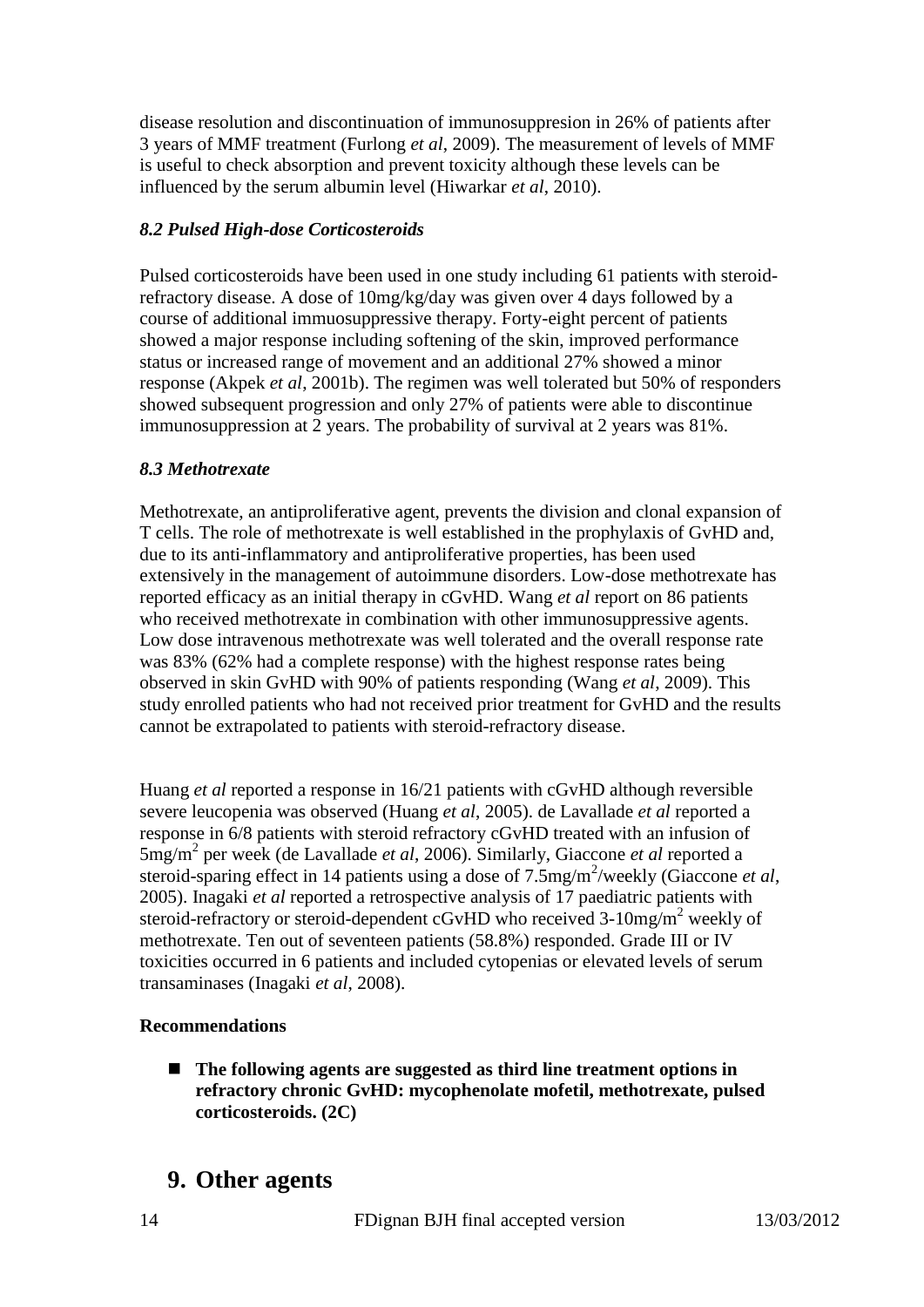A number of other agents have been investigated in the management of cGvHD. These therapies are discussed below although at present their use is not routinely recommended due to insufficient evidence or significant toxicity.

## *9.1 Hydroxychloroquine*

Hydroxychloroquine is a 4-aminoquinoline antimalarial drug used in the treatment of autoimmune disorders. One phase 2 trial has been undertaken using hydroxychloroquine for the management of cGvHD. This study included 40 patients with steroid-resistant or steroid-dependent cGvHD. Three complete responses and 14 partial responses were seen in 32 evaluable patients (20 children, 12 adults) and the best response were seen in skin, oral and liver disease (Gilman *et al*, 2000). The children"s oncology group recently performed a randomised double blind placebo controlled phase 3 trial comparing standard of care to standard of care plus hydroxychloroquine which unfortunately had to close early due to poor accrual. The complete response rate was 28% in the hydroxychloroquine arm compared to 33% in the placebo arm (Gilman *et al*, 2011).

### *9.2 Clofazimine*

Clofazimine is an antimycobacterial drug that has anti-inflammatory properties and is used in the management of chronic skin disorders. Lee *et al* reported on 22 patients with cGvHD. A response rate of over 50% was observed in patients with sclerodermoid skin GvHD, joint contractures or oral disease (Lee *et al*, 1997). Rzepecki *et al* reported partial or complete responses in 4 patients (Rzepecki *et al*, 2007). There has been a case report of methaemoglobinemia in a patient receiving clofazimine (Moreira *et al*, 1998).

### *9.3 Cyclophosphamide*

Cyclophosphamide is a cytotoxic and immunosuppressive drug that is commonly used in pre-transplant conditioning regimens. There is one report of efficacy of cyclophosphamide in the management of GvHD. This retrospective series included 3 patients with steroid-resistant cGvHD. Two patients had a complete response in liver GvHD and one had a response in oral GvHD (Mayer *et al*, 2005). High dose cyclophosphamide has also been used with "pseudoautologous" stem cell rescue. This technique has led to improvement in cGvHD but with an associated risk of relapse (Pusic *et al*, 2002).

### *9.4 Alemtuzumab*

Alemtuzumab is an unconjugated humanised IgG1 kappa monoclonal antibody which targets the CD52 antigen on the T and B lymphocytes as well as on monocytes, macrophages, eosinophils and dendritic cells (Giralt, 2006). Alemtuzumab has been used in the management of acute GvHD in several series (Busca *et al*, 2005, Carella *et al,* 2004, Wandroo *et al,* 2004). There is only one case report describing the use of alemtuzumab in the management of chronic GvHD. Ruiz-Arguelles *et al* reported resolution of refractory cutaneous cGvHD following administration of 10 mg/day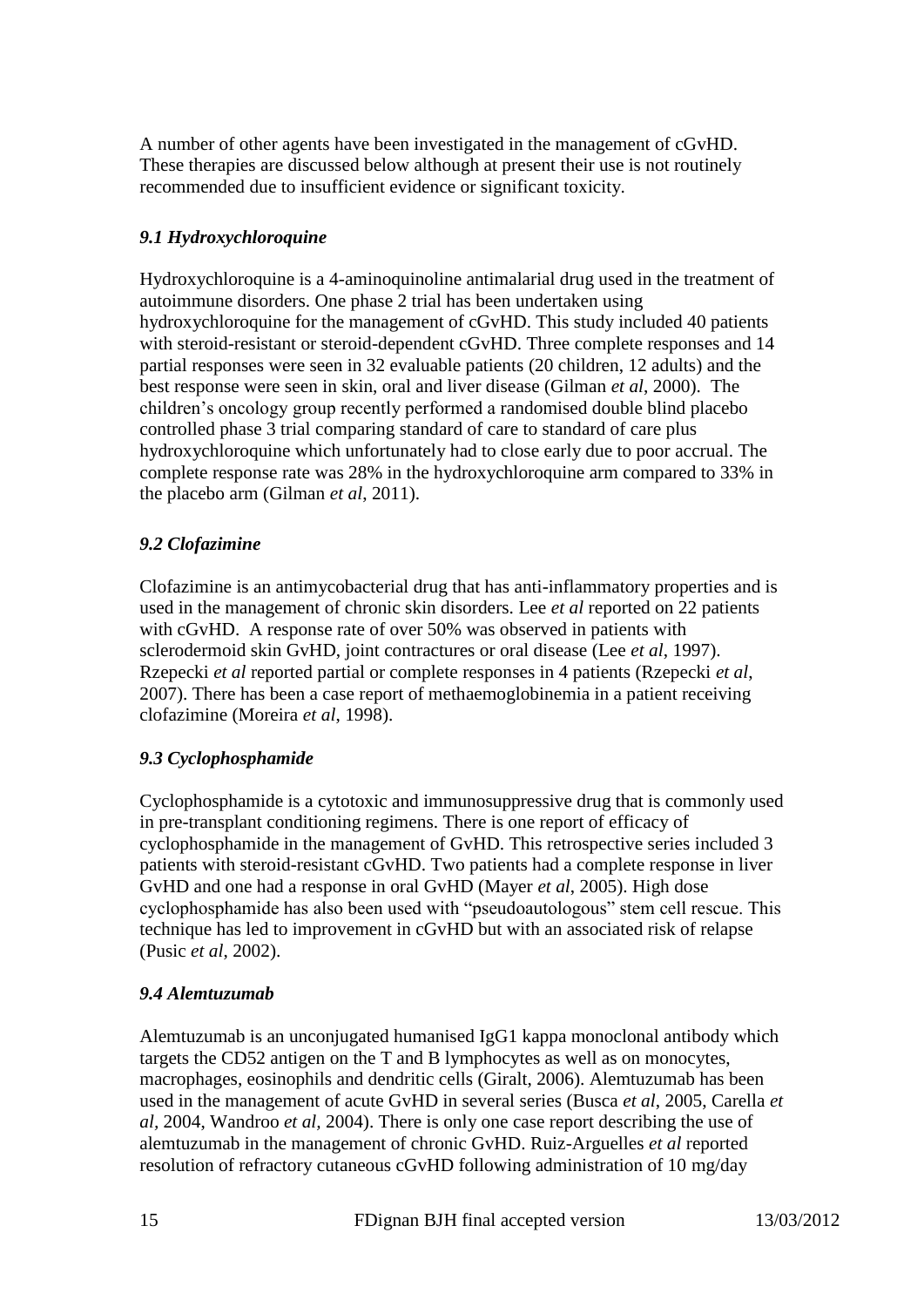alemtuzumab subcutaneously for 6 consecutive days every 4 weeks (Ruiz-Arguelles *et al*, 2008). The use of alemtuzumab is likely to significantly exacerbate the immunodeficiency associated with cGvHD.

## *9.5 Anti-TNF antibodies*

Infliximab is a chimeric human anti-TNFα-IgG1κ monoclonal antibody which inhibits the binding of tumour necrosis factor (TNF) to its cellular receptors. There are few reports of the efficacy of infliximab in the management of cGvHD. Rodriguez *et al* reported a response in one child with cGvHD of the liver treated with infliximabdaclizumab in combination (Rodriguez *et al*, 2007). Sleight *et al* reported on a retrospective study which included 6 children with cGvHD treated with infliximab for steroid-resistant cGvHD (Sleight *et al*, 2007). Five out of 6 children had a partial response but this was not sustained long-term. Gastrointestinal, oral and skin manifestations were most likely to respond.

Etanercept is a recombinant human soluble tumor necrosis factor (TNF-alpha) receptor fusion protein that inhibits TNF-alpha. There are 2 reports detailing the use of etanercept in the management of cGvHD (Chiang *et al*, 2002; Busca *et al*, 2007). Both reports included 8 patients with refractory cGvHD. Chiang *et al* reported responses in 7/8 evaluable patients and Busca *et al* reported a response in 5/8 patients.

Anti-TNF antibodies may be helpful in patients with overlap GvHD affecting the gut but there is limited evidence for their use in other manifestations of chronic GvHD at present.

## *9.6 Thoraco-abdominal irradiation*

Low dose thoraco-abdominal irradiation has been used in the management of cGvHD due to its immunosuppressive and immunomodulatory properties. Bullorsky *et al* reported on 3 patients with refractory disease who obtained a response to total lymphoid irradiation (Bullorsky *et al*, 1993). In a retrospective review of 41 patients with refractory cGvHD, 82% of patients achieved a clinical response to 1 Gray thoraco-abdominal irradiation (Robin *et al*, 2005). Overall survival at 10 years from irradiation was 57%.

## *9.7 Thalidomide*

Thalidomide inhibits angiogenesis, expression of adhesion molecules, tumour necrosis factor α, interleukin 6, interleukin 12 and nuclear factor kappa B activity (Keifer *et al*, 2001; Lepper *et al*, 2006). A randomised clinical trial of thalidomide, ciclosporin and prednisolone compared to ciclosporin and prednisolone did not show any additional benefit in the primary treatment of cGvHD (Arora *et al*, 2001).

Several early studies reported thalidomide as a second line treatment in cGvHD. Vogelsang *et al* reported a complete or partial response rate in 26/44 patients with cGvHD (Vogelsang *et al*, 1992). Similar results were reported by other investigators (Browne *et al*, 2000; Kulkarni *et al*, 2003). Rovelli *et al* reported a complete response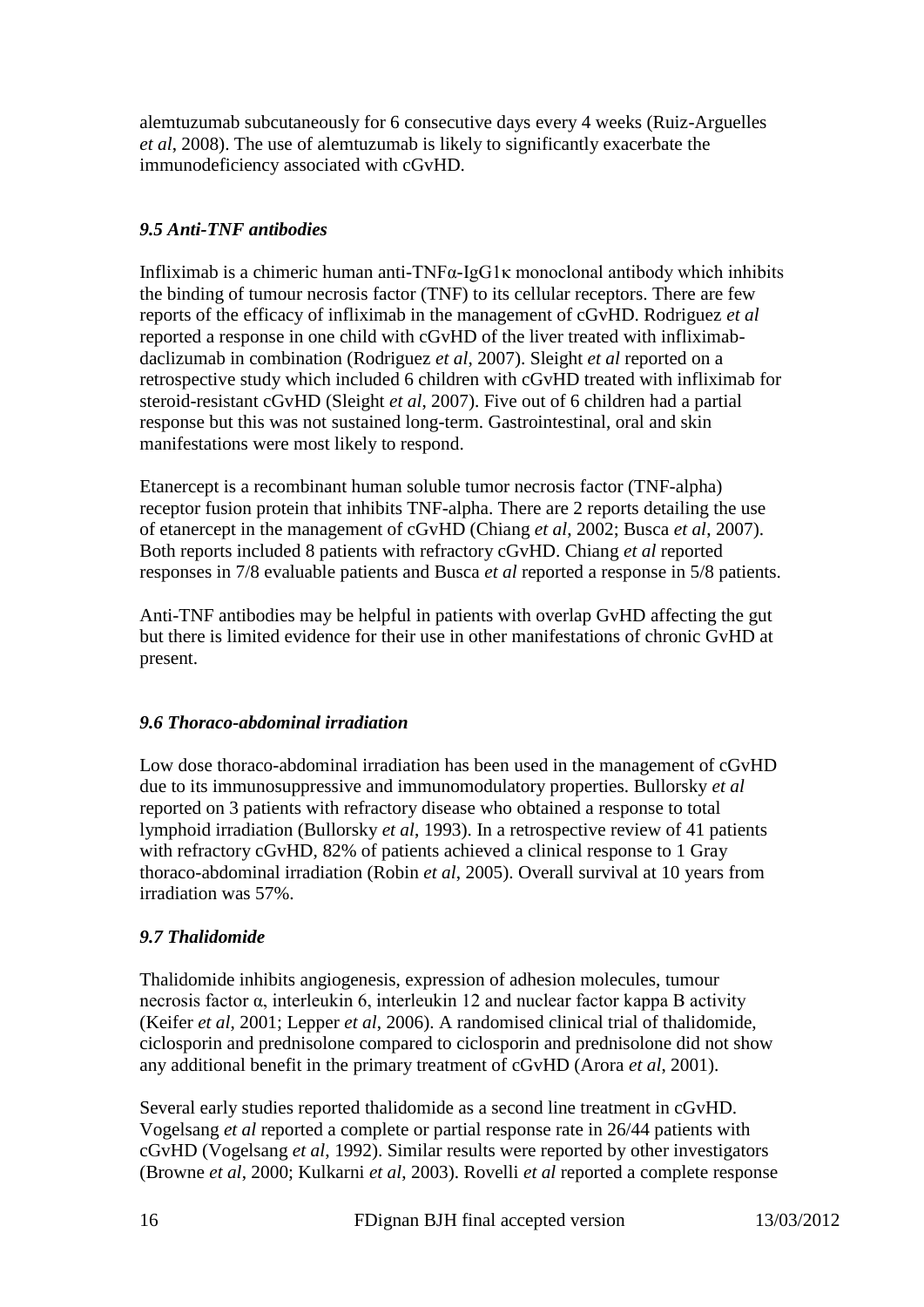rate in 6/14 children with refractory cGvHD (Rovelli *et al*, 1998). A higher response rate has been reported in patients with mucocutaneous disease (Parker *et al*, 1995).

Thalidomide has significant side effects including constipation, neuropathy, neutropenia, thrombocytopenia, tiredness and thrombosis. In one trial using thalidomide as initial therapy, 92% of patients stopped the drug due to side effects (Koc *et al*, 2000). Starting at a low dose of 100 mg may help to minimise side effects (Wolff *et al*, 2011).

## *9.8 Alefacept*

Alefacept is a dimeric anti-CD2 LFA-3 fusion protein that has been used in the management of acute and chronic GvHD (Shapira *et al*, 2009; Toor *et al*, 2007). Shapira *et al* reported a response in 9 of 11 evaluable patients who received alefacept for refractory cGvHD. Six patients died due to progression of GvHD and infections.

### *9.9 Daclizumab/Basiliximab*

Daclizumab and basiliximab are monoclonal antibodies against the IL-2 receptor. There are few reports of their efficacy in the management of cGvHD. Willenbacher *et al* included 4 patients with cGvHD in their study of 16 patients. Three out of 4 patients responded but they reported an increased incidence of infectious complications (Willenbacher *et al*, 2001). Teachey *et al* reported that 2/4 children with cGvHD responded to daclizumab but noted that responses were only seen in skin GvHD (Teachey *et al*, 2006). Daclizumab is no longer commercially available and basiliximab has not been studied in this context.

## *9.10 Retinoids*

Retinoids have been used in several dermatological conditions and are known to interfere with collagen synthesis in fibroblasts, block the induction of Th 17 and promote the incidence of regulatory T cells. Marcellus *et al* reported a response in 20/27 patients who received treatment with etretinate, a synthetic retinoid, for refractory sclerodermatous GvHD (Marcellus *et al*, 1999). Etretinate is not available in the UK but isotretinoin or acitretin might have a similar benefit. Ghoreschi *et al*  reported a response in 4/5 patients with sclerodermoid cGvHD who received treatment with isotretinoin and PUVA-bath photochemotherapy (Ghoreschi *et al,* 2008).

### *9.11 Azathioprine*

Azathioprine is an antimetabolite which exerts its effects after conversion to 6 mercaptopurine. It has been used in a double-blind randomised controlled trial comparing prednisolone alone to azathioprine in combination with prednisolone for early treatment of standard risk patients with cGvHD (Sullivan *et al*, 1988). Nonrelapse mortality was higher in the azathioprine group (40%) compared to the group receiving steroids alone (21%). Similarly, actuarial survival at 5 years was higher in the steroid group (61%) than in the combination group (47%). Azathioprine has also been associated with a higher incidence of oral malignancies (Curtis *et al*, 2005).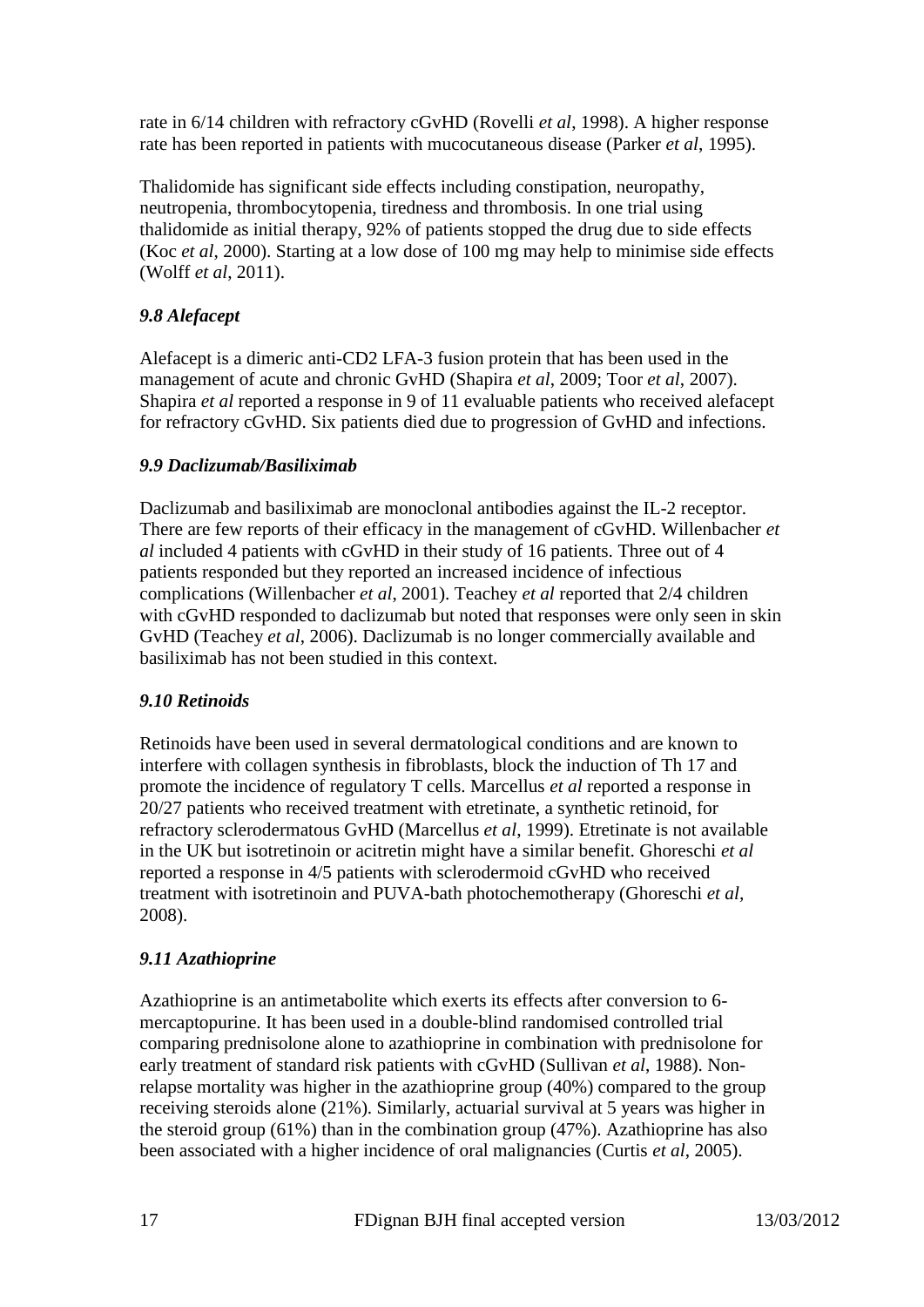### *9.12 Mesenchymal stem cells (MSCs)*

There are anecdotal reports of the use of MSCs in cGvHD and Weng *et al* have recently reported a response rate of 74% in a series of 19 patients with cGvHD (Weng *et al*, 2010). At present, although they may be helpful in the management of acute GvHD, the role of MSCs in the management of cGvHD is less clear.

#### **Recommendations**

- There was insufficient evidence at present to recommend the use of the **following agents in the management of chronic GvHD: cyclophosphamide, MSCs, thalidomide, retinoids, alemtuzumab, infliximab, etanercept, clofazimine, alefacept, daclizumab, basiliximab, hydroxychloroquine, thoraco-abdominal irradiation (1C).**
- **Azathioprine is not recommended in the management of chronic GvHD due to the risk or oral malignancy (1C).**

#### **Disclaimer**

While the advice and information in these guidelines is believed to be true and accurate at the time of going to press, neither the authors, the British Society for Haematology, the British Society of Blood and Marrow Transplantation nor the publishers accept any legal responsibility for the content of these guidelines.

#### **Acknowledgements**

FLD reviewed the literature and wrote the initial draft of the manuscript. MNP chaired the writing group, reviewed the literature and revised the manuscript. AC represented BCSH, reviewed the literature and revised the manuscript. GJ represented BSBMT, reviewed the literature and revised the manuscript. JS, JC, PA, PT, PM, and BES reviewed the literature and revised the manuscript. The authors are grateful to the BCSH task force and BSBMT executive committee for their support in preparing these guidelines.

#### **Appendix 1: GRADE nomenclature for assessing levels of evidence and providing recommendations in guidelines**.

### **STRENGTH OF RECOMMENDATIONS:**

Strong (grade 1): Strong recommendations (grade 1) are made when there is confidence that the benefits do or do not outweigh harm and burden. Grade 1 recommendations can be applied uniformly to most patients. Regard as 'recommend'.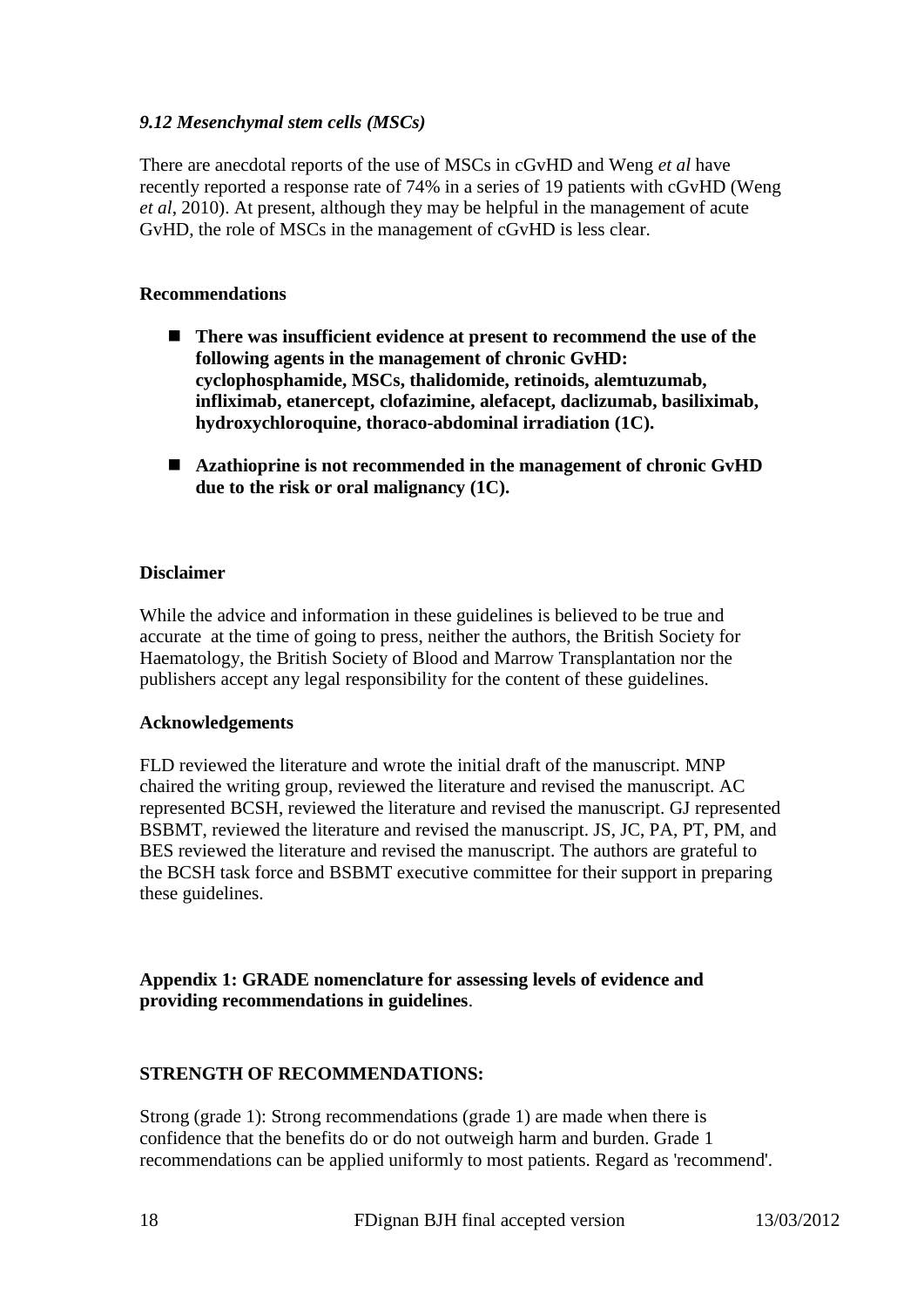Weak (grade 2): Where the magnitude of benefit or not is less certain a weaker grade 2 recommendation is made. Grade 2 recommendations require judicious application to individual patients. Regard as "suggest".

## **QUALITY OF EVIDENCE**

The quality of evidence is graded as high (A), moderate (B) or low (C). To put this in context it is useful to consider the uncertainty of knowledge and whether further research could change what we know or our certainty.

(A) High Further research is very unlikely to change confidence in the estimate of effect. Current evidence derived from randomised clinical trials without important limitations.

(B) Moderate Further research may well have an important impact on confidence in the estimate of effect and may change the estimate. Current evidence derived from randomised clinical trials with important limitations (e.g. inconsistent results, imprecision - wide confidence intervals or methodological flaws - e.g. lack of blinding, large losses to follow up, failure to adhere to intention to treat analysis),or very strong evidence from observational studies or case series (e.g. large or very large and consistent estimates of the magnitude of a treatment effect or demonstration of a dose-response gradient).

**(C) Low** Further research is likely to have an important impact on confidence in the estimate of effect and is likely to change the estimate. Current evidence from observational studies, case series or just opinion.

| <b>Treatment</b>              | <b>Major Toxicities</b>      | Reference                          |
|-------------------------------|------------------------------|------------------------------------|
| Corticosteroids               | Infection, hypertension,     | <b>British National Formulary,</b> |
|                               | poor glycaemic control,      | 2011                               |
|                               | mood swings, osteoporosis,   |                                    |
|                               | weight gain, growth          |                                    |
|                               | impairment                   |                                    |
| <b>Calcineurin Inhibitors</b> | Infection, renal impairment, | Koc et al, 2002                    |
|                               | thrombotic                   |                                    |
|                               | microangiopathy,             |                                    |
|                               | hypertension                 |                                    |
| Mycophenolate mofetil         | Infection, deranged liver    | Martin et al, 2009                 |
|                               | function tests,              | Onishi et al, 2010                 |
|                               | Gastrointestinal             |                                    |
|                               | disturbance,                 |                                    |
|                               | haematotoxicity, relapse     |                                    |
| <b>Sirolimus</b>              | <b>Thrombotic</b>            | Jurado et al, 2007                 |
|                               | microangiopathy,             | Johnston et al, 2005               |
|                               | hyperlipidaemia,             |                                    |

## **Table 2: A Table summarising the major toxicities of cGvHD treatments**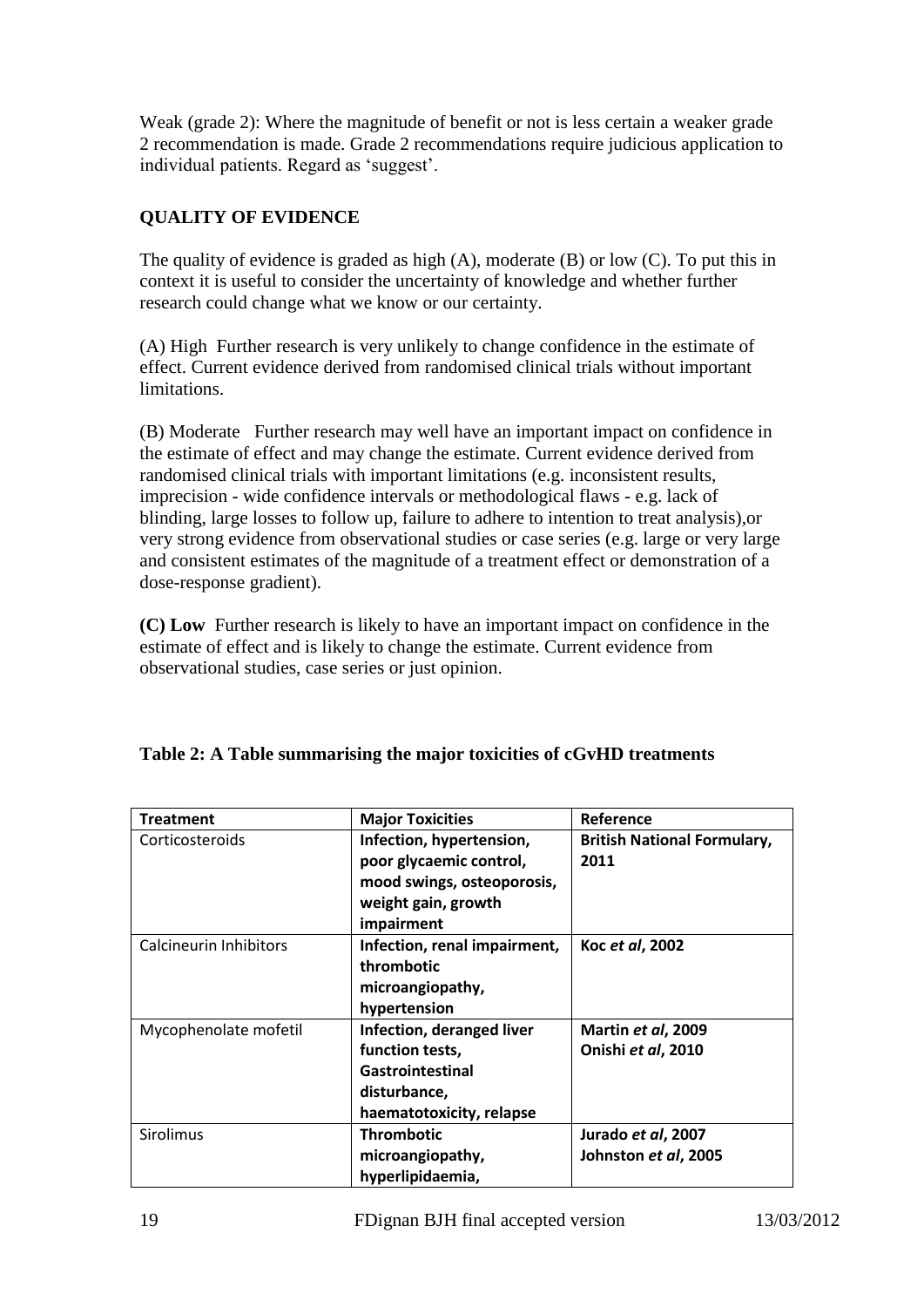|                    | haematotoxicity                |                            |
|--------------------|--------------------------------|----------------------------|
| Thalidomide        | Teratogenecity, peripheral     | Koc et al, 2000            |
|                    | neuropathy, constipation,      |                            |
|                    | thrombosis, fatigue            |                            |
| Azathioprine       | Oral malignancies,             | Curtis et al, 2005         |
|                    | pancytopenia                   |                            |
| Pentostatin        | Infection, pancytopenia        | Pidala et al, 2010         |
| Methotrexate       | <b>Deranged liver function</b> | Inagaki et al, 2008        |
|                    | tests, cytopenias              | Huang et al, 2005          |
| Hydroxychloroquine | Gastro-intestinal, ocular      | Gilman et al, 2000         |
|                    | toxicity, rashes               |                            |
| Clofazimine        | Skin pigmentation,             | Lee et al, 1997            |
|                    | gastrointestinal,              | Moreira et al, 1998        |
|                    | methaemoglobinaemia            |                            |
| Cyclophosphamide   | Haematologic, infection,       | Mayer et al, 2005          |
|                    | urothelial toxicity            |                            |
| Extracorporeal     | Patients with poor vascular    | Scarisbrick et al, 2009    |
| photopheresis      | access require indwelling      |                            |
|                    | catheter, vaso-vagal           |                            |
|                    | episodes                       |                            |
| Alefacept          | <b>Infection</b>               | Shapira et al, 2009        |
| Imatinib           | Dyspnoea, fluid retention,     | Stadler et al, 2009        |
|                    | pancytopenia, deranged         |                            |
|                    | liver function                 |                            |
| Rituximab          | <b>Infusional</b>              | Kharfan-Dabaja et al, 2009 |
|                    | reactions/infection,           |                            |
|                    | progressive multifocal         |                            |
|                    | leucoencepthalopathy           |                            |
| Alemtuzumab        | <b>Infusional</b>              | Park et al, 2009           |
|                    | reactions/infections           | Peleg et al, 2004          |
|                    | especially opportunistic e.g.  |                            |
|                    | <b>CMV</b>                     |                            |
| Infliximab         | Infusional reactions/          | Sleight et al, 2007        |
|                    | infection                      |                            |
| Etanercept         | <b>Infection</b>               | Chiang et al, 2002         |
|                    |                                | Busca et al, 2007          |
| Basiliximab        | Infection/infusional           | Willenbacher et al, 2001   |
|                    | reactions                      |                            |
| Thoraco-abdominal  | Hematotoxicty                  | Robin et al, 2005          |
| irradiation        |                                |                            |
| Retinoids          | Teratogenicity,                | Marcellus et al, 1999      |
|                    | hyperlipidaemia, deranged      |                            |
|                    | liver function                 |                            |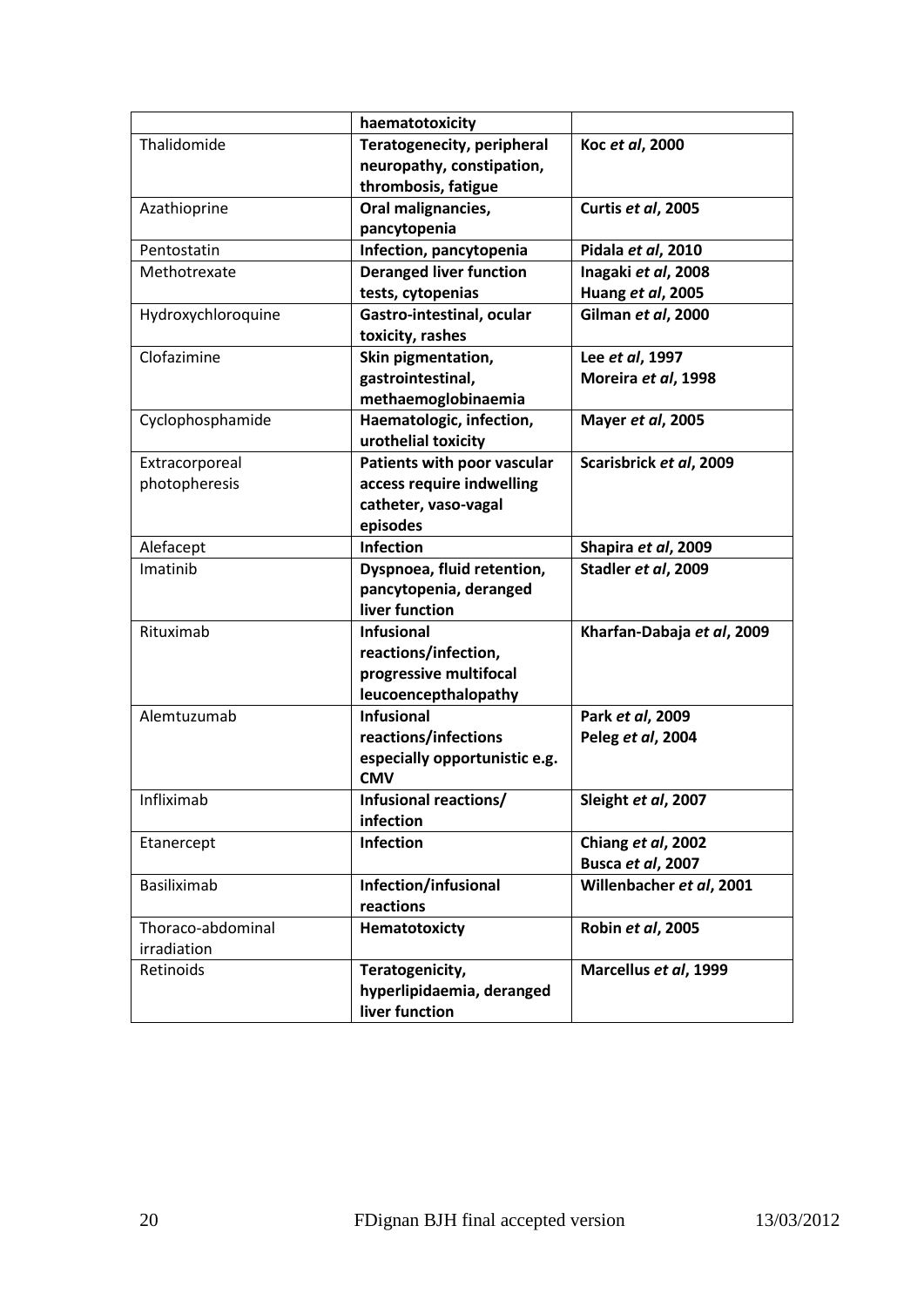

Figure 1: An algorithm to show  $1<sup>st</sup>$ ,  $2<sup>nd</sup>$  and  $3<sup>rd</sup>$  line treatment options in chronic GvHD.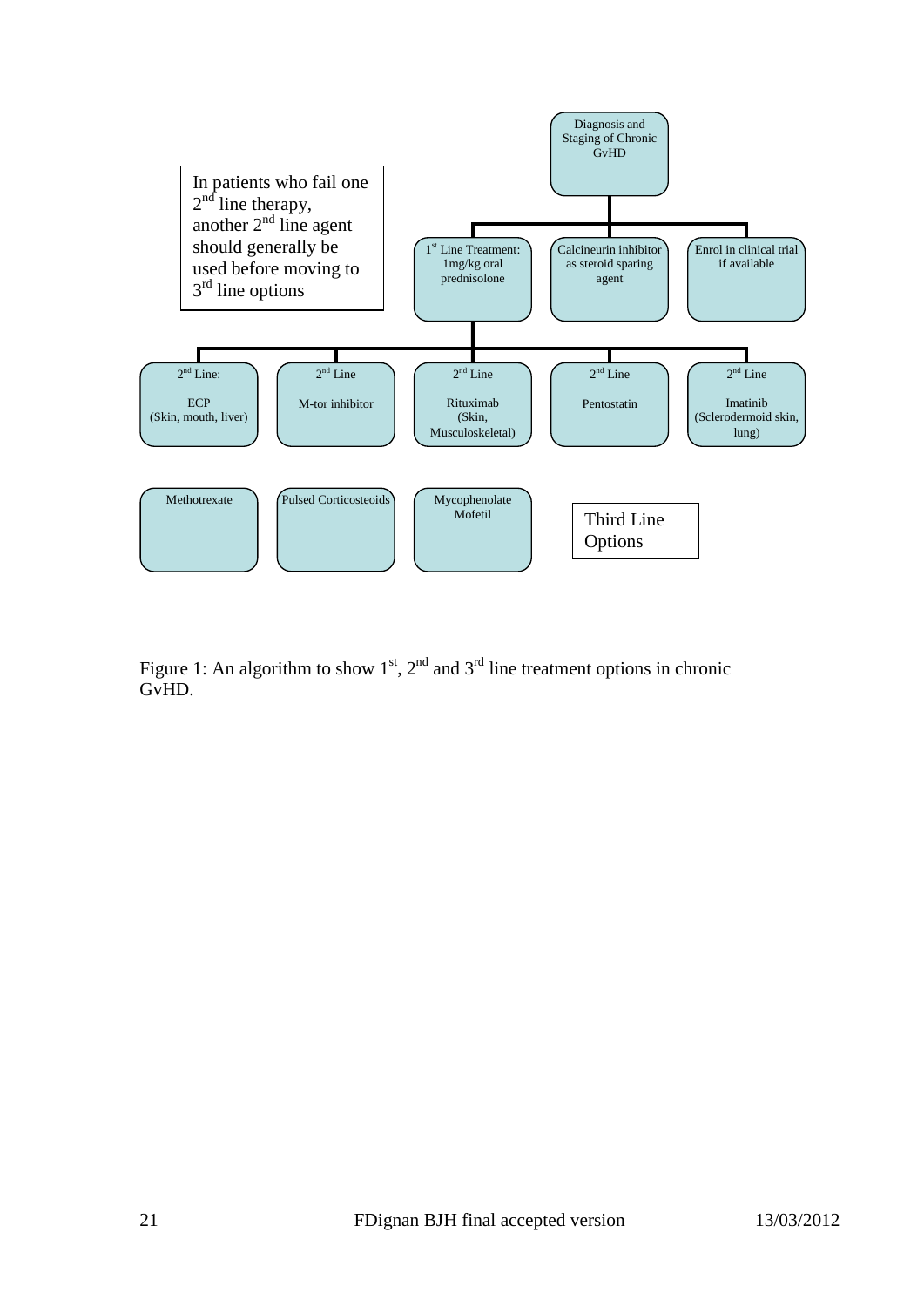Appendix 1: Diagnostic and Distinctive features of chronic GvHD (adapted from Filipovich *et al*, 2005)

| Organ or site              | <b>Diagnostic</b>               | <b>Distinctive</b>              |
|----------------------------|---------------------------------|---------------------------------|
| <b>Skin</b>                | Poikiloderma                    | Depigmentation                  |
|                            | Lichen planus-like features     |                                 |
|                            | <b>Sclerotic features</b>       |                                 |
|                            | Morphea-like features           |                                 |
|                            | Lichen sclerosus-like features  |                                 |
| <b>Nails</b>               |                                 | Dystrophy                       |
|                            |                                 | Longitudinal ridging, splitting |
|                            |                                 | or brittle features             |
|                            |                                 | Onycholysis                     |
|                            |                                 | Pterygium unguis                |
|                            |                                 | <b>Nail loss</b>                |
| <b>Scalp and Body Hair</b> |                                 | New onset scarring or           |
|                            |                                 | nonscarring alopecia            |
|                            |                                 | Scaling, papulosquamous         |
|                            |                                 | lesions                         |
| <b>Mouth</b>               | Lichen-type features            | Xerostomia                      |
|                            | Hyperkeratotic plaques          | Mucocele                        |
|                            | Restriction of mouth opening    | Mucosal atrophy                 |
|                            | from sclerosis                  |                                 |
|                            |                                 | Pseudomembranes                 |
|                            |                                 | Ulcers                          |
| <b>Eyes</b>                |                                 | New onset dry, gritty, painful  |
|                            |                                 | eyes                            |
|                            |                                 | Cicatricial conjunctivitis      |
|                            |                                 | Keratoconjunctivitis sicca      |
|                            |                                 | Confluent areas of punctate     |
|                            |                                 | keratopathy                     |
| Genitalia                  | Lichen planus-like features     | Erosions                        |
|                            | Vaginal scarring or stenosis    | <b>Fissures</b>                 |
|                            |                                 | Ulcers                          |
| <b>GI Tract</b>            | Oesophageal web                 |                                 |
|                            | Strictures or stenosis in       |                                 |
|                            | upper to mid third of           |                                 |
|                            | oesophagus                      |                                 |
| Lung                       | <b>Bronchiolitis obliterans</b> | <b>Bronchiolitis obliterans</b> |
|                            | diagnosed with lung biopsy      | diagnosed with PFTs and         |
|                            |                                 | radiology                       |
| Muscles, fascia, joints    | Fasciitis                       | Myositis or polymyositis        |
|                            | Joint stiffness or              |                                 |
|                            | contractures secondary to       |                                 |
|                            | sclerosis                       |                                 |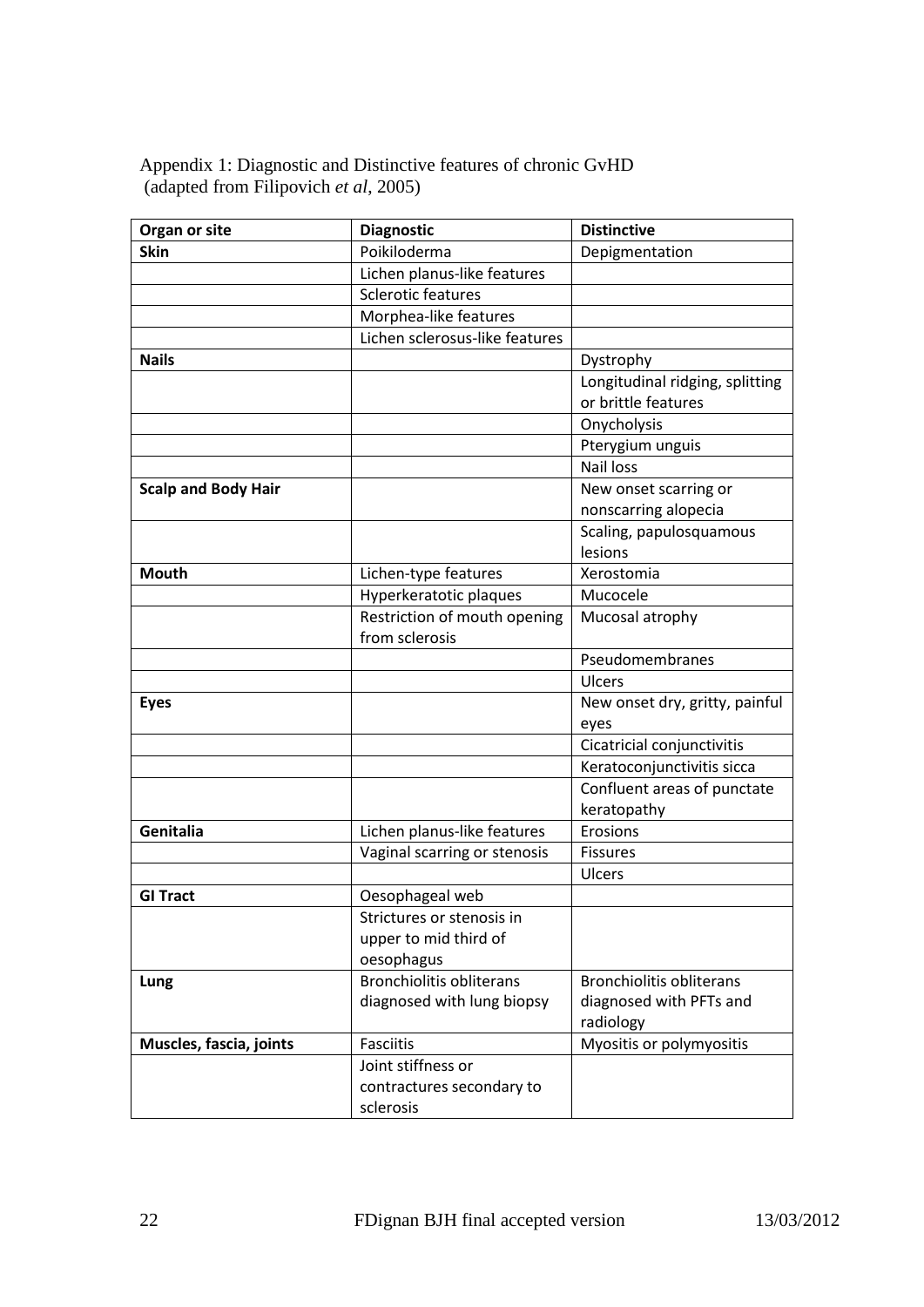#### **References**

[Akpek,](http://www.ncbi.nlm.nih.gov/pubmed?term=%22Akpek%20G%22%5BAuthor%5D) G., Lee, [S.M.,](http://www.ncbi.nlm.nih.gov/pubmed?term=%22Lee%20SM%22%5BAuthor%5D) [Anders,](http://www.ncbi.nlm.nih.gov/pubmed?term=%22Anders%20V%22%5BAuthor%5D) V.& [Vogelsang,](http://www.ncbi.nlm.nih.gov/pubmed?term=%22Vogelsang%20GB%22%5BAuthor%5D) G.B. (2001) A high-dose pulse steroid regimen for controlling active chronic graft-versus-host disease. *[Biology of Blood and Marrow Transplantation,](javascript:AL_get(this,%20)* **7**, 495-502.

Akpek, G., Zahurak, M.L., Piantadosi, S., Margolis, J., Doherty, J., Davidson, R.& Vogelsang, G.B.(2001) [Development of a prognostic model for grading chronic graft-versus-host disease.](http://www.ncbi.nlm.nih.gov/pubmed/11222363) *Blood*, **97**, 1219-26.

Allison, A.C.& Eugui, E.M. (2005) [Mechanisms of action of mycophenolate mofetil in preventing](http://www.ncbi.nlm.nih.gov/pubmed/16251851)  [acute and chronic allograft rejection.](http://www.ncbi.nlm.nih.gov/pubmed/16251851) *Transplantation,* **80**, S181-90.

Apisarnthanarax, N., Donato, M., Körbling, M., Couriel, D., Gajewski, J., Giralt, S., Khouri, I., Hosing, C., Champli,n R., Duvic, M., Anderlini, P. (2003) [Extracorporeal photopheresis therapy in the](http://www.ncbi.nlm.nih.gov/pubmed/12665841?itool=EntrezSystem2.PEntrez.Pubmed.Pubmed_ResultsPanel.Pubmed_RVDocSum&ordinalpos=1)  [management of steroid-refractory or steroid-dependent cutaneous chronic graft-versus-host disease](http://www.ncbi.nlm.nih.gov/pubmed/12665841?itool=EntrezSystem2.PEntrez.Pubmed.Pubmed_ResultsPanel.Pubmed_RVDocSum&ordinalpos=1)  [after allogeneic stem cell transplantation: feasibility and results.](http://www.ncbi.nlm.nih.gov/pubmed/12665841?itool=EntrezSystem2.PEntrez.Pubmed.Pubmed_ResultsPanel.Pubmed_RVDocSum&ordinalpos=1) *Bone Marrow Transplantation*, **31**, 459-65.

Arora, M., Wagner, J.E., Davies, S.M., Blazar, B.R., Defor, T., Enright, H., Miller, W.J., Weisdorf, D.F. (2001) [Randomized clinical trial of thalidomide, ciclosporin, and prednisone versus ciclosporin](http://www.ncbi.nlm.nih.gov/pubmed/11400948) [and prednisone as initial therapy for chronic graft-versus-host disease.](http://www.ncbi.nlm.nih.gov/pubmed/11400948) *Biology of Blood and Marrow Transplantation*, **7**, 265-73.

Arora, M.., Klein, J.P., Weisdorf, D.J., Hassebroek, A., Flowers, M.E., Cutler, C.S., Urbano-Ispizua, A., Antin, J.H., Bolwell, B.J., Boyiadzis, M., Cahn, J.Y., Cairo, M.S., Isola, L., Jacobsohn, D.A., Jagasia, M., Klumpp, T.R., Lee, S.J., Petersdorf, E.W., Santarone, S., Gale, R.P., Schouten, H.C., Spellman, S., Wingard, J.R., Horowitz, M.M.& Pavletic, S.Z.(2011) [Chronic GVHD risk score: a](http://www.ncbi.nlm.nih.gov/pubmed/21493797)  [Center for International Blood and Marrow Transplant Research analysis.](http://www.ncbi.nlm.nih.gov/pubmed/21493797) *Blood*, **117**, 6714-20.

Baird, K. &Pavletic, S.Z.(2006) [Chronic graft versus host disease.](http://www.ncbi.nlm.nih.gov/pubmed/17053454) *Current Opinion in Hematology*, **6**,426-35.

[Baudard,](http://www.ncbi.nlm.nih.gov/pubmed?term=%22Baudard%20M%22%5BAuthor%5D) M., [Vincent,](http://www.ncbi.nlm.nih.gov/pubmed?term=%22Vincent%20A%22%5BAuthor%5D) A.[, Moreau,](http://www.ncbi.nlm.nih.gov/pubmed?term=%22Moreau%20P%22%5BAuthor%5D) P., [Kergueris,](http://www.ncbi.nlm.nih.gov/pubmed?term=%22Kergueris%20MF%22%5BAuthor%5D) M.F.[, Harousseau,](http://www.ncbi.nlm.nih.gov/pubmed?term=%22Harousseau%20JL%22%5BAuthor%5D) J.L.& [Milpied,](http://www.ncbi.nlm.nih.gov/pubmed?term=%22Milpied%20N%22%5BAuthor%5D) N. (2002) Mycophenolate mofetil for the treatment of acute and chronic GVHD is effective and well tolerated but induces a high risk of infectious complications: a series of 21 BM or PBSC transplant patients*. [Bone](javascript:AL_get(this,%20)  [Marrow Transplanta](javascript:AL_get(this,%20)tion*, **5**, 287-95.

Blanke, C. (2010) [Current management of GISTs.](http://www.ncbi.nlm.nih.gov/pubmed/20551892) *Clinical Advances in Hematology and Oncology*. **5**, 334.

Bonner, J.C. (2004) [Regulation of PDGF and its receptors in fibrotic diseases.](http://www.ncbi.nlm.nih.gov/pubmed/15207816) Cytokine & Growth Factor Reviews, **4**, 255-73.

British National Formulary, No 62 (September 2011)

Browne, P.V., Weisdorf, D.J., DeFor, T., Miller, W.J., Davies, S.M., Filipovich, A., McGlave, P.B., Ramsay, N.K., Wagner, J.& Enright, H. (2000) [Response to thalidomide therapy in refractory chronic](http://www.ncbi.nlm.nih.gov/pubmed/11081386)  [graft-versus-host disease.](http://www.ncbi.nlm.nih.gov/pubmed/11081386) *Bone Marrow Transplantation,* **26**, 865-9.

[Bullorsky,](http://www.ncbi.nlm.nih.gov/pubmed?term=%22Bullorsky%20EO%22%5BAuthor%5D) E.O., [Shanley,](http://www.ncbi.nlm.nih.gov/pubmed?term=%22Shanley%20CM%22%5BAuthor%5D) C.M.[, Stemmelin,](http://www.ncbi.nlm.nih.gov/pubmed?term=%22Stemmelin%20GR%22%5BAuthor%5D) G.R., [Musso,](http://www.ncbi.nlm.nih.gov/pubmed?term=%22Musso%20A%22%5BAuthor%5D) A., [Rabinovich,](http://www.ncbi.nlm.nih.gov/pubmed?term=%22Rabinovich%20O%22%5BAuthor%5D) O., [Ceresetto,](http://www.ncbi.nlm.nih.gov/pubmed?term=%22Ceresetto%20J%22%5BAuthor%5D) J.& [Quiroga,](http://www.ncbi.nlm.nih.gov/pubmed?term=%22Quiroga%20L%22%5BAuthor%5D) [L.](http://www.ncbi.nlm.nih.gov/pubmed?term=%22Quiroga%20L%22%5BAuthor%5D) (1993)Total lymphoid irradiation for treatment of drug resistant chronic GVHD. *[Bone Marrow](javascript:AL_get(this,%20)  [Transplantation](javascript:AL_get(this,%20)*. **11**, 75-6.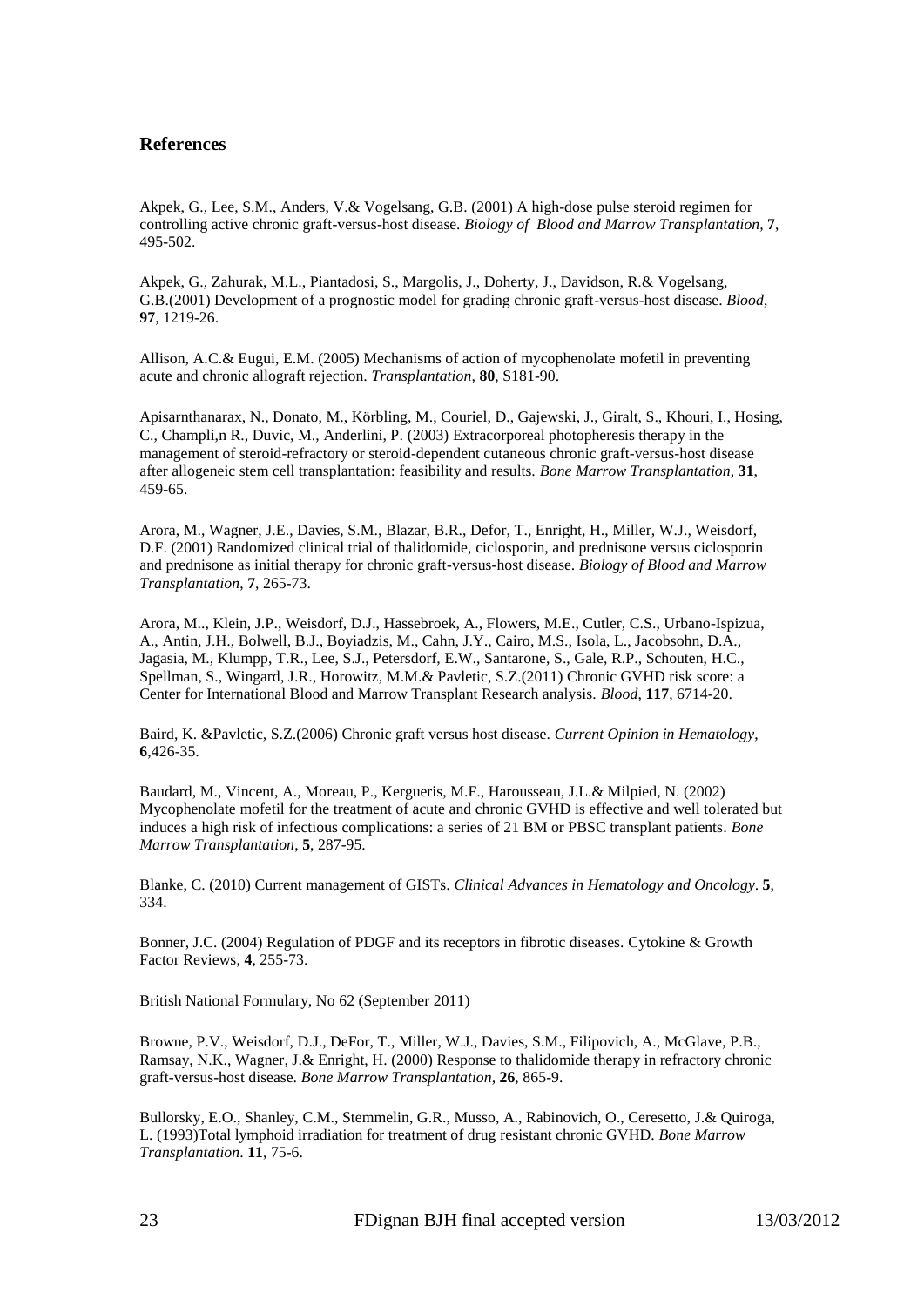Busca, A., Locatelli, F., Marmont, F., Audisio, E.& Falda, M. (2003) [Response to mycophenolate](http://www.ncbi.nlm.nih.gov/pubmed/12857569)  [mofetil therapy in refractory chronic graft-versus-host disease.](http://www.ncbi.nlm.nih.gov/pubmed/12857569) *Haematologica*, **88**, 837-9.

[Busca,](http://www.ncbi.nlm.nih.gov/pubmed?term=%22Busca%20A%22%5BAuthor%5D) A., [Locatelli,](http://www.ncbi.nlm.nih.gov/pubmed?term=%22Locatelli%20F%22%5BAuthor%5D) F., [Lovisone,](http://www.ncbi.nlm.nih.gov/pubmed?term=%22Lovisone%20E%22%5BAuthor%5D) E.[, Ottobrelli,](http://www.ncbi.nlm.nih.gov/pubmed?term=%22Ottobrelli%20A%22%5BAuthor%5D) A., [Boggio,](http://www.ncbi.nlm.nih.gov/pubmed?term=%22Boggio%20D%22%5BAuthor%5D) D., [Novero,](http://www.ncbi.nlm.nih.gov/pubmed?term=%22Novero%20D%22%5BAuthor%5D) D., [Falda,](http://www.ncbi.nlm.nih.gov/pubmed?term=%22Falda%20M%22%5BAuthor%5D) M. (2005) Treatment of severe refractory acute graft-versus-host disease of the gastrointestinal tract with Campath-1H. *Biology of Blood [and Marrow Transplantation.](javascript:AL_get(this,%20)* **11**, 734-6.

Busca, A., Locatelli, F., Marmont, F., Ceretto, C.& Falda, M.(2007[\) Recombinant human soluble](http://www.ncbi.nlm.nih.gov/pubmed/16937391)  [tumor necrosis factor receptor fusion protein as treatment for steroid refractory graft-versus-host](http://www.ncbi.nlm.nih.gov/pubmed/16937391)  [disease following allogeneic hematopoietic stem cell transplantation.](http://www.ncbi.nlm.nih.gov/pubmed/16937391) *American Journal of Hematology*. **82**, 45-52.

Carella, A.M., Beltrami, G., Scalzulli, P.R., Carella, A.M. Jr & Corsetti, M.T. (2004) [Alemtuzumab](http://www.ncbi.nlm.nih.gov/pubmed/14566330)  [can successfully treat steroid-refractory acute graft-versus-host disease \(aGVHD\).](http://www.ncbi.nlm.nih.gov/pubmed/14566330) *Bone Marrow Transplantation*, **33**, 131-2.

[Carnevale-Schianca,](http://www.ncbi.nlm.nih.gov/pubmed?term=%22Carnevale-Schianca%20F%22%5BAuthor%5D) F., [Martin,](http://www.ncbi.nlm.nih.gov/pubmed?term=%22Martin%20P%22%5BAuthor%5D) P., [Sullivan,](http://www.ncbi.nlm.nih.gov/pubmed?term=%22Sullivan%20K%22%5BAuthor%5D) K., [Flowers,](http://www.ncbi.nlm.nih.gov/pubmed?term=%22Flowers%20M%22%5BAuthor%5D) M., [Gooley, T.](http://www.ncbi.nlm.nih.gov/pubmed?term=%22Gooley%20T%22%5BAuthor%5D), [Anasetti,](http://www.ncbi.nlm.nih.gov/pubmed?term=%22Anasetti%20C%22%5BAuthor%5D) C.[, Deeg,](http://www.ncbi.nlm.nih.gov/pubmed?term=%22Deeg%20J%22%5BAuthor%5D) J., [Furlong,T.,](http://www.ncbi.nlm.nih.gov/pubmed?term=%22Furlong%20T%22%5BAuthor%5D) [McSweeney,](http://www.ncbi.nlm.nih.gov/pubmed?term=%22McSweeney%20P%22%5BAuthor%5D) P., [Storb,](http://www.ncbi.nlm.nih.gov/pubmed?term=%22Storb%20R%22%5BAuthor%5D) R.& [Nash,](http://www.ncbi.nlm.nih.gov/pubmed?term=%22Nash%20RA%22%5BAuthor%5D) R.A. (2000) Changing from ciclosporin to tacrolimus as salvage therapy for chronic graft-versus-host disease*. Biology of [Blood and Marrow Transplantation,](javascript:AL_get(this,%20)*  **6***,* 613-20.

Chiang, K.Y., Abhyankar, S., Bridges, K., Godder, K., Henslee-Downey, J.P. (2002) [Recombinant](http://www.ncbi.nlm.nih.gov/pubmed/11889452)  [human tumor necrosis factor receptor fusion protein as](http://www.ncbi.nlm.nih.gov/pubmed/11889452) complementary treatment for chronic graft[versus-host disease.](http://www.ncbi.nlm.nih.gov/pubmed/11889452) *Transplantation*, **73**, 665-7

Child, F.J., Ratnavel, R., Watkins, P. Samson, D., Apperley, J., Ball, J., Taylor, P.& Russell-Jones, R. (1999) Extracorporeal photopheresis (ECP) in the treatment of chronic graft-versus-host disease (GVHD). *Bone Marrow Transplantation,* **23**, 881-887.

[Couriel,](http://www.ncbi.nlm.nih.gov/pubmed?term=%22Couriel%20DR%22%5BAuthor%5D) D.R., [Saliba,](http://www.ncbi.nlm.nih.gov/pubmed?term=%22Saliba%20R%22%5BAuthor%5D) R., [Escalón,](http://www.ncbi.nlm.nih.gov/pubmed?term=%22Escal%C3%B3n%20MP%22%5BAuthor%5D) M.P., [Hsu,](http://www.ncbi.nlm.nih.gov/pubmed?term=%22Hsu%20Y%22%5BAuthor%5D) Y., [Ghosh,](http://www.ncbi.nlm.nih.gov/pubmed?term=%22Ghosh%20S%22%5BAuthor%5D) S., [Ippoliti,](http://www.ncbi.nlm.nih.gov/pubmed?term=%22Ippoliti%20C%22%5BAuthor%5D) C., [Hicks,](http://www.ncbi.nlm.nih.gov/pubmed?term=%22Hicks%20K%22%5BAuthor%5D) K., [Donato,](http://www.ncbi.nlm.nih.gov/pubmed?term=%22Donato%20M%22%5BAuthor%5D) M.[, Giralt,](http://www.ncbi.nlm.nih.gov/pubmed?term=%22Giralt%20S%22%5BAuthor%5D) [S.](http://www.ncbi.nlm.nih.gov/pubmed?term=%22Giralt%20S%22%5BAuthor%5D), [Khouri,](http://www.ncbi.nlm.nih.gov/pubmed?term=%22Khouri%20IF%22%5BAuthor%5D) I.F., [Hosing,](http://www.ncbi.nlm.nih.gov/pubmed?term=%22Hosing%20C%22%5BAuthor%5D) C., [de Lima,](http://www.ncbi.nlm.nih.gov/pubmed?term=%22de%20Lima%20MJ%22%5BAuthor%5D) M.J., [Andersson,](http://www.ncbi.nlm.nih.gov/pubmed?term=%22Andersson%20B%22%5BAuthor%5D) B., [Neumann,](http://www.ncbi.nlm.nih.gov/pubmed?term=%22Neumann%20J%22%5BAuthor%5D) J.& [Champlin, R.](http://www.ncbi.nlm.nih.gov/pubmed?term=%22Champlin%20R%22%5BAuthor%5D)(2005) Sirolimus in combination with tacrolimus and corticosteroids for the treatment of resistant chronic graft-versus-host disease. *[British Journal of](javascript:AL_get(this,%20) Haematology,* **130**, 409-17.

Couriel, D., Carpenter, P.A., Cutler, C., Bolaños-Meade, J., Treister, N.S., Gea-Banacloche, J., Shaughnessy, P., Hymes, S., Kim, S., Wayne, A.S., Chien, J.W., Neumann, J., Mitchell, S., Syrjala, K., Moravec, C.K., Abramovitz, L., Liebermann, J., Berger, A., Gerber, L., Schubert, M., Filipovich, A.H., Weisdorf, D., Schubert, M.M., Shulman, H., Schultz, K., Mittelman, B., Pavletic, S., Vogelsang, G.B., Martin, P.J., Lee, S.J. & Flowers, M.E.(2006) Ancillary therapy and supportive care of chronic graftversus-host disease: national institutes of health consensus development project on criteria for clinical trials in chronic Graft-versus-host disease: V. Ancillary Therapy and Supportive Care Working Group report. *Biology of Blood and Marrow Transplantation*, **12**, 375-396.

[Couriel,](http://www.ncbi.nlm.nih.gov/pubmed?term=%22Couriel%20DR%22%5BAuthor%5D) D.R., [Hosing,](http://www.ncbi.nlm.nih.gov/pubmed?term=%22Hosing%20C%22%5BAuthor%5D) C., [Saliba,](http://www.ncbi.nlm.nih.gov/pubmed?term=%22Saliba%20R%22%5BAuthor%5D) R., Shpall, E.J., Anderlini, P., Rhodes, B., Smith, V., Khouri, I., Giralt, S., de Lima, M., Hsu, Y., Ghosh, S., Neumann, J., Andersson, B., Qazilbash, M., Hymes, S., Kim, S., Champlin, R. & Donato, M. (2006) Extracorporeal photochemotherapy for the treatment of steroid-resistant chronic GVHD. *[Blood](javascript:AL_get(this,%20)*, **107**, 3074-80.

[Curtis,](http://www.ncbi.nlm.nih.gov/pubmed?term=%22Curtis%20RE%22%5BAuthor%5D) R.E., [Metayer,](http://www.ncbi.nlm.nih.gov/pubmed?term=%22Metayer%20C%22%5BAuthor%5D) C.[, Rizzo,](http://www.ncbi.nlm.nih.gov/pubmed?term=%22Rizzo%20JD%22%5BAuthor%5D) J.D., [Socié,](http://www.ncbi.nlm.nih.gov/pubmed?term=%22Soci%C3%A9%20G%22%5BAuthor%5D) G., [Sobocinski,](http://www.ncbi.nlm.nih.gov/pubmed?term=%22Sobocinski%20KA%22%5BAuthor%5D) K.A., [Flowers,](http://www.ncbi.nlm.nih.gov/pubmed?term=%22Flowers%20ME%22%5BAuthor%5D) M.E., [Travis,](http://www.ncbi.nlm.nih.gov/pubmed?term=%22Travis%20WD%22%5BAuthor%5D) W.D., [Travis,](http://www.ncbi.nlm.nih.gov/pubmed?term=%22Travis%20LB%22%5BAuthor%5D) L.B., [Horowitz,](http://www.ncbi.nlm.nih.gov/pubmed?term=%22Horowitz%20MM%22%5BAuthor%5D) M.M. & [Deeg,](http://www.ncbi.nlm.nih.gov/pubmed?term=%22Deeg%20HJ%22%5BAuthor%5D) H.J. (2005) Impact of chronic GVHD therapy on the development of squamous-cell cancers after hematopoietic stem-cell transplantation: an international case-control study. *[Blood,](javascript:AL_get(this,%20)* **105**, 3802-11

Cutler, C., Miklos, D., Kim, H.T., Treister, N., Woo, S.B., Bienfang, D., Klickstein, L.B., Levin, J., Miller, K., Reynolds, C., Macdonell, R., Pasek, M., Lee, S.J., Ho, V., Soiffer, R., Antin, J.H., Ritz, J.&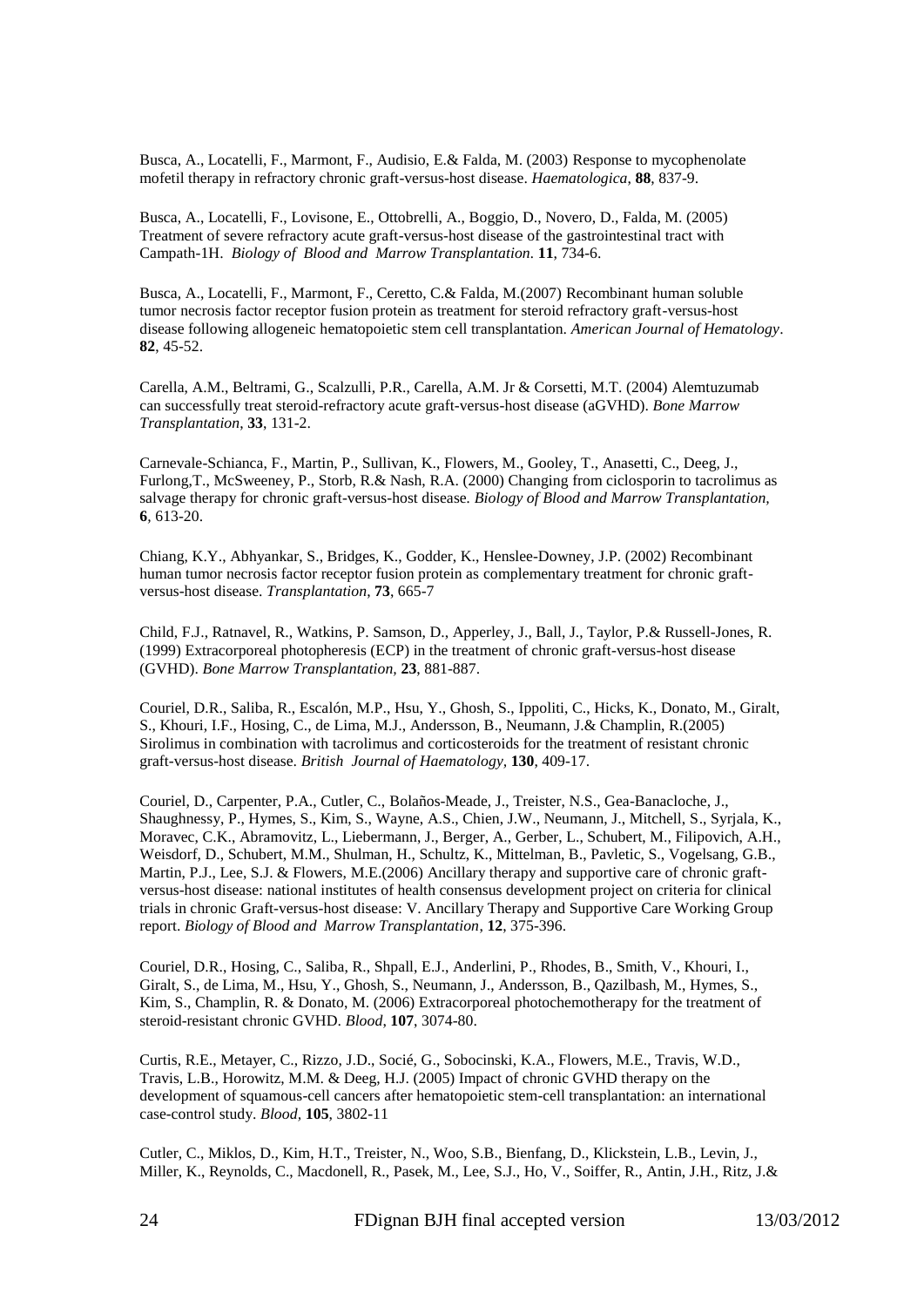Alyea, E. (2006) [Rituximab for steroid-refractory chronic graft-versus-host disease.](http://www.ncbi.nlm.nih.gov/pubmed/16551963) *Blood*, **108**, 756- 62.

Deeg, H. (2007) How I treat refractory acute GVHD. *Blood*, **109**, 4119-4126

de Lavallade, H., Mohty, M., Faucher, C., Fürst, S., El-Cheikh, J.& Blaise, D.(2006) [Low-dose](http://www.ncbi.nlm.nih.gov/pubmed/16963392)  [methotrexate as salvage therapy for refractory graft-versus-host disease after reduced-intensity](http://www.ncbi.nlm.nih.gov/pubmed/16963392)  [conditioning allogeneic stem cell transplantation.](http://www.ncbi.nlm.nih.gov/pubmed/16963392) *Haematologica*, **91**, 1438-40.

Devergie A, (2008) Graft versus host disease, chapter 11, ESH-EBMT handbook p218-236

Dignan, F.L., Greenblatt, D., Cox, M., Cavenagh, J., Oakervee, H., Apperley, J.F., Fielding, A.K., Pagliuca, A., Mufti, G., Raj, K., Marks, D.I. Amrolia, P. Peniket, A., Medd, P., Potter, M.N., Shaw, B.E., Scarisbrick J.J. (2011[\) Efficacy of bimonthly extracorporeal photopheresis in refractory chronic](http://www.ncbi.nlm.nih.gov/pubmed/21927038)  [mucocutaneous GVHD.](http://www.ncbi.nlm.nih.gov/pubmed/21927038) *Bone Marrow Transplantation.* Sep 19. doi: 10.1038/bmt.2011.186. [Epub ahead of print]

Dignan, F.L., Clark, A., Amrolia, P., *et al* (2012a) BCSH Guideline: Diagnosis and Management of Acute Graft-versus-Host Disease. *British Journal of Haematology, in press.*

Dignan, F.L., Scarisbrick, J.J., Cornish, J. *et al* (2012b) BCSH Guideline: Organ Specific Management and Supportive Care in Chronic Graft-versus-Host Disease. *British Journal of Haematology, in press.*

Dumler, F., Levin, N.W., Szego, G., Vulpetti, A.T.& Preuss, L.E. (1982) [Long-term alternate](http://www.ncbi.nlm.nih.gov/pubmed/6753268) day steroid [therapy in renal transplantation. A controlled study.](http://www.ncbi.nlm.nih.gov/pubmed/6753268) *Transplantation*, **34**, 78-82.

Filipovich, A.H. Weisdorf, D., Pavletic, S., Socie, G., Wingard, J.R., Lee, S.J., Martin, P., Chien, J., Przepiorka, D., Couriel, D., Cowen, E.W., Dinndorf, P., Farrell, A., Hartzman, R., Henslee-Downey, J., Jacobsohn, D., McDonald, G., Mittleman, B., Rizzo, J.D., Robinson, M., Schubert, M., Schultz, K., Shulman, H., Turner, M., Vogelsang ,G.& Flowers, M.E. (2005) [National Institutes of Health](http://www.ncbi.nlm.nih.gov/pubmed/16338616)  [consensus development project on criteria for clinical trials in chronic graft-versus-host disease: I.](http://www.ncbi.nlm.nih.gov/pubmed/16338616)  [Diagnosis and staging working group report.](http://www.ncbi.nlm.nih.gov/pubmed/16338616) *Biology of Blood and Marrow Transplantation*, **11**, 945- 56.

Flowers, M.E., Apperley, J.F., van Besien ,K., Elmaagacli, A., Grigg, A., Reddy, V., Bacigalupo, A., Kolb, H.J., Bouzas, L., Michallet, M., Prince, H.M., Knobler, R., Parenti, D., Gallo, J.& Greinix, H.T. (2008) [A multicenter prospective phase 2 randomized study of extracorporeal photopheresis for](http://www.ncbi.nlm.nih.gov/pubmed/18621929?itool=EntrezSystem2.PEntrez.Pubmed.Pubmed_ResultsPanel.Pubmed_RVDocSum&ordinalpos=1)  [treatment of chronic graft-versus-host disease.](http://www.ncbi.nlm.nih.gov/pubmed/18621929?itool=EntrezSystem2.PEntrez.Pubmed.Pubmed_ResultsPanel.Pubmed_RVDocSum&ordinalpos=1) *Blood*, **112**, 2667-74.

Foss, F.M., DiVenuti, G.M., Chin K., Sprague K., Grodman H., Klein A., Chan G., Stiffler, K. & Miller, K.B (2005) [Prospective study of extracorporeal photopheresis in steroid-refractory or steroid](http://www.ncbi.nlm.nih.gov/pubmed/15852025?itool=EntrezSystem2.PEntrez.Pubmed.Pubmed_ResultsPanel.Pubmed_RVDocSum&ordinalpos=4)[resistant extensive chronic graft-versus-host disease: analysis of response and survival incorporating](http://www.ncbi.nlm.nih.gov/pubmed/15852025?itool=EntrezSystem2.PEntrez.Pubmed.Pubmed_ResultsPanel.Pubmed_RVDocSum&ordinalpos=4)  [prognostic factors.](http://www.ncbi.nlm.nih.gov/pubmed/15852025?itool=EntrezSystem2.PEntrez.Pubmed.Pubmed_ResultsPanel.Pubmed_RVDocSum&ordinalpos=4) *Bone Marrow Transplantation*, **35**, 1187-93.

[Furlong](http://www.ncbi.nlm.nih.gov/pubmed?term=%22Furlong%20T%22%5BAuthor%5D) T, [Martin P,](http://www.ncbi.nlm.nih.gov/pubmed?term=%22Martin%20P%22%5BAuthor%5D) [Flowers ME,](http://www.ncbi.nlm.nih.gov/pubmed?term=%22Flowers%20ME%22%5BAuthor%5D) [Carnevale-Schianca F,](http://www.ncbi.nlm.nih.gov/pubmed?term=%22Carnevale-Schianca%20F%22%5BAuthor%5D) [Yatscoff R,](http://www.ncbi.nlm.nih.gov/pubmed?term=%22Yatscoff%20R%22%5BAuthor%5D) [Chauncey T,](http://www.ncbi.nlm.nih.gov/pubmed?term=%22Chauncey%20T%22%5BAuthor%5D) [Appelbaum FR,](http://www.ncbi.nlm.nih.gov/pubmed?term=%22Appelbaum%20FR%22%5BAuthor%5D) [Deeg HJ,](http://www.ncbi.nlm.nih.gov/pubmed?term=%22Deeg%20HJ%22%5BAuthor%5D) [Doney K,](http://www.ncbi.nlm.nih.gov/pubmed?term=%22Doney%20K%22%5BAuthor%5D) [Witherspoon R,](http://www.ncbi.nlm.nih.gov/pubmed?term=%22Witherspoon%20R%22%5BAuthor%5D) [Storer B,](http://www.ncbi.nlm.nih.gov/pubmed?term=%22Storer%20B%22%5BAuthor%5D) [Sullivan KM,](http://www.ncbi.nlm.nih.gov/pubmed?term=%22Sullivan%20KM%22%5BAuthor%5D) [Storb R,](http://www.ncbi.nlm.nih.gov/pubmed?term=%22Storb%20R%22%5BAuthor%5D) [Nash RA.](http://www.ncbi.nlm.nih.gov/pubmed?term=%22Nash%20RA%22%5BAuthor%5D) (2009) Therapy with mycophenolate mofetil for refractory acute and chronic GVHD. *[Bone Marrow Transplantation,](http://www.ncbi.nlm.nih.gov/pubmed/19377515)* **44**, 739-48.

Ghoreschi, K., Thomas, P., Penovici, M., Ullmann, J., Sander, C.A., Ledderose, G., Plewig, G., Kolb & HJ, Röcken M. (2008) [PUVA-bath photochemotherapy and isotretinoin in sclerodermatous graft](http://www.ncbi.nlm.nih.gov/pubmed/18955201)[versus-host disease.](http://www.ncbi.nlm.nih.gov/pubmed/18955201) *European Journal of Dermatology*, **18**, 667-70.

Ghofrani, H.A., Seeger, W. & Grimminger, F. (2005) Imatinib [for the treatment of pulmonary arterial](http://www.ncbi.nlm.nih.gov/pubmed/16192491)  [hypertension.](http://www.ncbi.nlm.nih.gov/pubmed/16192491) *New England Journal of Medicine*, **353**, 1412-3.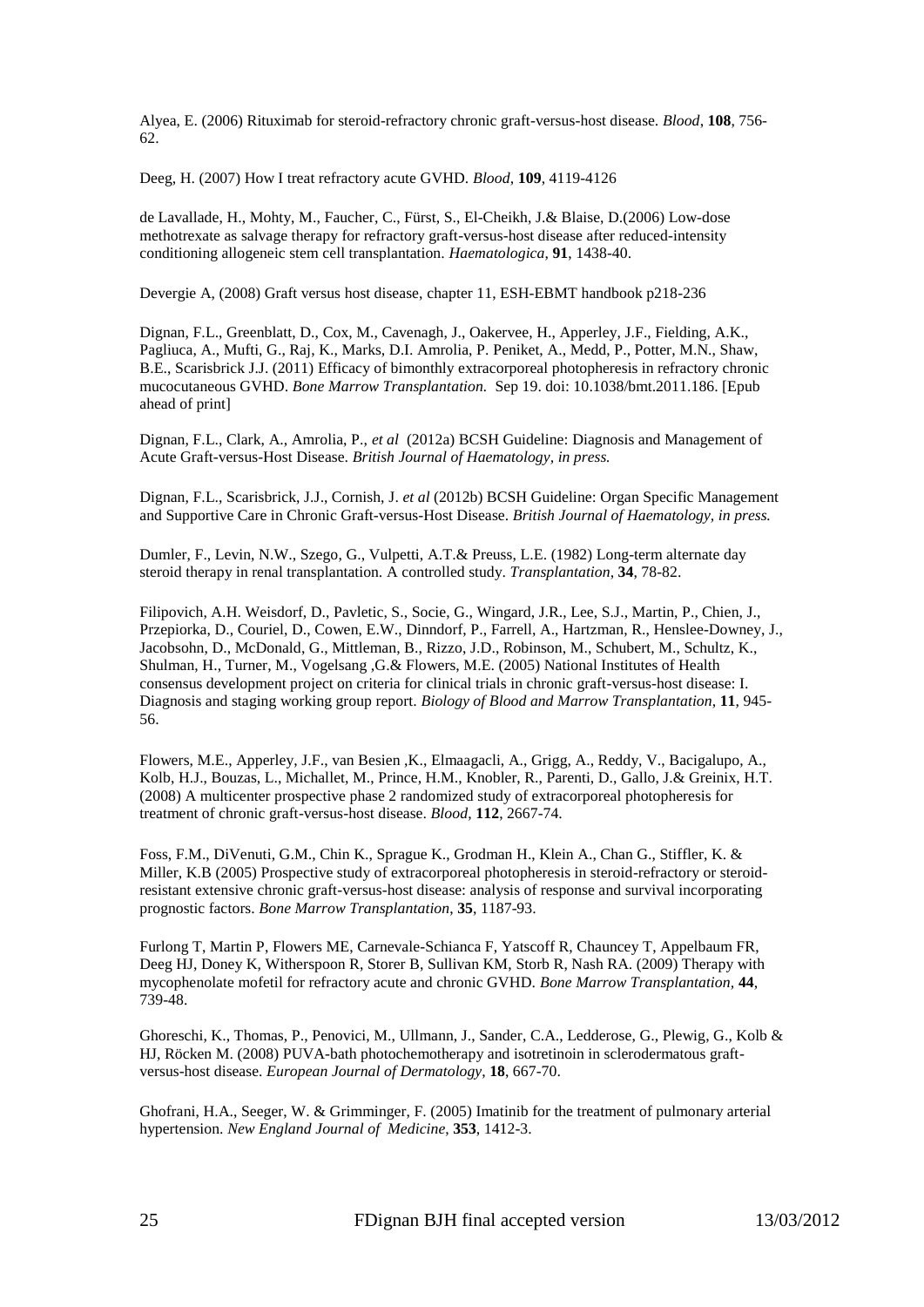[Giaccone,](http://www.ncbi.nlm.nih.gov/pubmed?term=%22Giaccone%20L%22%5BAuthor%5D) L., [Martin,](http://www.ncbi.nlm.nih.gov/pubmed?term=%22Martin%20P%22%5BAuthor%5D) P.[, Carpenter,](http://www.ncbi.nlm.nih.gov/pubmed?term=%22Carpenter%20P%22%5BAuthor%5D) P., [Moravec,](http://www.ncbi.nlm.nih.gov/pubmed?term=%22Moravec%20C%22%5BAuthor%5D) C., [Hooper,](http://www.ncbi.nlm.nih.gov/pubmed?term=%22Hooper%20H%22%5BAuthor%5D) H.[, Funke,](http://www.ncbi.nlm.nih.gov/pubmed?term=%22Funke%20VA%22%5BAuthor%5D) V.A., [Storb,](http://www.ncbi.nlm.nih.gov/pubmed?term=%22Storb%20R%22%5BAuthor%5D) R.& [Flowers,](http://www.ncbi.nlm.nih.gov/pubmed?term=%22Flowers%20ME%22%5BAuthor%5D) [M.E.](http://www.ncbi.nlm.nih.gov/pubmed?term=%22Flowers%20ME%22%5BAuthor%5D) (2005) Safety and potential efficacy of low-dose methotrexate for treatment of chronic graftversus-host disease. *[Bone Marrow Transplantation.](javascript:AL_get(this,%20)*, **36**, 337-41.

[Gilman,](http://www.ncbi.nlm.nih.gov/pubmed?term=%22Gilman%20AL%22%5BAuthor%5D) A.L., [Chan,](http://www.ncbi.nlm.nih.gov/pubmed?term=%22Chan%20KW%22%5BAuthor%5D) K.W., [Mogul,](http://www.ncbi.nlm.nih.gov/pubmed?term=%22Mogul%20A%22%5BAuthor%5D) A., [Morris,](http://www.ncbi.nlm.nih.gov/pubmed?term=%22Morris%20C%22%5BAuthor%5D) C., [Goldman,](http://www.ncbi.nlm.nih.gov/pubmed?term=%22Goldman%20FD%22%5BAuthor%5D) F.D., [Boyer,](http://www.ncbi.nlm.nih.gov/pubmed?term=%22Boyer%20M%22%5BAuthor%5D) M.[, Cirenza,](http://www.ncbi.nlm.nih.gov/pubmed?term=%22Cirenza%20E%22%5BAuthor%5D) E., [Mazumder,](http://www.ncbi.nlm.nih.gov/pubmed?term=%22Mazumder%20A%22%5BAuthor%5D) [A.](http://www.ncbi.nlm.nih.gov/pubmed?term=%22Mazumder%20A%22%5BAuthor%5D)[, Gehan,](http://www.ncbi.nlm.nih.gov/pubmed?term=%22Gehan%20E%22%5BAuthor%5D) E., [Cahill,](http://www.ncbi.nlm.nih.gov/pubmed?term=%22Cahill%20R%22%5BAuthor%5D) R., [Frankel,](http://www.ncbi.nlm.nih.gov/pubmed?term=%22Frankel%20S%22%5BAuthor%5D) S. & [Schultz,](http://www.ncbi.nlm.nih.gov/pubmed?term=%22Schultz%20K%22%5BAuthor%5D) K. (2000) Hydroxychloroquine for the treatment of chronic graft-versus-host disease. *Biology of Blood [and Marrow Transplantation](javascript:AL_get(this,%20)*, **6**, 327-34.

Gilman, A.L., Schultz, K.R., Goldman, F.D., Sale, G.E., Krailo, M.D., Chen, Z., Langholz, B., Jacobsohn, D.A., Chan, K.W., Ryan, R.E., Kellick, M., Neudorf, S.M., Godder, K., Sandler, E.S., Sahdev, I., Grupp, S.A., Sanders, J.E. & Wall, D.A. (2011) [Randomized Trial of Hydroxychloroquine](http://www.ncbi.nlm.nih.gov/pubmed/21689773)  [for Newly Diagnosed Chronic Graft-versus-Host Disease in Children: A Children's Oncology Group](http://www.ncbi.nlm.nih.gov/pubmed/21689773)  [Study.](http://www.ncbi.nlm.nih.gov/pubmed/21689773) *Biology of Blood and Marrow Transplantation* May 30 (Epub ahead of print)

Giralt S. (2006[\) The role of alemtuzumab in nonmyeloablative hematopoietic transplantation.](http://www.ncbi.nlm.nih.gov/pubmed/16720202) *Seminars in Oncology*, **33**, S36-43.

Giralt, S.A., Arora, M., Goldman, J.M., Lee, S.J., Maziarz, R.T., McCarthy, P.L., Sobocinski, K.A. & Horowitz, M.M. (2007) Chronic Leukemia Working Committee, Center for International Blood and Marrow Transplant Research. [Impact of imatinib therapy on the use of allogeneic haematopoietic](http://www.ncbi.nlm.nih.gov/pubmed/17459051)  [progenitor cell transplantation for the treatment of chronic myeloid leukaemia.](http://www.ncbi.nlm.nih.gov/pubmed/17459051) *British Journal of Haematology*, **137**, 461-7.

Greinix, H.T., Volc-Platzer, B., Rabitsch, W., Gmeinhart, B., Guevara-Pineda, C., Kalhs, P., Krutmann, J., Hönigsmann, H., Ciovica, M., Knobler, R.M. (1998) Successful use of extracorporeal photochemotherapy in the treatment of severe acute and chronic graft-versus-host-disease. *Blood*, **92**, 3098-3104.

Greinix, H.T., Socié, G., Bacigalupo, A., Holler, E., Edinger, M.G., Apperley, J.F., Schwarz, T., Ullrich, S.E., Albert, M.L., Knobler, R.M., Peritt, D., Ferrara, J.L. (2006) [Assessing the potential role](http://www.ncbi.nlm.nih.gov/pubmed/16883310)  [of photopheresis in hematopoietic stem cell transplant.](http://www.ncbi.nlm.nih.gov/pubmed/16883310) *Bone Marrow Transplantation,* **38**, 265-73.

Greinix, H.T., Loddenkemper, C., Pavletic, S.Z., Holler, E., Socié, G., Lawitschka, A., Halter, J., Wolff, D. (2011) [Diagnosis and Staging of Chronic Graft-versus-Host Disease in the Clinical Practice.](http://www.ncbi.nlm.nih.gov/pubmed/20691801) *Biology of Blood and Marrow Transplantation*, **17**, 167-75.

Greinix, H.T. (2008) Graft-Versus-Host Disease Uni-Med Science p72-73

[Hiwarkar,](http://www.ncbi.nlm.nih.gov/pubmed?term=%22Hiwarkar%20P%22%5BAuthor%5D) P., [Shaw,](http://www.ncbi.nlm.nih.gov/pubmed?term=%22Shaw%20BE%22%5BAuthor%5D) B.E., [Tredger,](http://www.ncbi.nlm.nih.gov/pubmed?term=%22Tredger%20JM%22%5BAuthor%5D) J.M., [Brown,](http://www.ncbi.nlm.nih.gov/pubmed?term=%22Brown%20NW%22%5BAuthor%5D) N.W., [Kulkarni,](http://www.ncbi.nlm.nih.gov/pubmed?term=%22Kulkarni%20S%22%5BAuthor%5D) S.[, Saso,](http://www.ncbi.nlm.nih.gov/pubmed?term=%22Saso%20R%22%5BAuthor%5D) R., [Evans,](http://www.ncbi.nlm.nih.gov/pubmed?term=%22Evans%20S%22%5BAuthor%5D) S., [Treleaven,](http://www.ncbi.nlm.nih.gov/pubmed?term=%22Treleaven%20J%22%5BAuthor%5D) J., [Davies,](http://www.ncbi.nlm.nih.gov/pubmed?term=%22Davies%20FE%22%5BAuthor%5D) F.E., [Ethell,](http://www.ncbi.nlm.nih.gov/pubmed?term=%22Ethell%20ME%22%5BAuthor%5D) M.E., [Morgan,](http://www.ncbi.nlm.nih.gov/pubmed?term=%22Morgan%20GJ%22%5BAuthor%5D) G.J., [Potter,](http://www.ncbi.nlm.nih.gov/pubmed?term=%22Potter%20MN%22%5BAuthor%5D) M.N. (2010) Mycophenolic acid trough level monitoring: relevance in acute and chronic graft versus host disease and its relation with albumin. *Clinical [Transplantation.](javascript:AL_get(this,%20)* Feb 25. [Epub ahead of print]

[Huang,](http://www.ncbi.nlm.nih.gov/pubmed?term=%22Huang%20XJ%22%5BAuthor%5D) X.J., [Jiang,](http://www.ncbi.nlm.nih.gov/pubmed?term=%22Jiang%20Q%22%5BAuthor%5D) Q.[, Chen,](http://www.ncbi.nlm.nih.gov/pubmed?term=%22Chen%20H%22%5BAuthor%5D) H.[, Xu,](http://www.ncbi.nlm.nih.gov/pubmed?term=%22Xu%20L%22%5BAuthor%5D) L., [Liu,](http://www.ncbi.nlm.nih.gov/pubmed?term=%22Liu%20D%22%5BAuthor%5D) D., [Chen,](http://www.ncbi.nlm.nih.gov/pubmed?term=%22Chen%20Y%22%5BAuthor%5D) Y.[, Han,](http://www.ncbi.nlm.nih.gov/pubmed?term=%22Han%20W%22%5BAuthor%5D) W., [Zhang,](http://www.ncbi.nlm.nih.gov/pubmed?term=%22Zhang%20Y%22%5BAuthor%5D) Y.[, Liu,](http://www.ncbi.nlm.nih.gov/pubmed?term=%22Liu%20K%22%5BAuthor%5D) K.& [Lu,](http://www.ncbi.nlm.nih.gov/pubmed?term=%22Lu%20D%22%5BAuthor%5D) D. (2005) Low-dose methotrexate for the treatment of graft-versus-host disease after allogeneic hematopoietic stem cell transplantation. *[Bone Marrow Transplantation](javascript:AL_get(this,%20)*, **36**, 343-8.

[Inagaki ,J.](http://www.ncbi.nlm.nih.gov/pubmed?term=%22Inagaki%20J%22%5BAuthor%5D), [Nagatoshi ,Y.](http://www.ncbi.nlm.nih.gov/pubmed?term=%22Nagatoshi%20Y%22%5BAuthor%5D)[, Hatano,](http://www.ncbi.nlm.nih.gov/pubmed?term=%22Hatano%20M%22%5BAuthor%5D) M., [Isomura,](http://www.ncbi.nlm.nih.gov/pubmed?term=%22Isomura%20N%22%5BAuthor%5D) N., [Sakiyama,](http://www.ncbi.nlm.nih.gov/pubmed?term=%22Sakiyama%20M%22%5BAuthor%5D) M & [Okamura,](http://www.ncbi.nlm.nih.gov/pubmed?term=%22Okamura%20J%22%5BAuthor%5D) J. (2008) Low-dose MTX for the treatment of acute and chronic graft-versus-host disease in children. *[Bone Marrow](javascript:AL_get(this,%20)  [Transplantation](javascript:AL_get(this,%20)*. **41**, 571-7.

Jabs, K., Sullivan, E.K., Avner, E.D.& Harmon, W.E.(1996) [Alternate-day steroid](http://www.ncbi.nlm.nih.gov/pubmed/8560569) dosing improves [growth without adversely affecting graft survival or long-term graft function. A report of the North](http://www.ncbi.nlm.nih.gov/pubmed/8560569)  [American Pediatric Renal Transplant Cooperative Study.](http://www.ncbi.nlm.nih.gov/pubmed/8560569) *Transplantation,* **61**, 31-6.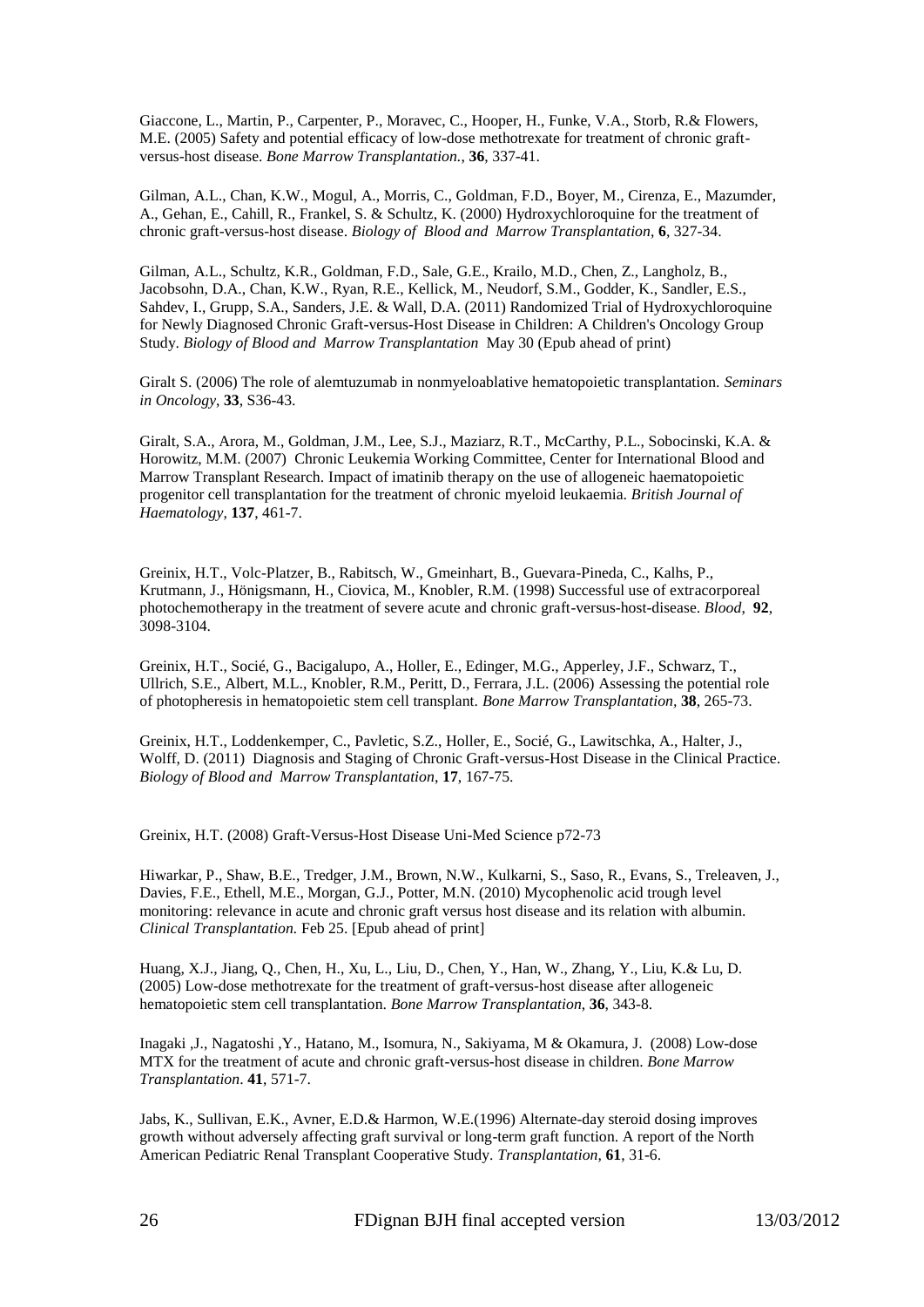Jacobsohn, D.A., Chen, A.R., Zahurak, M., Piantadosi, S., Anders, V., Bolaños-Meade, J., Higman, M., Margolis, J., Kaup, M.& Vogelsang, G.B. (2007) [Phase II study of pentostatin in patients with](http://www.ncbi.nlm.nih.gov/pubmed/17878478)  [corticosteroid-refractory chronic graft-versus-host disease.](http://www.ncbi.nlm.nih.gov/pubmed/17878478) *Journal of Clinical Oncology*, **25**, 4255-61.

Jacobsohn, D.A., Gilman, A.L., Rademaker, A., Browning, B., Grimley, M., Lehmann, L., Nemecek, E.R., Thormann, K., Schultz, K.R. &Vogelsang, G.B.(2009) [Evaluation of pentostatin in](http://www.ncbi.nlm.nih.gov/pubmed/19745067)  [corticosteroid-refractory chronic graft-versus-host disease in children: a Pediatric Blood and Marrow](http://www.ncbi.nlm.nih.gov/pubmed/19745067)  [Transplant Consortium study.](http://www.ncbi.nlm.nih.gov/pubmed/19745067) *Blood*, **114**, 4354-60.

Jagasia, M.H., Savani, B.N., Stricklin, G., Engelhardt, B., Kassim, A., Dixon, S., Chen, H., Chinratanalab, W., Goodman, S., Greer, J.P. &Schuening, F. (2009) Classic and overlap chronic graftversus-host disease (cGVHD) is associated with superior outcome after extracorporeal photopheresis (ECP). *Biology of Blood and Marrow Transplantation*, **15**, 1288-95.

Johnston, L.J., Brown, J., Shizuru, J.A., Stockerl-Goldstein, K.E., Stuart, M.J., Blume, K.G., Negrin, R.S. & Chao, N.J. (2005) [Rapamycin \(sirolimus\) for treatment of chronic graft-versus-host disease.](http://www.ncbi.nlm.nih.gov/pubmed/15625544) *Biology of Blood and Marrow Transplantation*, **11**, 47-55.

[Jurado,](http://www.ncbi.nlm.nih.gov/pubmed?term=%22Jurado%20M%22%5BAuthor%5D) M., [Vallejo,](http://www.ncbi.nlm.nih.gov/pubmed?term=%22Vallejo%20C%22%5BAuthor%5D) C., [Pérez-Simón,](http://www.ncbi.nlm.nih.gov/pubmed?term=%22P%C3%A9rez-Sim%C3%B3n%20JA%22%5BAuthor%5D) J.A., [Brunet,](http://www.ncbi.nlm.nih.gov/pubmed?term=%22Brunet%20S%22%5BAuthor%5D) S.[, Ferra,](http://www.ncbi.nlm.nih.gov/pubmed?term=%22Ferra%20C%22%5BAuthor%5D) C., [Balsalobre,](http://www.ncbi.nlm.nih.gov/pubmed?term=%22Balsalobre%20P%22%5BAuthor%5D) P., [Pérez-Oteyza,](http://www.ncbi.nlm.nih.gov/pubmed?term=%22P%C3%A9rez-Oteyza%20J%22%5BAuthor%5D) J., [Espigado,](http://www.ncbi.nlm.nih.gov/pubmed?term=%22Espigado%20I%22%5BAuthor%5D) I., [Romero,](http://www.ncbi.nlm.nih.gov/pubmed?term=%22Romero%20A%22%5BAuthor%5D) A., [Caballero,](http://www.ncbi.nlm.nih.gov/pubmed?term=%22Caballero%20D%22%5BAuthor%5D) D.[, Sierra,](http://www.ncbi.nlm.nih.gov/pubmed?term=%22Sierra%20J%22%5BAuthor%5D) J., [Ribera, J.M.](http://www.ncbi.nlm.nih.gov/pubmed?term=%22Ribera%20JM%22%5BAuthor%5D), [Díez,](http://www.ncbi.nlm.nih.gov/pubmed?term=%22D%C3%ADez%20JL%22%5BAuthor%5D) J. L.(2007) Sirolimus as part of immunosuppressive therapy for refractory chronic graft-versus-host disease. *[Biology of Blood and](javascript:AL_get(this,%20)  [Marrow Transplantation](javascript:AL_get(this,%20)*, **13**, 701-6.

[Kanamaru,](http://www.ncbi.nlm.nih.gov/pubmed?term=%22Kanamaru%20A%22%5BAuthor%5D) A., [Takemoto,](http://www.ncbi.nlm.nih.gov/pubmed?term=%22Takemoto%20Y%22%5BAuthor%5D) Y.[, Kakishita,](http://www.ncbi.nlm.nih.gov/pubmed?term=%22Kakishita%20E%22%5BAuthor%5D) E.[, Dohy,](http://www.ncbi.nlm.nih.gov/pubmed?term=%22Dohy%20H%22%5BAuthor%5D) H.[, Kodera,](http://www.ncbi.nlm.nih.gov/pubmed?term=%22Kodera%20Y%22%5BAuthor%5D) Y.[, Moriyama,](http://www.ncbi.nlm.nih.gov/pubmed?term=%22Moriyama%20Y%22%5BAuthor%5D) Y., [Shibata,](http://www.ncbi.nlm.nih.gov/pubmed?term=%22Shibata%20A%22%5BAuthor%5D) A.[, Kasai ,](http://www.ncbi.nlm.nih.gov/pubmed?term=%22Kasai%20M%22%5BAuthor%5D)  [M.](http://www.ncbi.nlm.nih.gov/pubmed?term=%22Kasai%20M%22%5BAuthor%5D), [Katoh,](http://www.ncbi.nlm.nih.gov/pubmed?term=%22Katoh%20S%22%5BAuthor%5D) S. & [Saitoh,](http://www.ncbi.nlm.nih.gov/pubmed?term=%22Saitoh%20H%22%5BAuthor%5D) H., et al. (1995) FK506 treatment of graft-versus-host disease developing or exacerbating during prophylaxis and therapy with ciclosporin and/or other immunosuppressants. Japanese FK506 BMT Study Group. *[Bone Marrow Transplantation,](javascript:AL_get(this,%20)* **15**, 885-9.

[Keifer,](http://www.ncbi.nlm.nih.gov/pubmed?term=%22Keifer%20JA%22%5BAuthor%5D) J.A.[, Guttridge,](http://www.ncbi.nlm.nih.gov/pubmed?term=%22Guttridge%20DC%22%5BAuthor%5D) D.C., [Ashburner,](http://www.ncbi.nlm.nih.gov/pubmed?term=%22Ashburner%20BP%22%5BAuthor%5D) B.P.& [Baldwin,](http://www.ncbi.nlm.nih.gov/pubmed?term=%22Baldwin%20AS%20Jr%22%5BAuthor%5D) A.S. Jr. (2001) Inhibition of NF-kappa B activity by thalidomide through suppression of IkappaB kinase activity. *The Journal of [Biological](javascript:AL_get(this,%20) [Chemistry.](javascript:AL_get(this,%20)* **276**, 22382-7.

Kharfan-Dabaja, M.A., Mhaskar, A.R., Djulbegovic, B., Cutler, C., Mohty, M, Kumar, A. (2009) [Efficacy of rituximab in the setting of steroid-refractory chronic graft-versus-host disease: a systematic](http://www.ncbi.nlm.nih.gov/pubmed/19660713)  [review and meta-analysis.](http://www.ncbi.nlm.nih.gov/pubmed/19660713) *Biology of Blood and Marrow Transplantation*, **15**, 1005-13.

Kim, S.J., Lee, J.W., Jung, C.W., Min, C.K., Cho, B., Shin, H.J., Chung, J.S., Kim, H., Lee, W.S., Joo, Y.D., Yang, D.H., Kook, H., Kang, H.J., Ahn, H.S., Yoon, S.S., Sohn, S.K., Min, Y.H., Min, W.S., Park, H.S., Won, J.H. (2010) [Weekly rituximab followed by monthly rituximab treatment for steroid](http://www.ncbi.nlm.nih.gov/pubmed/20663943)[refractory chronic graft-versus-host disease: results from a prospective, multicenter, phase II study.](http://www.ncbi.nlm.nih.gov/pubmed/20663943) *Haematologica*, **95**, 1935-42.

Klink, A, Schilling, K., Rapp, K., Höffken, K. & Sayer, H.G. (2008) High Overall Response Rate in Calcineurin Inhibitor-Free Treatment with the mTOR Inhibitor Everolimus in Advanced Extensive Chronic GvHD after Allogeneic Stem Cell Transplantation. *Blood* (ASH Annual Meeting Abstracts), **112**: 2210.

Koc, S., Leisenring, W., Flowers, M.E., Anasetti, C., Deeg, H.J., Nash, R.A.& Sanders, J.E., Witherspoon, R.P., Appelbaum, F.R., Storb, R., Martin, P.J. (2000) [Thalidomide for treatment of](http://www.ncbi.nlm.nih.gov/pubmed/11090092)  [patients with chronic graft-versus-host disease.](http://www.ncbi.nlm.nih.gov/pubmed/11090092) *Blood*, **96**, 3995-6.

Koc S, Leisenring W, Flowers ME, Anasetti C, Deeg HJ, Nash RA, Sanders JE, Witherspoon RP, Storb R, Appelbaum FR, Martin PJ. (2002) [Therapy for chronic graft-versus-host disease: a](http://www.ncbi.nlm.nih.gov/pubmed/12070007)  randomized trial comparing ciclosporine [plus prednisone versus prednisone alone.](http://www.ncbi.nlm.nih.gov/pubmed/12070007) *Blood*, **100**, 48-51.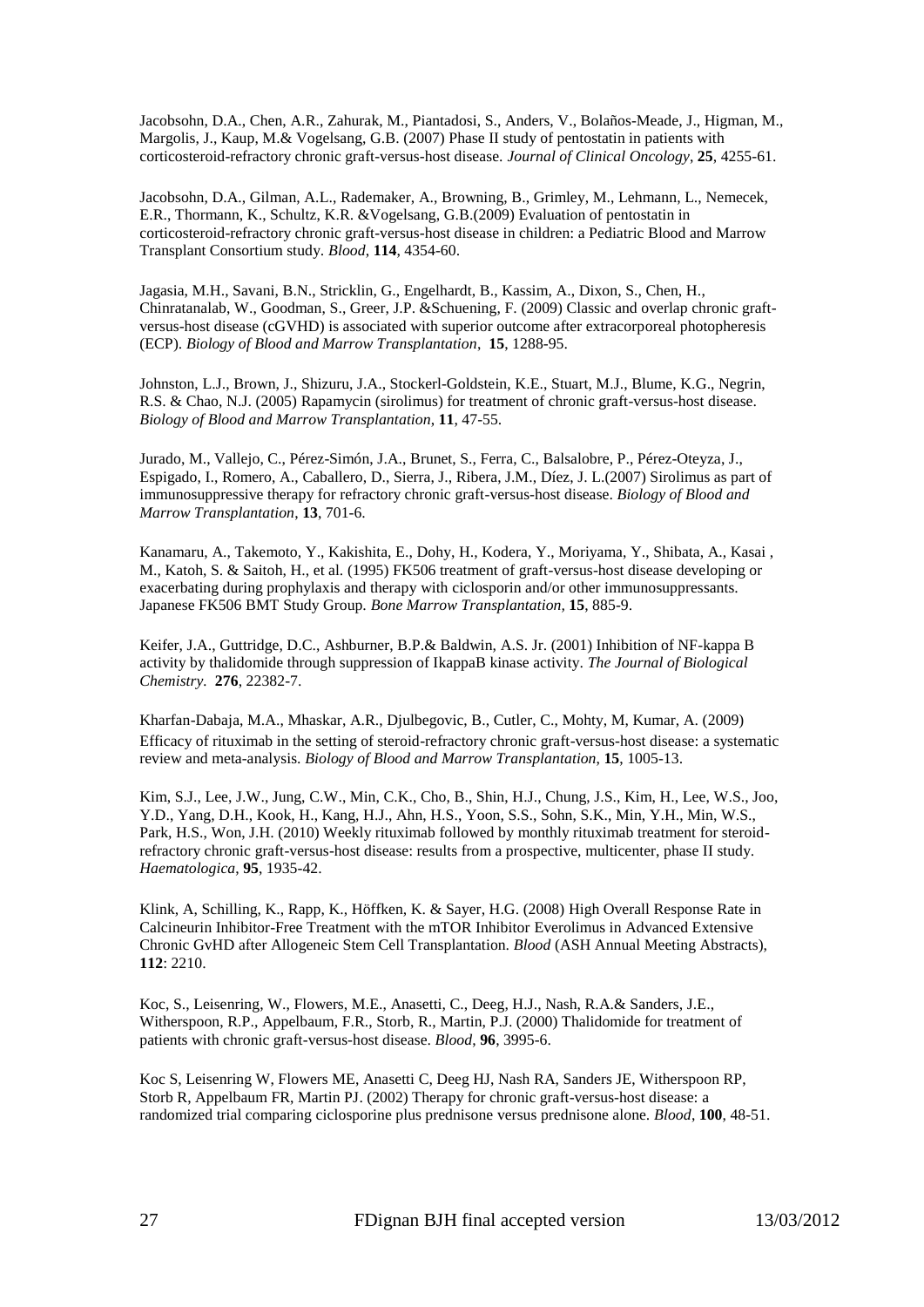[Krejci,](http://www.ncbi.nlm.nih.gov/pubmed?term=%22Krejci%20M%22%5BAuthor%5D) M.[, Doubek,](http://www.ncbi.nlm.nih.gov/pubmed?term=%22Doubek%20M%22%5BAuthor%5D) M., [Buchler,](http://www.ncbi.nlm.nih.gov/pubmed?term=%22Buchler%20T%22%5BAuthor%5D) T.[, Brychtova,](http://www.ncbi.nlm.nih.gov/pubmed?term=%22Brychtova%20Y%22%5BAuthor%5D) Y., [Vorlicek,](http://www.ncbi.nlm.nih.gov/pubmed?term=%22Vorlicek%20J%22%5BAuthor%5D) J.& [Mayer,](http://www.ncbi.nlm.nih.gov/pubmed?term=%22Mayer%20J%22%5BAuthor%5D) J. (2005) Mycophenolate mofetil for the treatment of acute and chronic steroid-refractory graft-versus-host disease. *[Annals of](javascript:AL_get(this,%20) [Hematology](javascript:AL_get(this,%20)*. **84**, 681-5.

[Kulkarni,](http://www.ncbi.nlm.nih.gov/pubmed?term=%22Kulkarni%20S%22%5BAuthor%5D) S., [Powles,](http://www.ncbi.nlm.nih.gov/pubmed?term=%22Powles%20R%22%5BAuthor%5D) R.[, Sirohi,](http://www.ncbi.nlm.nih.gov/pubmed?term=%22Sirohi%20B%22%5BAuthor%5D) B., [Treleaven,](http://www.ncbi.nlm.nih.gov/pubmed?term=%22Treleaven%20J%22%5BAuthor%5D) J.[, Saso,](http://www.ncbi.nlm.nih.gov/pubmed?term=%22Saso%20R%22%5BAuthor%5D) R.[, Horton,](http://www.ncbi.nlm.nih.gov/pubmed?term=%22Horton%20C%22%5BAuthor%5D) C., [Atra,](http://www.ncbi.nlm.nih.gov/pubmed?term=%22Atra%20A%22%5BAuthor%5D) A.[, Ortin,](http://www.ncbi.nlm.nih.gov/pubmed?term=%22Ortin%20M%22%5BAuthor%5D) M., [Rudin,](http://www.ncbi.nlm.nih.gov/pubmed?term=%22Rudin%20C%22%5BAuthor%5D) C., [Goyal,](http://www.ncbi.nlm.nih.gov/pubmed?term=%22Goyal%20S%22%5BAuthor%5D) S., [Sankpal,](http://www.ncbi.nlm.nih.gov/pubmed?term=%22Sankpal%20S%22%5BAuthor%5D) S., [Meller,](http://www.ncbi.nlm.nih.gov/pubmed?term=%22Meller%20S%22%5BAuthor%5D) S.[, Pinkerton,](http://www.ncbi.nlm.nih.gov/pubmed?term=%22Pinkerton%20CR%22%5BAuthor%5D) C.R.[, Mehta,](http://www.ncbi.nlm.nih.gov/pubmed?term=%22Mehta%20J%22%5BAuthor%5D) J.[, Singhal,](http://www.ncbi.nlm.nih.gov/pubmed?term=%22Singhal%20S%22%5BAuthor%5D) S. (2003) Thalidomide after allogeneic haematopoietic stem cell transplantation: activity in chronic but not in acute graft-versushost disease. *[Bone Marrow Transplantation,](javascript:AL_get(this,%20)* **32**, 165-70.

Kuzmina, Z. & Greinix, H.T. (2009) Proportions of immature CD19<sup>+</sup>CD21<sup>-</sup> B lymphocytes may predict the response to extracorporeal photopheresis in patients with chronic graft versus host disease. *Blood*, **114**, 744-745

Lee, S.J., Wegner, S.A., McGarigle, C.J., Bierer, B.E.& Antin, J.H. (1997) [Treatment of chronic graft](http://www.ncbi.nlm.nih.gov/pubmed/9116272)[versus-host disease with clofazimine.](http://www.ncbi.nlm.nih.gov/pubmed/9116272) *Blood*, **89**, 2298-302.

Lee, S.J., Klein, J.P., Barrett, A.J., Ringden, O., Antin, J.H., Cahn , J.Y., Carabasi , M.H., Gale, R.P., Giralt, S., Hale, G.A., Ilhan, O., McCarthy, P.L., Socie, G., Verdonck, L.F., Weisdorf, D.J., Horowitz, M.M. (2002) Severity of chronic graft-versus-host disease: association with treatment-related mortality and relapse. *Blood*, **100**, 406-414.

Lee, S.J & Flowers, M.E. (2008) [Recognizing and managing chronic graft-versus-host disease.](http://www.ncbi.nlm.nih.gov/pubmed/19074071) *Hematology,* American Society of Hematology Education Program:134-41

Lepper ,E.R, Smith, N.F., Cox, M.C., Scripture, C.D. & Figg, W.D. (2006) [Thalidomide metabolism](http://www.ncbi.nlm.nih.gov/pubmed/16918319)  [and hydrolysis: mechanisms and implications.](http://www.ncbi.nlm.nih.gov/pubmed/16918319) *Current Drug Metabolism*, **7**, 677-85.

Lopez, F., Parker, P., Nademanee, A., Rodriguez, R., Al-Kadhimi, Z., Bhatia, R., Cohen, S., Falk, P., Fung, H., Kirschbaum, M., Krishnan, A., Kogut, N., Molina, A., Nakamura, R., O'Donnell, M., Popplewell, L., Pullarkat, V., Rosenthal, J., Sahebi, F., Smith, E., Snyder, D., Somlo, G., Spielberger, R., Stein, A., Sweetman R., Zain J. & Forman S. (2005) [Efficacy of mycophenolate mofetil in the](http://www.ncbi.nlm.nih.gov/pubmed/15812396)  [treatment of chronic graft-versus-host disease.](http://www.ncbi.nlm.nih.gov/pubmed/15812396) *Biology of Blood and Marrow Transplantation*, **11**, 307-13.

Magro, L., Mohty, M., Catteau, B., Coiteux, V., Chevallier, P., Terriou, L., Jouet, J.P.& Yakoub-Agha, I. (2009) [Imatinib mesylate as salvage therapy for refractory sclerotic chronic graft-versus-host disease.](http://www.ncbi.nlm.nih.gov/pubmed/19289852) *Blood*, **114**, 719-22.

[Majhail, N.S.](http://www.ncbi.nlm.nih.gov/pubmed?term=%22Majhail%20NS%22%5BAuthor%5D), [Schiffer,](http://www.ncbi.nlm.nih.gov/pubmed?term=%22Schiffer%20CA%22%5BAuthor%5D) C.A.& [Weisdorf,](http://www.ncbi.nlm.nih.gov/pubmed?term=%22Weisdorf%20DJ%22%5BAuthor%5D) D.J. (2006) Improvement of pulmonary function with imatinib mesylate in bronchiolitis obliterans following allogeneic hematopoietic cell transplantation. *Biology of Blood [and Marrow Transplantation](http://www.ncbi.nlm.nih.gov/pubmed?term=majhail%20imatinib##)*, **12**,789-91.

[Marcellus,](http://www.ncbi.nlm.nih.gov/pubmed?term=%22Marcellus%20DC%22%5BAuthor%5D) D.C., [Altomonte,](http://www.ncbi.nlm.nih.gov/pubmed?term=%22Altomonte%20VL%22%5BAuthor%5D) V.L., [Farmer,](http://www.ncbi.nlm.nih.gov/pubmed?term=%22Farmer%20ER%22%5BAuthor%5D) E.R.[, Horn,](http://www.ncbi.nlm.nih.gov/pubmed?term=%22Horn%20TD%22%5BAuthor%5D) T.D.[, Freemer,](http://www.ncbi.nlm.nih.gov/pubmed?term=%22Freemer%20CS%22%5BAuthor%5D) C.S., [Grant,](http://www.ncbi.nlm.nih.gov/pubmed?term=%22Grant%20J%22%5BAuthor%5D) J.& [Vogelsang,](http://www.ncbi.nlm.nih.gov/pubmed?term=%22Vogelsang%20GB%22%5BAuthor%5D) [G.B.](http://www.ncbi.nlm.nih.gov/pubmed?term=%22Vogelsang%20GB%22%5BAuthor%5D) (1999) Etretinate therapy for refractory sclerodermatous chronic graft-versus-host disease. *[Blood](javascript:AL_get(this,%20)*. **93**, 66-70.

Margolis, J. & Vogelsang, G. (2000) [An old drug for a new disease: pentostatin \(Nipent\) in acute graft](http://www.ncbi.nlm.nih.gov/pubmed/10877057)[versus-host disease.](http://www.ncbi.nlm.nih.gov/pubmed/10877057) *Seminars in Oncology*, **27**, 72-7.

Martin, P.J., Storer, B.E., Rowley, S.D., Flowers, M.E., Lee, S.J., Carpenter, P.A., Wingard, J.R., Shaughnessy, P.J., DeVetten, M.P., Jagasia, M., Fay, J.W., van Besien, K., Gupta, V., Kitko, C., Johnston , L.J., Maziarz, R.T., Arora, M., Jacobson, P.A. & Weisdorf, D. (2009) [Evaluation of](http://www.ncbi.nlm.nih.gov/pubmed/19270260)  [mycophenolate mofetil for initial treatment of chronic graft-versus-host disease.](http://www.ncbi.nlm.nih.gov/pubmed/19270260) *Blood*, **113**, 5074-82.

Martin, P.J., Weisdorf, D., Przepiorka, D., Hirschfeld, S. Farrell, A., Rizzo, J.D., Foley, R., Socie, G., Carter, S., Couriel, D., Schultz, K.R., Flowers, M.E., Filipovich, A.H., Saliba, R., Vogelsang, G.B., Pavletic, S.Z. & Lee, S.J. (2006) Design of Clinical Trials Working Group[.National Institutes of Health](http://www.ncbi.nlm.nih.gov/pubmed/16635784)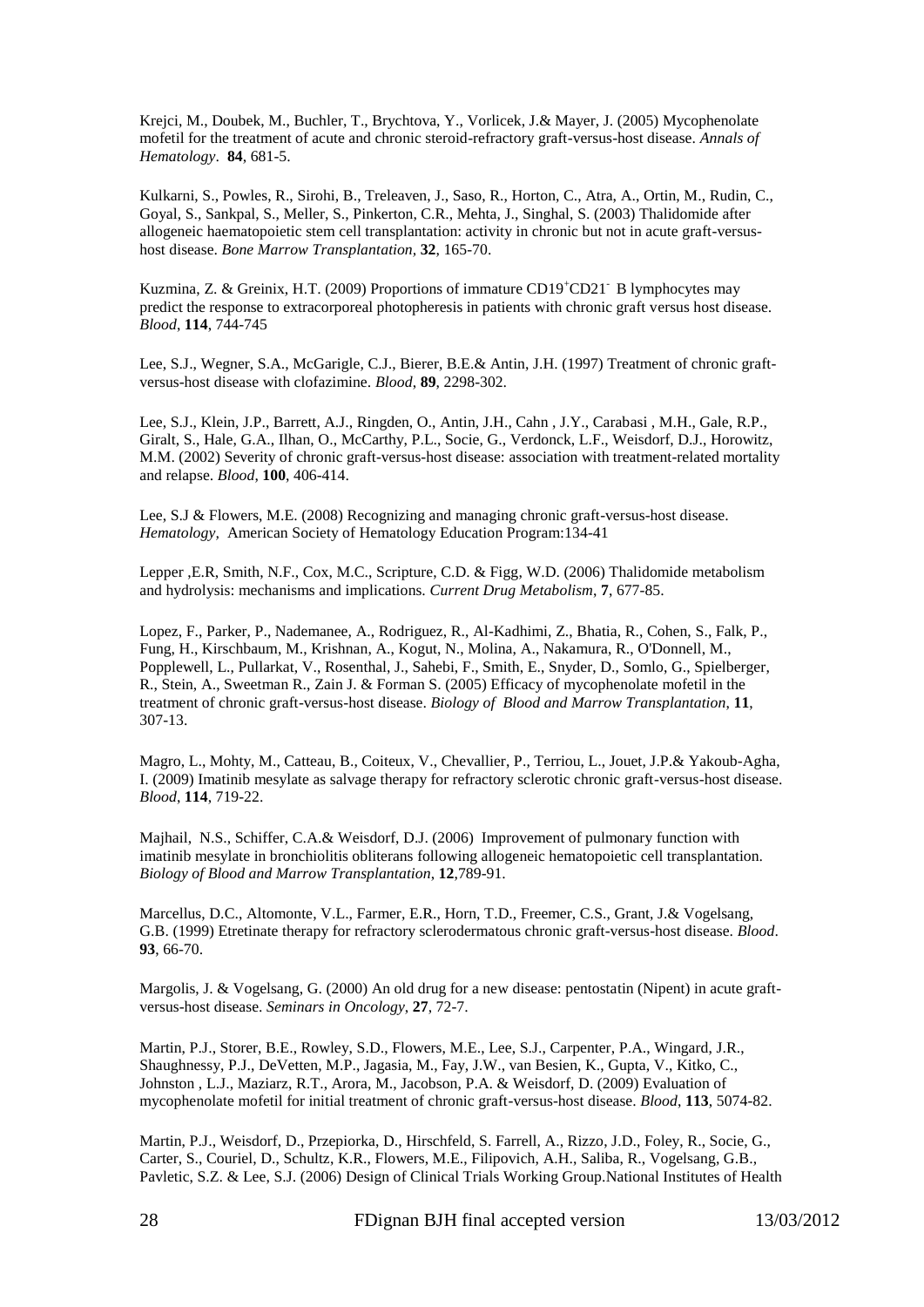Consensus Development Project on Criteria for Clinical Trials in Chronic Graft-versus-Host Disease: VI. Design of Clinical Trials Working Group report. *Biology of Blood and Marrow Transplantation*, 12, 491-505.

[Mayer,](http://www.ncbi.nlm.nih.gov/pubmed?term=%22Mayer%20J%22%5BAuthor%5D) J.[, Krejcí,](http://www.ncbi.nlm.nih.gov/pubmed?term=%22Krejc%C3%AD%20M%22%5BAuthor%5D) M., [Doubek,](http://www.ncbi.nlm.nih.gov/pubmed?term=%22Doubek%20M%22%5BAuthor%5D) M., [Pospísil,](http://www.ncbi.nlm.nih.gov/pubmed?term=%22Posp%C3%ADsil%20Z%22%5BAuthor%5D) Z., [Brychtová, Y.](http://www.ncbi.nlm.nih.gov/pubmed?term=%22Brychtov%C3%A1%20Y%22%5BAuthor%5D)[, Tomíska,](http://www.ncbi.nlm.nih.gov/pubmed?term=%22Tom%C3%ADska%20M%22%5BAuthor%5D) M.& [Rácil,](http://www.ncbi.nlm.nih.gov/pubmed?term=%22R%C3%A1cil%20Z%22%5BAuthor%5D) Z.. (2005) Pulse cyclophosphamide for corticosteroid-refractory graft-versus-host disease. *[Bone Marrow](javascript:AL_get(this,%20)  [Transplantation](javascript:AL_get(this,%20)*, **35**, 699-705.

Messina, C., Locatelli, F., Lanino, E., Uderzo, C., Zacchello, G., Cesaro, S., Pillon, M., Perotti, C., Del Fante, C., Faraci, M., Rivabella, L., Calore, E., De Stefano, P., Zecca, M., Giorgiani, G., Brugiolo, A., Balduzzi, A., Dini, G., Zanesco, L. & Dall'Amico, R. (2003) [Extracorporeal photochemotherapy for](http://www.ncbi.nlm.nih.gov/pubmed/12823353?itool=EntrezSystem2.PEntrez.Pubmed.Pubmed_ResultsPanel.Pubmed_RVDocSum&ordinalpos=4)  paediatric patients with [graft-versus-host disease after haematopoietic stem cell transplantation.](http://www.ncbi.nlm.nih.gov/pubmed/12823353?itool=EntrezSystem2.PEntrez.Pubmed.Pubmed_ResultsPanel.Pubmed_RVDocSum&ordinalpos=4) *British Journal of Haematology*, **122**, 118-27.

[Mohty, M.](http://www.ncbi.nlm.nih.gov/pubmed?term=%22Mohty%20M%22%5BAuthor%5D), [Marchetti, N.](http://www.ncbi.nlm.nih.gov/pubmed?term=%22Marchetti%20N%22%5BAuthor%5D)[, El-Cheikh,](http://www.ncbi.nlm.nih.gov/pubmed?term=%22El-Cheikh%20J%22%5BAuthor%5D) J., [Faucher, C.](http://www.ncbi.nlm.nih.gov/pubmed?term=%22Faucher%20C%22%5BAuthor%5D), [Fürst,](http://www.ncbi.nlm.nih.gov/pubmed?term=%22F%C3%BCrst%20S%22%5BAuthor%5D) S & [Blaise,](http://www.ncbi.nlm.nih.gov/pubmed?term=%22Blaise%20D%22%5BAuthor%5D) D. (2008) Rituximab as salvage therapy for refractory chronic GVHD. *[Bone Marrow Transplantation,](javascript:AL_get(this,%20)* **41**, 909-11.

[Mookerjee,](http://www.ncbi.nlm.nih.gov/pubmed?term=%22Mookerjee%20B%22%5BAuthor%5D) B.[, Altomonte,](http://www.ncbi.nlm.nih.gov/pubmed?term=%22Altomonte%20V%22%5BAuthor%5D) V.& [Vogelsang,](http://www.ncbi.nlm.nih.gov/pubmed?term=%22Vogelsang%20G%22%5BAuthor%5D) G. (1999) Salvage therapy for refractory chronic graftversus-host disease with mycophenolate mofetil and tacrolimus. *[Bone Marrow Transplantation](javascript:AL_get(this,%20)*, **24**, 517-20.

Moreira, V., De Medeiros, B.C., Bonfim, C.M., Pasquini, R. & De Medeiros, C.R. (1998) [Methemoglobinemia secondary to clofazimine treatment for chronic graft-versus-host disease.](http://www.ncbi.nlm.nih.gov/pubmed/9988544) *Blood,*  **92**, 4872-3.

Olivieri, A., Locatelli, F., Zecca, M., Sanna, A., Cimminiello, M., Raimondi, R., Gini, G., Mordini, N., Balduzzi, A., Leoni, P., Gabrielli, A. & Bacigalupo, A. (2009[\) Imatinib for refractory chronic graft](http://www.ncbi.nlm.nih.gov/pubmed/19403889)[versus-host disease with fibrotic features.](http://www.ncbi.nlm.nih.gov/pubmed/19403889) *Blood*, **114**, 709-18.

Onishi, C., Ohashi, K., Sawada, T., Nakano, M., Kobayashi, T., Yamashita, T. & Akiyama, H., Sakamaki, H. (2010) [A high risk of life-threatening infectious complications in mycophenolate mofetil](http://www.ncbi.nlm.nih.gov/pubmed/20217287)  [treatment for acute or chronic graft-versus-host disease.](http://www.ncbi.nlm.nih.gov/pubmed/20217287) *International Journal of Hematology*, **91**, 464- 70.

Parfitt, J.R., Jayakumar, S., Driman, D.K. (2008) [Mycophenolate mofetil-related gastrointestinal](http://www.ncbi.nlm.nih.gov/pubmed/18763324)  [mucosal injury: variable injury patterns, including graft-versus-host disease-like changes.](http://www.ncbi.nlm.nih.gov/pubmed/18763324) *American Journal of Surgical Pathology*, **32**, 1367-72.

Park, S.H., Choi, S.M., Lee, D.G., Choi, J.H., Yoo, J.H., Kim, S.H., Kim, H.J., Cho, S.G., Eom, K.S., Lee, J.W., Min, W.S., Shin, W..S & Kim, C.C. (2009) [Infectious complications associated with](http://www.ncbi.nlm.nih.gov/pubmed/19708893)  alemtuzumab [use for allogeneic hematopoietic stem cell transplantation: comparison with anti](http://www.ncbi.nlm.nih.gov/pubmed/19708893)[thymocyte globulin.](http://www.ncbi.nlm.nih.gov/pubmed/19708893) *Transplant Infectious Disease*, **11**, 413-23.

Parker, P.M., Chao, N., Nademanee, A., O'Donnell, M.R., Schmidt, G.M., Snyder, D.S., Stein, A.S., Smith, E.P., Molina, A., Stepan, D.E., Kashyap, A., Planas, I., Spielberger, R., Somlo, G., Margolin, K., Zwingenberger, K., Wilsman, K., Negrin, R.S. Long, G.D., Niland, J.C., Blume, K.G. & Forman ,S.J. (1995[\) Thalidomide as salvage therapy for chronic graft-versus-host disease.](http://www.ncbi.nlm.nih.gov/pubmed/7579470) *Blood*, **86**, 3604-9.

Pavletic, S.Z., Martin, P., Lee, S.J., Mitchell, S., Jacobsohn, D., Cowen, E.W., Turner, M.L., Akpek, G., Gilman, A., McDonald, G., Schubert, M. Berger, A., Bross, P., Chien, J.W., Couriel, D., Dunn, J.P., Fall-Dickson, J., Farrell, A., Flowers, M.E., Greinix, H. Hirschfeld, S., Gerber, L., Kim, S. Knobler, R. Lachenbruch,P.A., Miller, F.W., Mittleman, B. Papadopoulos, E., Parsons, S.K., Przepiorka, D., Robinson, M., Ward, M., Reeve, B., Rider, L.G., Shulman, H., Schultz, K.R., Weisdorf, D., Vogelsang, G.B.; Response Criteria Working Group. (2006) [Measuring therapeutic response in chronic graft](http://www.ncbi.nlm.nih.gov/pubmed/16503494)[versus-host disease: National Institutes of Health Consensus Development Project on Criteria for](http://www.ncbi.nlm.nih.gov/pubmed/16503494)  [Clinical Trials in Chronic Graft-versus-Host Disease: IV. Response Criteria Working Group report.](http://www.ncbi.nlm.nih.gov/pubmed/16503494) *Biology of Blood and Marrow Transplantation*, 12, 252-66.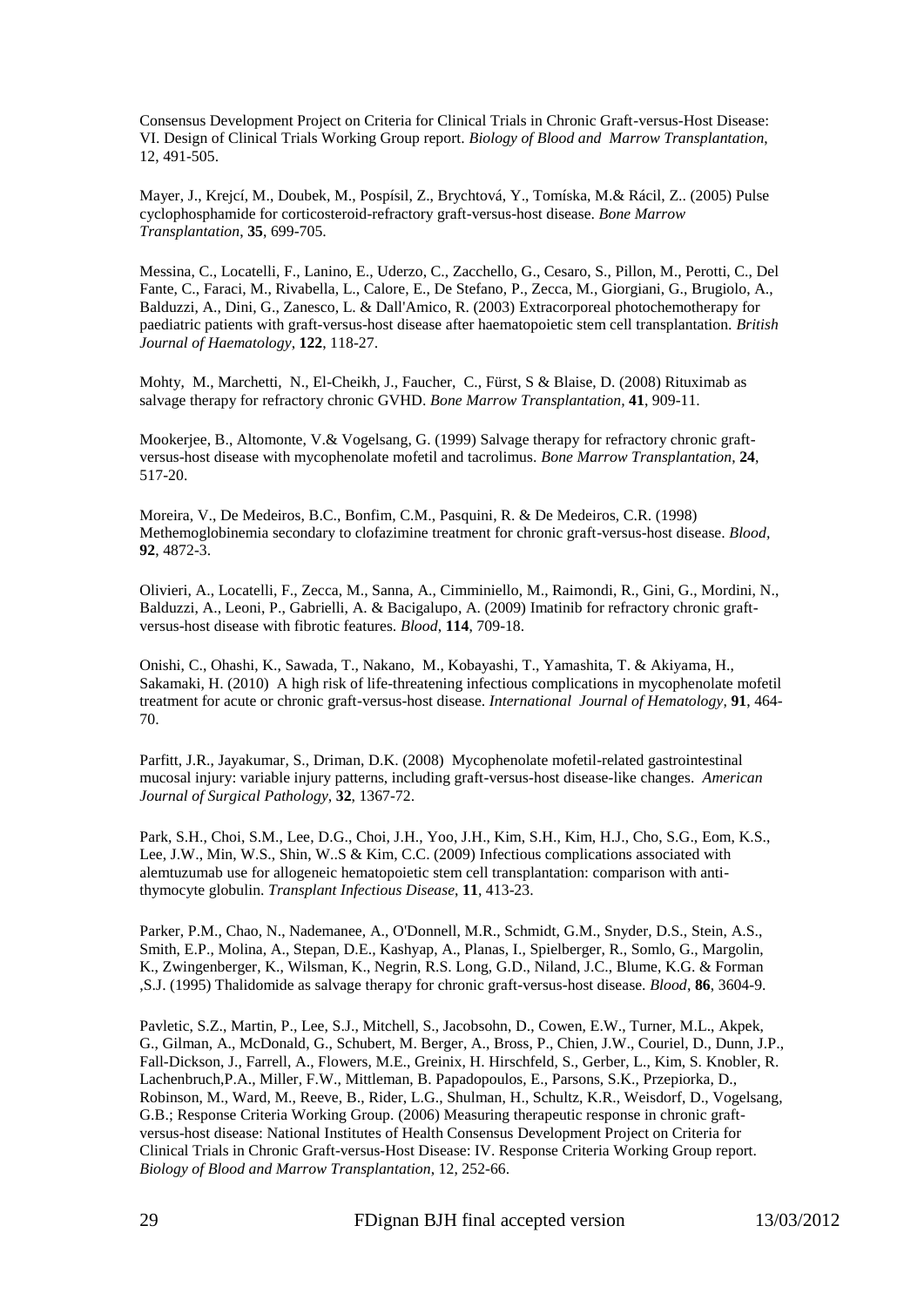[Peleg,](http://www.ncbi.nlm.nih.gov/pubmed?term=%22Peleg%20AY%22%5BAuthor%5D) A.Y.[, Husain,](http://www.ncbi.nlm.nih.gov/pubmed?term=%22Husain%20S%22%5BAuthor%5D) S., [Kwak,](http://www.ncbi.nlm.nih.gov/pubmed?term=%22Kwak%20EJ%22%5BAuthor%5D) E.J., [Silveira,](http://www.ncbi.nlm.nih.gov/pubmed?term=%22Silveira%20FP%22%5BAuthor%5D) F.P., [Ndirangu,](http://www.ncbi.nlm.nih.gov/pubmed?term=%22Ndirangu%20M%22%5BAuthor%5D) M., [Tran,](http://www.ncbi.nlm.nih.gov/pubmed?term=%22Tran%20J%22%5BAuthor%5D) J.[, Shutt,](http://www.ncbi.nlm.nih.gov/pubmed?term=%22Shutt%20KA%22%5BAuthor%5D) K.A., [Shapiro,](http://www.ncbi.nlm.nih.gov/pubmed?term=%22Shapiro%20R%22%5BAuthor%5D) R., [Thai,](http://www.ncbi.nlm.nih.gov/pubmed?term=%22Thai%20N%22%5BAuthor%5D) N., [Abu-Elmagd,](http://www.ncbi.nlm.nih.gov/pubmed?term=%22Abu-Elmagd%20K%22%5BAuthor%5D) K., [McCurry,](http://www.ncbi.nlm.nih.gov/pubmed?term=%22McCurry%20KR%22%5BAuthor%5D) K.R., [Marcos,](http://www.ncbi.nlm.nih.gov/pubmed?term=%22Marcos%20A%22%5BAuthor%5D) A. & [Paterson,](http://www.ncbi.nlm.nih.gov/pubmed?term=%22Paterson%20DL%22%5BAuthor%5D) D.L. (2007) Opportunistic infections in 547 organ transplant recipients receiving alemtuzumab, a humanized monoclonal CD-52 antibody. *[Clinical Infectious](http://www.ncbi.nlm.nih.gov/pubmed?term=peleg%20alemtuzumab) Disease*, **44**, 204-12.

Perseghin, P., Galimberti, S., Balduzzi, A., Bonanomi, S., Baldini, V., Rovelli, A., Dassi, M., Rambaldi, A., Castagna, L., Corti, P., Pogliani, E.M.& Uderzo, C. (2007) [Extracorporeal](http://www.ncbi.nlm.nih.gov/pubmed/17381528) [photochemotherapy for the treatment of chronic graft-versus-host disease: trend for a possible cell](http://www.ncbi.nlm.nih.gov/pubmed/17381528)  [dose-related effect?](http://www.ncbi.nlm.nih.gov/pubmed/17381528) *Therapeutic Apheresis and Dialysis Journal*, **11**, 85-93.

[Pidala,](http://www.ncbi.nlm.nih.gov/pubmed?term=%22Pidala%20J%22%5BAuthor%5D) J., [Kim,](http://www.ncbi.nlm.nih.gov/pubmed?term=%22Kim%20J%22%5BAuthor%5D) J.[, Roman-Diaz,](http://www.ncbi.nlm.nih.gov/pubmed?term=%22Roman-Diaz%20J%22%5BAuthor%5D) J., [Shapiro,](http://www.ncbi.nlm.nih.gov/pubmed?term=%22Shapiro%20J%22%5BAuthor%5D) J.[, Nishihori,](http://www.ncbi.nlm.nih.gov/pubmed?term=%22Nishihori%20T%22%5BAuthor%5D) T., [Bookout,](http://www.ncbi.nlm.nih.gov/pubmed?term=%22Bookout%20R%22%5BAuthor%5D) R.[, Anasetti,](http://www.ncbi.nlm.nih.gov/pubmed?term=%22Anasetti%20C%22%5BAuthor%5D) C., [Kharfan-](http://www.ncbi.nlm.nih.gov/pubmed?term=%22Kharfan-Dabaja%20MA%22%5BAuthor%5D)[Dabaja,](http://www.ncbi.nlm.nih.gov/pubmed?term=%22Kharfan-Dabaja%20MA%22%5BAuthor%5D) M.A. (2010) Pentostatin as rescue therapy for glucocorticoid-refractory acute and chronic graft-versus-host disease. *Annals of [Transplantation,](javascript:AL_get(this,%20)* **15**, 21-9.

Pusic I, Pavletic SZ, Kessinger A, Tarantolo SR, Bishop MR. (2002) [Pseudoautologous blood stem cell](http://www.ncbi.nlm.nih.gov/pubmed/12180118)  [transplantation for refractory chronic graft-versus-host disease.](http://www.ncbi.nlm.nih.gov/pubmed/12180118) *Bone Marrow Transplantation,* **29**, 709-10.

[Ratanatharathorn,](http://www.ncbi.nlm.nih.gov/pubmed?term=%22Ratanatharathorn%20V%22%5BAuthor%5D) V.[, Carson, E.](http://www.ncbi.nlm.nih.gov/pubmed?term=%22Carson%20E%22%5BAuthor%5D)[, Reynolds, C.](http://www.ncbi.nlm.nih.gov/pubmed?term=%22Reynolds%20C%22%5BAuthor%5D), [Ayash, L.J.](http://www.ncbi.nlm.nih.gov/pubmed?term=%22Ayash%20LJ%22%5BAuthor%5D), [Levine, J.](http://www.ncbi.nlm.nih.gov/pubmed?term=%22Levine%20J%22%5BAuthor%5D), [Yanik, G.](http://www.ncbi.nlm.nih.gov/pubmed?term=%22Yanik%20G%22%5BAuthor%5D), [Silver, S.M.](http://www.ncbi.nlm.nih.gov/pubmed?term=%22Silver%20SM%22%5BAuthor%5D), [Ferrara, J.L.,](http://www.ncbi.nlm.nih.gov/pubmed?term=%22Ferrara%20JL%22%5BAuthor%5D) [Uberti, J.P.](http://www.ncbi.nlm.nih.gov/pubmed?term=%22Uberti%20JP%22%5BAuthor%5D) (2000) Anti-CD20 chimeric monoclonal antibody treatment of refractory immune-mediated thrombocytopenia in a patient with chronic graft-versus-host disease. *Annals of Internal Medicine*, **133**, 275-9.

[Robin,](http://www.ncbi.nlm.nih.gov/pubmed?term=%22Robin%20M%22%5BAuthor%5D) M., [Guardiola,](http://www.ncbi.nlm.nih.gov/pubmed?term=%22Guardiola%20P%22%5BAuthor%5D) P., [Girinsky,](http://www.ncbi.nlm.nih.gov/pubmed?term=%22Girinsky%20T%22%5BAuthor%5D) T.[, Hernandez,](http://www.ncbi.nlm.nih.gov/pubmed?term=%22Hernandez%20G%22%5BAuthor%5D) G.[, Espérou, H.](http://www.ncbi.nlm.nih.gov/pubmed?term=%22Esp%C3%A9rou%20H%22%5BAuthor%5D), [Ribaud, P.](http://www.ncbi.nlm.nih.gov/pubmed?term=%22Ribaud%20P%22%5BAuthor%5D)[, Rocha,](http://www.ncbi.nlm.nih.gov/pubmed?term=%22Rocha%20V%22%5BAuthor%5D) V.[, Garnier,](http://www.ncbi.nlm.nih.gov/pubmed?term=%22Garnier%20F%22%5BAuthor%5D) F., [Socié,](http://www.ncbi.nlm.nih.gov/pubmed?term=%22Soci%C3%A9%20G%22%5BAuthor%5D) G., [Gluckman,](http://www.ncbi.nlm.nih.gov/pubmed?term=%22Gluckman%20E%22%5BAuthor%5D) E. & [Devergie,](http://www.ncbi.nlm.nih.gov/pubmed?term=%22Devergie%20A%22%5BAuthor%5D) A. (2005) Low-dose thoracoabdominal irradiation for the treatment of refractory chronic graft-versus-host disease. *[Transplantation](javascript:AL_get(this,%20)*, **80**, 634-42.

Rodriguez, V., Anderson, P.M., Trotz, B.A., Arndt, C.A., Allen, J.A. & Khan, S.P. (2007) [Use of infliximab-daclizumab combination for the treatment of acute and chronic graft-versus-host](http://www.ncbi.nlm.nih.gov/pubmed/16261610)  [disease of the liver and gut.](http://www.ncbi.nlm.nih.gov/pubmed/16261610) *Pediatric Blood Cancer,* **49**, 212-5.

Rovelli, A, Arrigo, C, Nesi, F, Balduzzi, A, Nicolini, B, Locasciulli, A, Vassallo, E, Miniero, R & Uderzo, C. (1998) [The role of thalidomide in the treatment of refractory chronic graft-versus-host](http://www.ncbi.nlm.nih.gov/pubmed/9543061)  [disease following bone marrow transplantation in children.](http://www.ncbi.nlm.nih.gov/pubmed/9543061) *Bone Marrow Transplantation*, **21**, 577-81.

[Ruiz-Argüelles,](http://www.ncbi.nlm.nih.gov/pubmed?term=%22Ruiz-Arg%C3%BCelles%20GJ%22%5BAuthor%5D) G.J., [Gil-Beristain,](http://www.ncbi.nlm.nih.gov/pubmed?term=%22Gil-Beristain%20J%22%5BAuthor%5D) J., [Magaña,](http://www.ncbi.nlm.nih.gov/pubmed?term=%22Maga%C3%B1a%20M%22%5BAuthor%5D) M. & [Ruiz-Delgado,](http://www.ncbi.nlm.nih.gov/pubmed?term=%22Ruiz-Delgado%20GJ%22%5BAuthor%5D) G.J. (2008) Alemtuzumabinduced resolution of refractory cutaneous chronic graft-versus-host disease*. [Biology of](javascript:AL_get(this,%20) Blood and [Marrow Transplantation,](javascript:AL_get(this,%20)* **14**, 7-9.

[Rzepecki,](http://www.ncbi.nlm.nih.gov/pubmed?term=%22Rzepecki%20P%22%5BAuthor%5D) P., [Barzal,](http://www.ncbi.nlm.nih.gov/pubmed?term=%22Barzal%20J%22%5BAuthor%5D) J., [Sarosiek,](http://www.ncbi.nlm.nih.gov/pubmed?term=%22Sarosiek%20T%22%5BAuthor%5D) T., [Oborska,](http://www.ncbi.nlm.nih.gov/pubmed?term=%22Oborska%20S%22%5BAuthor%5D) S. & [Szczylik,](http://www.ncbi.nlm.nih.gov/pubmed?term=%22Szczylik%20C%22%5BAuthor%5D) C. (2007) How can we help patients with refractory chronic graft versus host disease- single centre experience. *[Neoplasma,](javascript:AL_get(this,%20)* **54**, 431-6.

Sarantopoulos, S., Stevenson, K.E., Kim, H.T., Washel, W.S., Bhuiya, N.S., Cutler, C.S., Alyea, E.P., Ho, V.T., Soiffer, R.J., Antin, J.H. & Ritz, J. (2011) [Recovery of B-cell homeostasis after rituximab in](http://www.ncbi.nlm.nih.gov/pubmed/21097674)  [chronic graft-versus-host disease.](http://www.ncbi.nlm.nih.gov/pubmed/21097674) *Blood*, **117**, 2275-83.

Scarisbrick, J.J., Taylor, P., Holtick, U., [Makar, Y.](http://www.ncbi.nlm.nih.gov/pubmed?term=%22Makar%20Y%22%5BAuthor%5D), [Douglas, K.](http://www.ncbi.nlm.nih.gov/pubmed?term=%22Douglas%20K%22%5BAuthor%5D), [Berlin, G.](http://www.ncbi.nlm.nih.gov/pubmed?term=%22Berlin%20G%22%5BAuthor%5D), [Juvonen, E.](http://www.ncbi.nlm.nih.gov/pubmed?term=%22Juvonen%20E%22%5BAuthor%5D)& [Marshall, S.](http://www.ncbi.nlm.nih.gov/pubmed?term=%22Marshall%20S%22%5BAuthor%5D) (2008) Photopheresis Expert Group[.U.K. consensus statement on the use of extracorporeal](http://www.ncbi.nlm.nih.gov/pubmed/18241274?itool=EntrezSystem2.PEntrez.Pubmed.Pubmed_ResultsPanel.Pubmed_RVDocSum&ordinalpos=2)  [photopheresis for treatment of cutaneous T-cell lymphoma and chronic graft-versus-host disease.](http://www.ncbi.nlm.nih.gov/pubmed/18241274?itool=EntrezSystem2.PEntrez.Pubmed.Pubmed_ResultsPanel.Pubmed_RVDocSum&ordinalpos=2) *British Journal of Dermatology*, **158**, 659-78.

Scarisbrick, J. (2009) [Extracorporeal photopheresis: what is it and when should it be used?](http://www.ncbi.nlm.nih.gov/pubmed/19663836) *Clinical Experimental Dermatology*, **34**, 757-60.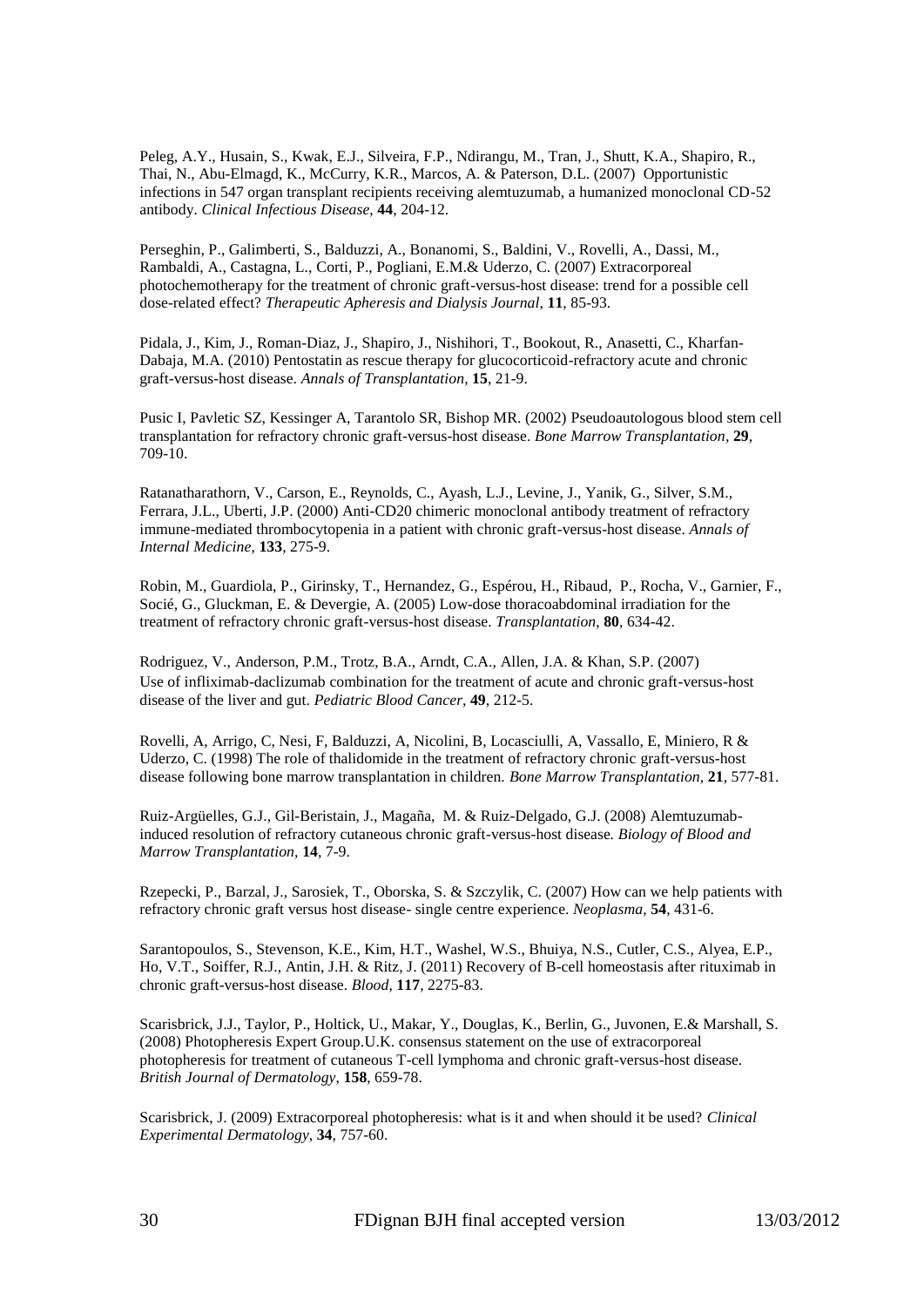Schultz, K.R., Miklos, D.B., Fowler, D., Cooke, K., Shizuru, J., Zorn, E., Holler, E., Ferrara, J., Shulman, H., Lee, S.J., Martin, P., Filipovich, A.H., Flowers, M.E., Weisdorf, D., Couriel, D., Lachenbruch, P.A., Mittleman, B., Vogelsang, G.B. & Pavletic, S.Z. (2006) [Toward biomarkers for](http://www.ncbi.nlm.nih.gov/pubmed/16443511)  [chronic graft-versus-host disease: National Institutes of Health consensus development project on](http://www.ncbi.nlm.nih.gov/pubmed/16443511)  [criteria for clinical trials in chronic graft-versus-host disease: III. Biomarker Working Group Report.](http://www.ncbi.nlm.nih.gov/pubmed/16443511) *Biology of Blood and Marrow Transplantation*, **12**, 126-37.

[Seaton,](http://www.ncbi.nlm.nih.gov/pubmed?term=%22Seaton%20ED%22%5BAuthor%5D) E.D.[, Szydlo, R.M.,](http://www.ncbi.nlm.nih.gov/pubmed?term=%22Szydlo%20RM%22%5BAuthor%5D) [Kanfer, E.](http://www.ncbi.nlm.nih.gov/pubmed?term=%22Kanfer%20E%22%5BAuthor%5D), [Apperley, J.F.,](http://www.ncbi.nlm.nih.gov/pubmed?term=%22Apperley%20JF%22%5BAuthor%5D) [Russell-Jones, R.](http://www.ncbi.nlm.nih.gov/pubmed?term=%22Russell-Jones%20R%22%5BAuthor%5D) (2003) Influence of extracorporeal photopheresis on clinical and laboratory parameters in chronic graft-versus-host disease and analysis of predictors of response. *[Blood,](http://www.ncbi.nlm.nih.gov/pubmed?term=seaton%20ecp##)* **102**, 1217-23.

Shapira, M.Y., Abdul-Hai, A., Resnick, I.B, Bitan, M., Tsirigotis, P., Aker, M, Gesundheit, B, Slavin, S. & Or, R. (2009) [Alefacept treatment for refractory chronic extensive GVHD.](http://www.ncbi.nlm.nih.gov/pubmed/18850020) *Bone Marrow Transplantation*, **43**, 339-43.

[Shulman,](http://www.ncbi.nlm.nih.gov/pubmed?term=%22Shulman%20HM%22%5BAuthor%5D) H.M.[, Sullivan,](http://www.ncbi.nlm.nih.gov/pubmed?term=%22Sullivan%20KM%22%5BAuthor%5D) K.M., [Weiden,](http://www.ncbi.nlm.nih.gov/pubmed?term=%22Weiden%20PL%22%5BAuthor%5D) P.L., [McDonald,](http://www.ncbi.nlm.nih.gov/pubmed?term=%22McDonald%20GB%22%5BAuthor%5D) G.B.[, Striker,](http://www.ncbi.nlm.nih.gov/pubmed?term=%22Striker%20GE%22%5BAuthor%5D) G.E., [Sale,](http://www.ncbi.nlm.nih.gov/pubmed?term=%22Sale%20GE%22%5BAuthor%5D) G.E.[, Hackman,](http://www.ncbi.nlm.nih.gov/pubmed?term=%22Hackman%20R%22%5BAuthor%5D) [R.](http://www.ncbi.nlm.nih.gov/pubmed?term=%22Hackman%20R%22%5BAuthor%5D), [Tsoi,](http://www.ncbi.nlm.nih.gov/pubmed?term=%22Tsoi%20MS%22%5BAuthor%5D) M.S.[, Storb,](http://www.ncbi.nlm.nih.gov/pubmed?term=%22Storb%20R%22%5BAuthor%5D) R.& [Thomas,](http://www.ncbi.nlm.nih.gov/pubmed?term=%22Thomas%20ED%22%5BAuthor%5D) E.D.(1980) Chronic graft-versus-host syndrome in man. A longterm clinicopathologic study of 20 Seattle patients. *American [Journal of](javascript:AL_get(this,%20) Medicine*, **69**, 204-17.

Shulman, H.M., Kleiner, D., Lee, S.J., Morton, T., Pavletic, S.Z., Farmer, E., Moresi, J.M., Greenson, J., Janin, A., Martin, P.J., McDonald, G., Flowers, M.E., Turner, M., Atkinson, J., Lefkowitch, J., Washington, M.K., Prieto, V.G., Kim, S.K., Argenyi, Z., Diwan, A.H., Rashid, A., Hiatt, K., Couriel, D., Schultz, K., Hymes, S. & Vogelsang, G.B. (2006) [Histopathologic diagnosis of chronic graft](http://www.ncbi.nlm.nih.gov/pubmed/16399567)[versus-host disease: National Institutes of Health Consensus](http://www.ncbi.nlm.nih.gov/pubmed/16399567) Development Project on Criteria for [Clinical Trials in Chronic Graft-versus-Host Disease: II. Pathology Working Group Report.](http://www.ncbi.nlm.nih.gov/pubmed/16399567) *Biology of Blood and Marrow Transplantation*, **12**, 31-47

[Sleight,](http://www.ncbi.nlm.nih.gov/pubmed?term=%22Sleight%20BS%22%5BAuthor%5D) B.S.[, Chan,](http://www.ncbi.nlm.nih.gov/pubmed?term=%22Chan%20KW%22%5BAuthor%5D) K.W., [Braun,T.M.](http://www.ncbi.nlm.nih.gov/pubmed?term=%22Braun%20TM%22%5BAuthor%5D), [Serrano,](http://www.ncbi.nlm.nih.gov/pubmed?term=%22Serrano%20A%22%5BAuthor%5D) A., [Gilman,](http://www.ncbi.nlm.nih.gov/pubmed?term=%22Gilman%20AL%22%5BAuthor%5D) A.L (2007) Infliximab for GVHD therapy in children. *[Bone Marrow Transplantation](javascript:AL_get(this,%20)*, **40**, 473-80.

Stadler, M, Ahlborn, R, Kamal, H, Diedrich, H, Buchholz, S, Eder, M & Ganser, A. (2009) [Limited](http://www.ncbi.nlm.nih.gov/pubmed/19850751)  [efficacy of imatinib in severe pulmonary chronic graft-versus-host disease.](http://www.ncbi.nlm.nih.gov/pubmed/19850751) *Blood*, **114**, 3718-9.

[Sullivan,](http://www.ncbi.nlm.nih.gov/pubmed?term=%22Sullivan%20KM%22%5BAuthor%5D) K.M., [Witherspoon,](http://www.ncbi.nlm.nih.gov/pubmed?term=%22Witherspoon%20RP%22%5BAuthor%5D) R.P., [Storb,](http://www.ncbi.nlm.nih.gov/pubmed?term=%22Storb%20R%22%5BAuthor%5D) R., [Deeg,](http://www.ncbi.nlm.nih.gov/pubmed?term=%22Deeg%20HJ%22%5BAuthor%5D) H.J., [Dahlberg,](http://www.ncbi.nlm.nih.gov/pubmed?term=%22Dahlberg%20S%22%5BAuthor%5D) S.[, Sanders,J.E.,](http://www.ncbi.nlm.nih.gov/pubmed?term=%22Sanders%20JE%22%5BAuthor%5D) [Appelbaum,](http://www.ncbi.nlm.nih.gov/pubmed?term=%22Appelbaum%20FR%22%5BAuthor%5D) F.R., [Doney,](http://www.ncbi.nlm.nih.gov/pubmed?term=%22Doney%20KC%22%5BAuthor%5D) K.C., [Weiden,](http://www.ncbi.nlm.nih.gov/pubmed?term=%22Weiden%20P%22%5BAuthor%5D) P.[, Anasetti,](http://www.ncbi.nlm.nih.gov/pubmed?term=%22Anasetti%20C%22%5BAuthor%5D) C., et al. (1988) Alternating-day ciclosporin and prednisone for treatment of high-risk chronic graft-v-host disease. *[Blood](javascript:AL_get(this,%20)*, **72**, 555-61.

[Sullivan,](http://www.ncbi.nlm.nih.gov/pubmed?term=%22Sullivan%20KM%22%5BAuthor%5D) K.M., [Witherspoon,](http://www.ncbi.nlm.nih.gov/pubmed?term=%22Witherspoon%20RP%22%5BAuthor%5D) R.P., [Storb,](http://www.ncbi.nlm.nih.gov/pubmed?term=%22Storb%20R%22%5BAuthor%5D) R., [Weiden,](http://www.ncbi.nlm.nih.gov/pubmed?term=%22Weiden%20P%22%5BAuthor%5D) P., [Flournoy,](http://www.ncbi.nlm.nih.gov/pubmed?term=%22Flournoy%20N%22%5BAuthor%5D) N.[, Dahlberg,](http://www.ncbi.nlm.nih.gov/pubmed?term=%22Dahlberg%20S%22%5BAuthor%5D) S., [Deeg, H.J.](http://www.ncbi.nlm.nih.gov/pubmed?term=%22Deeg%20HJ%22%5BAuthor%5D), [Sanders,](http://www.ncbi.nlm.nih.gov/pubmed?term=%22Sanders%20JE%22%5BAuthor%5D) J.E.[, Doney,](http://www.ncbi.nlm.nih.gov/pubmed?term=%22Doney%20KC%22%5BAuthor%5D) K.C., [Appelbaum,](http://www.ncbi.nlm.nih.gov/pubmed?term=%22Appelbaum%20FR%22%5BAuthor%5D) F.R., et al. (1988) Prednisone and azathioprine compared with prednisone and placebo for treatment of chronic graft-v-host disease: prognostic influence of prolonged thrombocytopenia after allogeneic marrow transplantation. *[Blood](javascript:AL_get(this,%20)*, **72**, 546-54.

Takami, A., Mochizuki, K., Okumura, H., Ito, S., Suga, Y., Yamazaki, H., Yamazaki, M., Kondo, Y., Asakura, H. & Nakao, S. (2006[\) Mycophenolate mofetil is effective and well tolerated in the treatment](http://www.ncbi.nlm.nih.gov/pubmed/16443558)  [of refractory acute and chronic graft-versus-host disease.](http://www.ncbi.nlm.nih.gov/pubmed/16443558) *International Journal of Hematology,* **83**, 80-5.

[Teachey,](http://www.ncbi.nlm.nih.gov/pubmed?term=%22Teachey%20DT%22%5BAuthor%5D) D.T., [Bickert,](http://www.ncbi.nlm.nih.gov/pubmed?term=%22Bickert%20B%22%5BAuthor%5D) B. [& Bunin,](http://www.ncbi.nlm.nih.gov/pubmed?term=%22Bunin%20N%22%5BAuthor%5D) N. (2006) Daclizumab for children with corticosteroid refractory graft-versus-host disease. *[Bone Marrow Transplantation,](javascript:AL_get(this,%20)* **37**, 95-9.

[Toor,](http://www.ncbi.nlm.nih.gov/pubmed?term=%22Toor%20AA%22%5BAuthor%5D) A.A., [Stiff,](http://www.ncbi.nlm.nih.gov/pubmed?term=%22Stiff%20PJ%22%5BAuthor%5D) P.J., [Nickoloff,](http://www.ncbi.nlm.nih.gov/pubmed?term=%22Nickoloff%20BJ%22%5BAuthor%5D) B.J.[, Rodriguez,](http://www.ncbi.nlm.nih.gov/pubmed?term=%22Rodriguez%20T%22%5BAuthor%5D) T., [Klein,](http://www.ncbi.nlm.nih.gov/pubmed?term=%22Klein%20JL%22%5BAuthor%5D) J.L. & [Gordon,](http://www.ncbi.nlm.nih.gov/pubmed?term=%22Gordon%20KB%22%5BAuthor%5D) K.B. (2007) Alefacept in corticosteroid refractory graft versus host disease: early results indicate promising activity. [Journal of](javascript:AL_get(this,%20)  [Dermatological](javascript:AL_get(this,%20) Treatment, **18**, 13-8.

[Tzakis,](http://www.ncbi.nlm.nih.gov/pubmed?term=%22Tzakis%20AG%22%5BAuthor%5D) A.G., [Abu-Elmagd,](http://www.ncbi.nlm.nih.gov/pubmed?term=%22Abu-Elmagd%20K%22%5BAuthor%5D) K.[, Fung,](http://www.ncbi.nlm.nih.gov/pubmed?term=%22Fung%20JJ%22%5BAuthor%5D) J.J., [Bloom,](http://www.ncbi.nlm.nih.gov/pubmed?term=%22Bloom%20EJ%22%5BAuthor%5D) E.J., [Nour,](http://www.ncbi.nlm.nih.gov/pubmed?term=%22Nour%20B%22%5BAuthor%5D) B., [Greif,](http://www.ncbi.nlm.nih.gov/pubmed?term=%22Greif%20F%22%5BAuthor%5D) F. & [Starzl,](http://www.ncbi.nlm.nih.gov/pubmed?term=%22Starzl%20TE%22%5BAuthor%5D) T.E. FK 506 rescue in chronic graft-versus-host-disease after bone marrow transplantation. *[Transplant Proceedings](javascript:AL_get(this,%20)*, **23**, 3225-7.